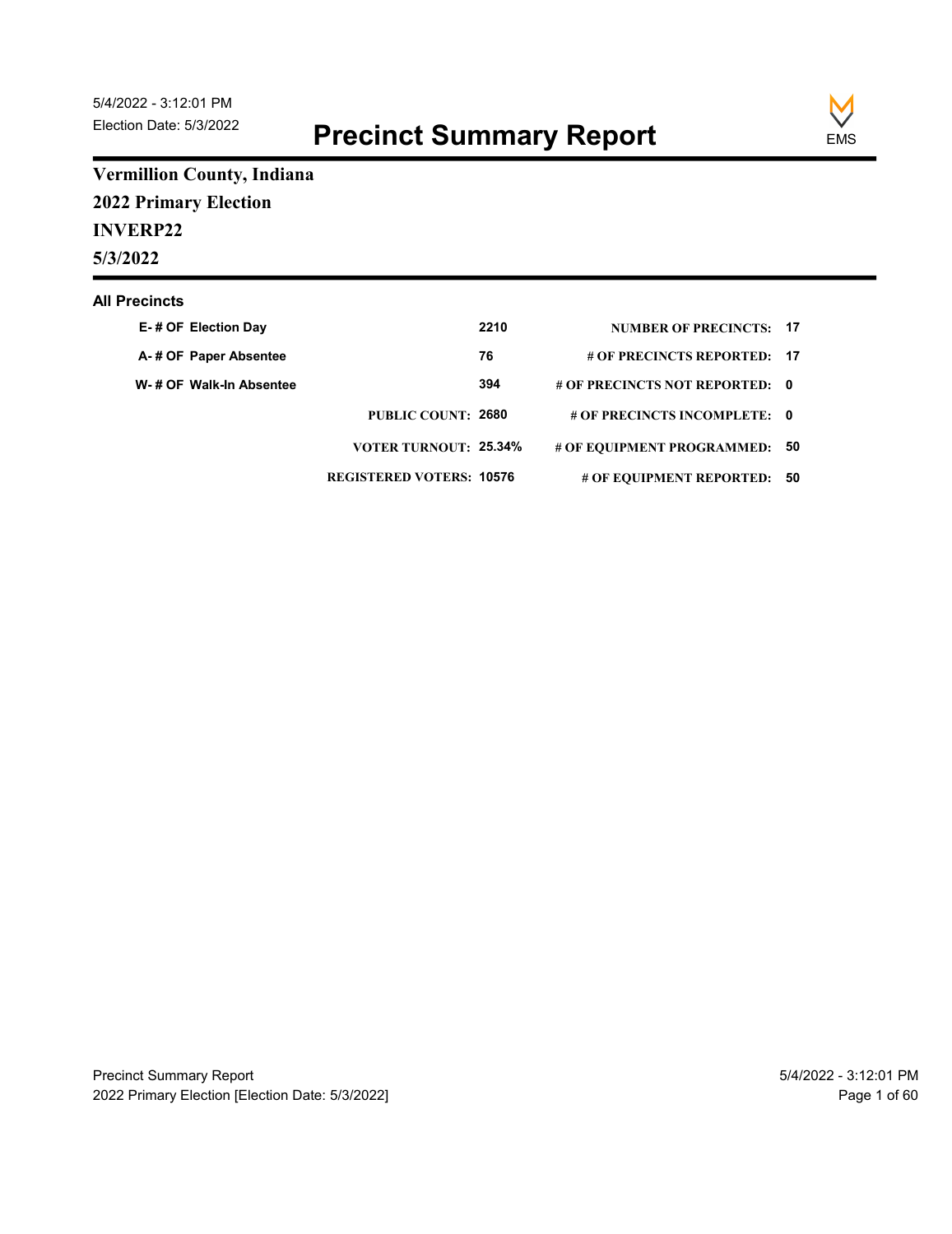

# **Vermillion County, Indiana**

**2022 Primary Election**

## **INVERP22**

**5/3/2022**

| <b>E</b> - # Of Election Day     | 230 |
|----------------------------------|-----|
| A - # Of Paper Absentee          |     |
| <b>W</b> - # Of Walk-In Absentee | 24  |

| <b>PUBLIC COUNT:</b>  | 260    |
|-----------------------|--------|
| <b>VOTER TURNOUT:</b> | 23.66% |
|                       | 1099   |

### **Precinct ID: 01**

#### **Precinct Name: Highland**

**- - - - - - - - - - - - - - - - - - VOTES - - - - - - - - - - - - - - - -**

**E A W TOTAL %**

|                      |                   |                               |                      |                                      | VOTE FOR 1                                                                       |
|----------------------|-------------------|-------------------------------|----------------------|--------------------------------------|----------------------------------------------------------------------------------|
|                      | <b>VOTES= 149</b> |                               |                      |                                      | (R) United States Senator                                                        |
| 135                  | 0                 | 14                            | 149                  | 100.00%                              | <b>Todd Young</b>                                                                |
|                      |                   |                               |                      |                                      | VOTE FOR 1                                                                       |
|                      | <b>VOTES= 148</b> |                               |                      |                                      | (R) U.S. Rep District 8                                                          |
| 134                  | 0                 | 14                            | 148                  | 100.00%                              | Larry D Bucshon                                                                  |
|                      |                   |                               |                      |                                      | VOTE FOR 1                                                                       |
|                      | <b>VOTES= 166</b> |                               |                      |                                      | (R) State Sen District 23                                                        |
| 17<br>53<br>47<br>35 | 0<br>0<br>0<br>0  | 1<br>3<br>$\overline{c}$<br>8 | 18<br>56<br>49<br>43 | 10.84%<br>33.73%<br>29.52%<br>25.90% | Christian Beaver<br>Paula K Copenhaver<br>Spencer R Deery<br><b>Bill Webster</b> |
|                      |                   |                               |                      |                                      | VOTE FOR 1                                                                       |
|                      | <b>VOTES= 151</b> |                               |                      |                                      | (R) State Rep District 42                                                        |
| 136                  | 1                 | 14                            | 151                  | 100.00%                              | Alan Morrison                                                                    |
|                      |                   |                               |                      |                                      | VOTE FOR 1                                                                       |
|                      | <b>VOTES=0</b>    |                               |                      |                                      | (R) Prosecuting Atty 47th Judici                                                 |
| 0                    | 0                 | 0                             | $\mathbf 0$          | 0.00%                                | No Candidate Filed                                                               |
|                      |                   |                               |                      |                                      | VOTE FOR 1                                                                       |
|                      | <b>VOTES= 139</b> |                               |                      |                                      | (R) County Recorder                                                              |
| 129                  | 0                 | 10                            | 139                  | 100.00%                              | Jennifer L Peebles                                                               |
|                      |                   |                               |                      |                                      |                                                                                  |

Precinct Summary Report 61 November 2012 12:02 PM

2022 Primary Election [Election Date: 5/3/2022] **Page 1 of 4** and 2022 Primary Election 1 of 4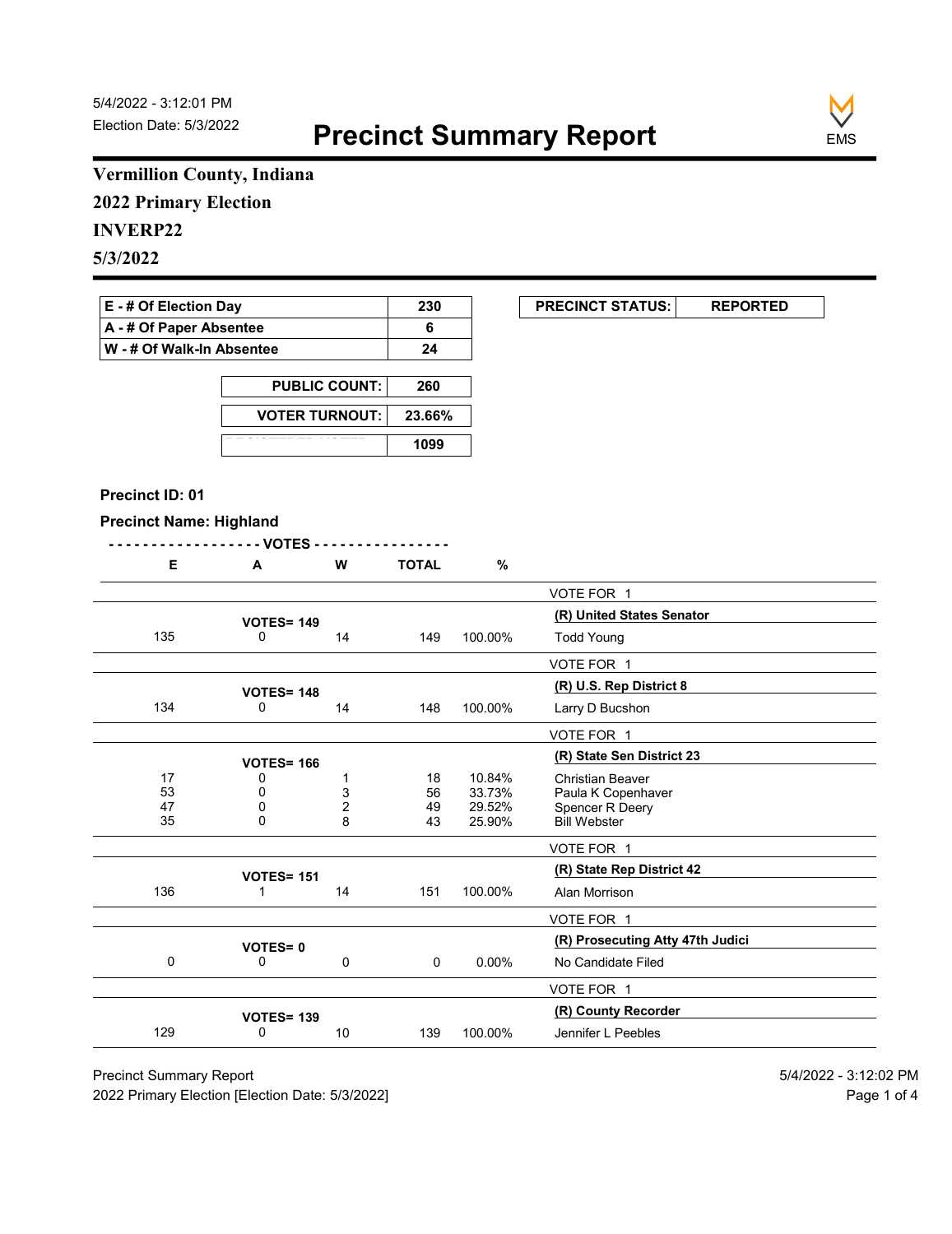## **Precinct Name: Highland**

**- - - - - - - - - - - - - - - - - - VOTES - - - - - - - - - - - - - - - -**

| Е         | Α                 | W                 | <b>TOTAL</b> | $\%$             |                                       |
|-----------|-------------------|-------------------|--------------|------------------|---------------------------------------|
|           |                   |                   |              |                  | VOTE FOR 1                            |
|           | <b>VOTES= 129</b> |                   |              |                  | (R) County Sheriff                    |
| 116       | 0                 | 13                | 129          | 100.00%          | <b>Tim Dispennett</b>                 |
|           |                   |                   |              |                  | VOTE FOR 1                            |
|           | <b>VOTES=0</b>    |                   |              |                  | (R) County Assessor                   |
| 0         | 0                 | 0                 | $\mathbf 0$  | 0.00%            | No Candidate Filed                    |
|           |                   |                   |              |                  | VOTE FOR 1                            |
|           | <b>VOTES= 136</b> |                   |              |                  | (R) Co Commissioner Dist 2            |
| 123       | 0                 | 13                | 136          | 100.00%          | Tim R Yocum                           |
|           |                   |                   |              |                  | VOTE FOR 1                            |
|           | <b>VOTES= 160</b> |                   |              |                  | (R) Co Council District 1             |
| 114<br>33 | 0<br>0            | 11<br>2           | 125<br>35    | 78.13%<br>21.88% | Rick O. Weir<br>Cole West             |
|           |                   |                   |              |                  | VOTE FOR 1                            |
|           | <b>VOTES= 147</b> |                   |              |                  | (R) Highland Twp Trustee              |
| 135       | 0                 | 12                | 147          | 100.00%          | Sigrid M Uhey                         |
|           |                   |                   |              |                  | VOTE FOR 3                            |
|           | <b>VOTES= 257</b> |                   |              |                  | (R) Highland Twp Adv Brd              |
| 103       | 0                 | 12                | 115          | 44.75%           | Curtis D Hicks                        |
| 129       | 0                 | 13                | 142          | 55.25%           | <b>Ryan Hicks</b>                     |
|           |                   |                   |              |                  | VOTE FOR 1                            |
|           | <b>VOTES=56</b>   |                   |              |                  | (R) Perrysville Town Clerk-Treas      |
| 54        | 0                 | $\overline{2}$    | 56           | 100.00%          | Misty M Sandlin                       |
|           |                   |                   |              |                  | VOTE FOR 3                            |
|           | <b>VOTES= 121</b> |                   |              |                  | (R) Perrysville Town Ccl At Lg        |
| 40<br>28  | 0                 | 2                 | 42           | 34.71%           | Tony Jacobs                           |
| 48        | 0<br>0            | 1<br>2            | 29<br>50     | 23.97%<br>41.32% | Mary Merryman<br>Eddie Thompson       |
|           |                   |                   |              |                  | VOTE FOR 1                            |
|           | <b>VOTES= 61</b>  |                   |              |                  | (D) United States Senator             |
| 52        | 5                 | 4                 | 61           | 100.00%          | Thomas M McDermott, Jr.               |
|           |                   |                   |              |                  | VOTE FOR 1                            |
|           | VOTES= 67         |                   |              |                  | (D) U.S. Rep District 8               |
| 9         | 0                 | 3                 | 12           | 17.91%           | Adnan H Dhahir                        |
| 43<br>4   | 4<br>0            | 3<br>$\mathbf{1}$ | 50<br>5      | 74.63%<br>7.46%  | Ray McCormick<br>Peter F.H. Priest II |
|           |                   |                   |              |                  |                                       |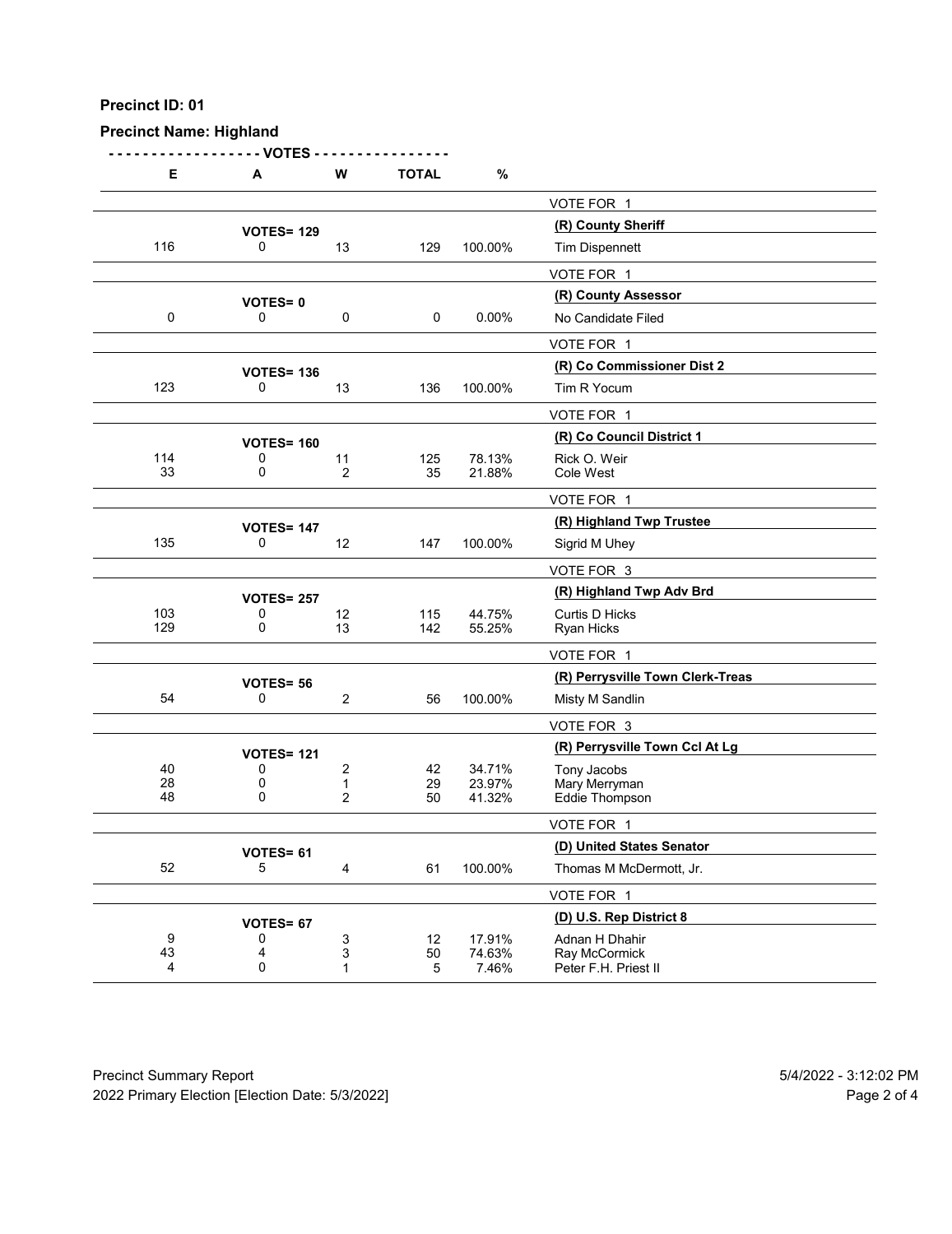**Precinct Name: Highland**

**- - - - - - - - - - - - - - - - - - VOTES - - - - - - - - - - - - - - - -**

| Е  | Α                | W | <b>TOTAL</b> | %       |                                  |
|----|------------------|---|--------------|---------|----------------------------------|
|    |                  |   |              |         | VOTE FOR 1                       |
|    | <b>VOTES= 65</b> |   |              |         | (D) State Sen District 23        |
| 54 | 5                | 6 | 65           | 100.00% | David A Sanders                  |
|    |                  |   |              |         | VOTE FOR 1                       |
|    | <b>VOTES=0</b>   |   |              |         | (D) State Rep District 42        |
| 0  | 0                | 0 | 0            | 0.00%   | No Candidate Filed               |
|    |                  |   |              |         | VOTE FOR 1                       |
|    | <b>VOTES=70</b>  |   |              |         | (D) Prosecuting Atty 47th Judici |
| 58 | 3                | 9 | 70           | 100.00% | Bruce D Aukerman                 |
|    |                  |   |              |         | VOTE FOR 1                       |
|    | <b>VOTES=79</b>  |   |              |         | (D) County Recorder              |
| 65 | 5                | 9 | 79           | 100.00% | Annie Wickens                    |
|    |                  |   |              |         | VOTE FOR 1                       |
|    | <b>VOTES=90</b>  |   |              |         | (D) County Sheriff               |
| 31 | 5                | 6 | 42           | 46.67%  | Chad A Hennis                    |
| 44 | 0                | 4 | 48           | 53.33%  | Mike Holtkamp                    |
|    |                  |   |              |         | VOTE FOR 1                       |
|    | <b>VOTES=79</b>  |   |              |         | (D) County Assessor              |
| 66 | 5                | 8 | 79           | 100.00% | Paige Kilgore                    |
|    |                  |   |              |         | VOTE FOR 1                       |
|    | <b>VOTES=74</b>  |   |              |         | (D) Co Commissioner Dist 2       |
| 60 | 5                | 9 | 74           | 100.00% | Kim H Hawkins                    |
|    |                  |   |              |         | VOTE FOR 1                       |
|    | <b>VOTES=73</b>  |   |              |         | (D) Co Council District 1        |
| 61 | 5                | 7 | 73           | 100.00% | Roger P Lewis                    |
|    |                  |   |              |         | VOTE FOR 1                       |
|    | <b>VOTES=0</b>   |   |              |         | (D) Highland Twp Trustee         |
| 0  | 0                | 0 | 0            | 0.00%   | No Candidate Filed               |
|    |                  |   |              |         | VOTE FOR 3                       |
|    | <b>VOTES=83</b>  |   |              |         | (D) Highland Twp Adv Brd         |
| 70 | 5                | 8 | 83           | 100.00% | <b>Mack Fultz</b>                |
|    |                  |   |              |         | VOTE FOR 1                       |
|    | <b>VOTES=0</b>   |   |              |         | (D) Perrysville Town Clerk-Treas |
| 0  | 0                | 0 | 0            | 0.00%   | No Candidate Filed               |

Precinct Summary Report 61 November 2012 12:02 PM 2022 Primary Election [Election Date: 5/3/2022] **Page 3 of 4** and 2022 Primary Election [Election Date: 5/3/2022]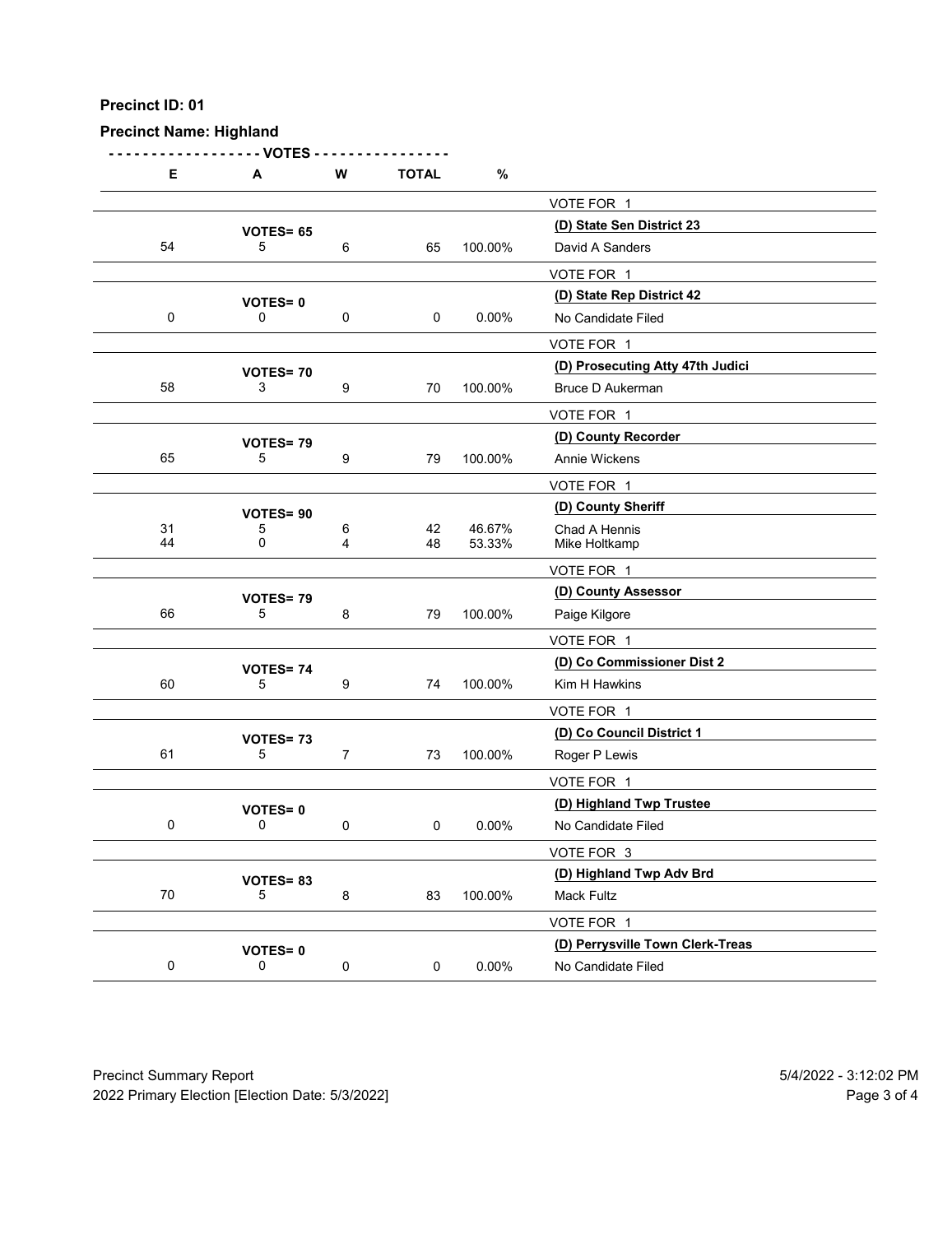**Precinct Name: Highland**

|    | <b>VOTES</b>      |   |              |          |                                |
|----|-------------------|---|--------------|----------|--------------------------------|
| Е  | A                 | W | <b>TOTAL</b> | $\%$     |                                |
|    |                   |   |              |          | VOTE FOR 3                     |
|    | <b>VOTES=0</b>    |   |              |          | (D) Perrysville Town Ccl At Lg |
| 0  | 0                 | 0 | $\mathbf 0$  | $0.00\%$ | No Candidate Filed             |
|    |                   |   |              |          | VOTE FOR 4                     |
|    | <b>VOTES= 212</b> |   |              |          | (D) State Conv Delegate At-Lg  |
| 54 | 5                 | 2 | 61           | 28.77%   | <b>Byron S Fultz</b>           |
| 47 | 3                 | 3 | 53           | 25.00%   | Kylee Mack                     |
| 45 | 3                 | 3 | 51           | 24.06%   | Kay Smith                      |
| 43 | 3                 |   | 47           | 22.17%   | Krystal A Wake                 |
|    |                   |   |              |          | VOTE FOR 1                     |
|    | <b>VOTES=71</b>   |   |              |          | (D) Pct Cmmttmn Highland       |
| 62 | 5                 | 4 | 71           | 100.00%  | Janet J Hughes                 |
|    |                   |   |              |          |                                |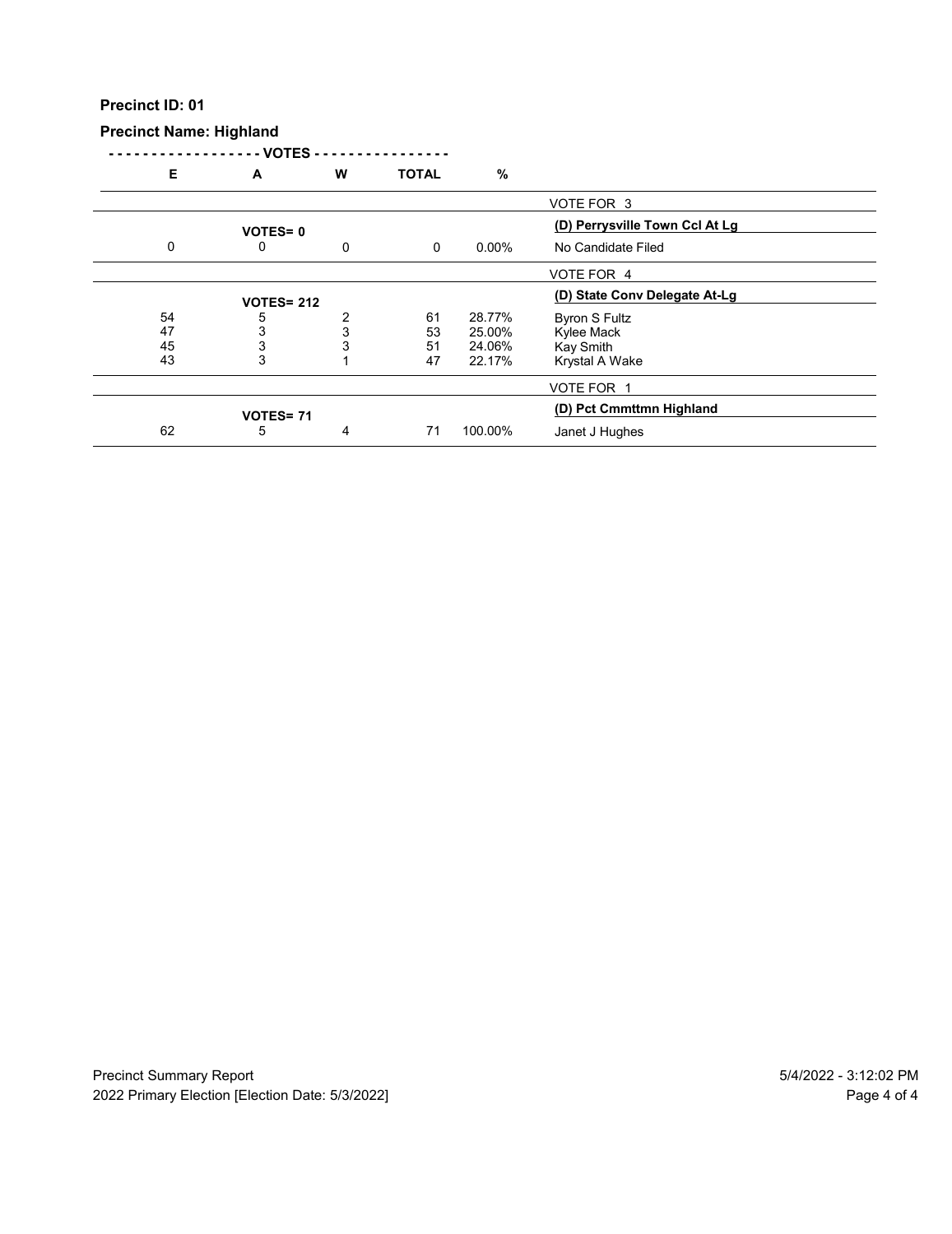

# **Vermillion County, Indiana**

**2022 Primary Election**

# **INVERP22**

**5/3/2022**

| $E - #$ Of Election Day          | 167 |
|----------------------------------|-----|
| A - # Of Paper Absentee          |     |
| <b>W</b> - # Of Walk-In Absentee | 11  |

| <b>PUBLIC COUNT:</b>  | 180    |
|-----------------------|--------|
| <b>VOTER TURNOUT:</b> | 36.22% |
|                       | 497    |

### **Precinct ID: 02**

#### **Precinct Name: Eugene**

**- - - - - - - - - - - - - - - - - - VOTES - - - - - - - - - - - - - - - -**

**E A W TOTAL %**

|                      |                   |                               |                      |                                      | VOTE FOR 1                                                                              |
|----------------------|-------------------|-------------------------------|----------------------|--------------------------------------|-----------------------------------------------------------------------------------------|
|                      | <b>VOTES=88</b>   |                               |                      |                                      | (R) United States Senator                                                               |
| 85                   |                   | $\overline{2}$                | 88                   | 100.00%                              | <b>Todd Young</b>                                                                       |
|                      |                   |                               |                      |                                      | VOTE FOR 1                                                                              |
|                      | <b>VOTES=90</b>   |                               |                      |                                      | (R) U.S. Rep District 8                                                                 |
| 86                   |                   | 3                             | 90                   | 100.00%                              | Larry D Bucshon                                                                         |
|                      |                   |                               |                      |                                      | VOTE FOR 1                                                                              |
|                      | <b>VOTES= 104</b> |                               |                      |                                      | (R) State Sen District 23                                                               |
| 11<br>31<br>32<br>26 | 0<br>n<br>0       | 0<br>$\overline{c}$<br>1<br>0 | 11<br>33<br>34<br>26 | 10.58%<br>31.73%<br>32.69%<br>25.00% | <b>Christian Beaver</b><br>Paula K Copenhaver<br>Spencer R Deery<br><b>Bill Webster</b> |
|                      |                   |                               |                      |                                      | VOTE FOR 1                                                                              |
|                      | <b>VOTES=92</b>   |                               |                      |                                      | (R) State Rep District 42                                                               |
| 89                   |                   | 2                             | 92                   | 100.00%                              | Alan Morrison                                                                           |
|                      |                   |                               |                      |                                      | VOTE FOR 1                                                                              |
|                      | <b>VOTES=0</b>    |                               |                      |                                      | (R) Prosecuting Atty 47th Judici                                                        |
| 0                    | 0                 | 0                             | $\Omega$             | $0.00\%$                             | No Candidate Filed                                                                      |
|                      |                   |                               |                      |                                      | VOTE FOR 1                                                                              |
|                      | <b>VOTES=86</b>   |                               |                      |                                      | (R) County Recorder                                                                     |
| 83                   |                   | 2                             | 86                   | 100.00%                              | Jennifer L Peebles                                                                      |

Precinct Summary Report 61 November 2012 12:02 PM

2022 Primary Election [Election Date: 5/3/2022] **Page 1 of 4** and 2022 Primary Election 1 of 4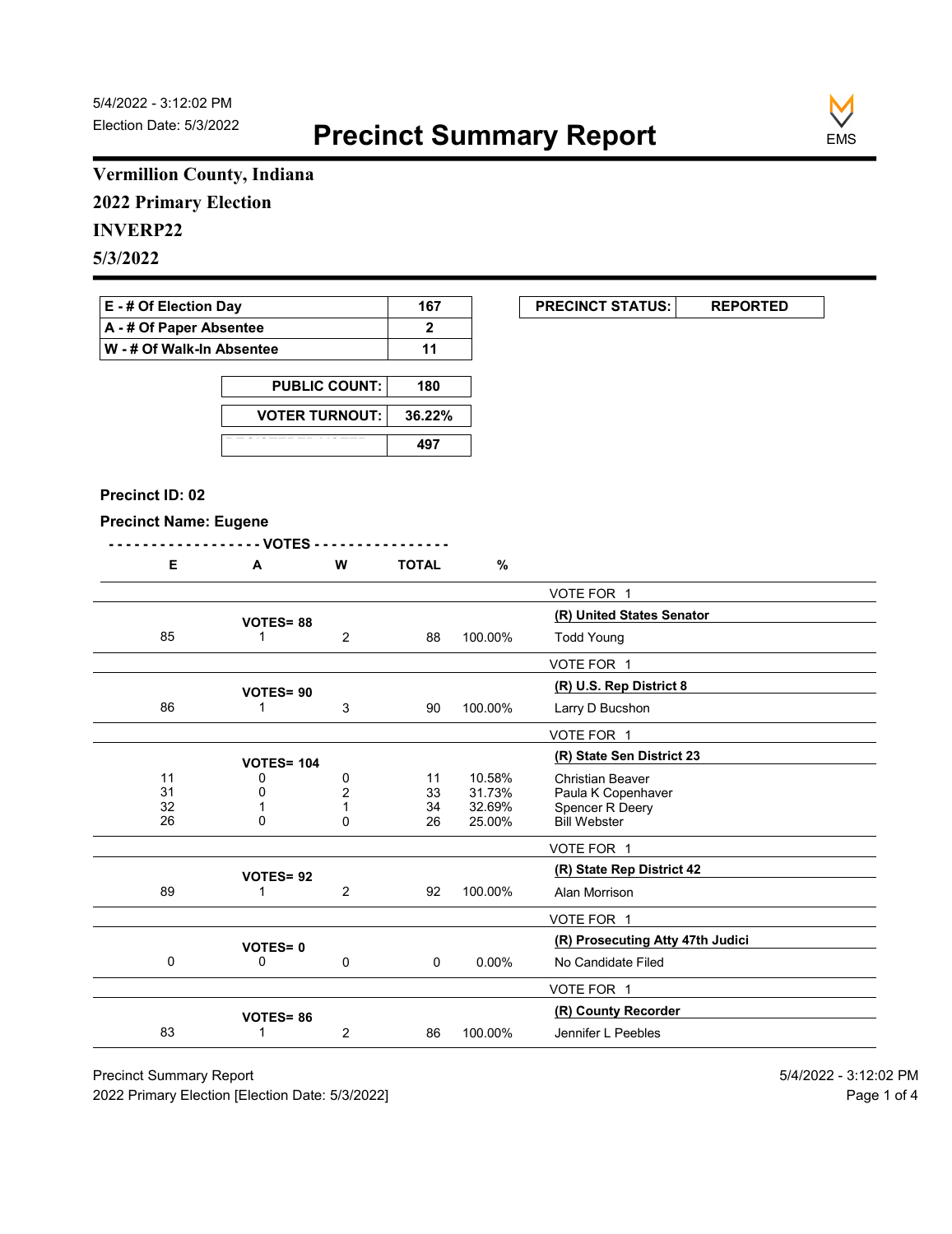**Precinct Name: Eugene**

**- - - - - - - - - - - - - - - - - - VOTES - - - - - - - - - - - - - - - -**

| Е           | A                 | W      | <b>TOTAL</b> | $\%$             |                                       |
|-------------|-------------------|--------|--------------|------------------|---------------------------------------|
|             |                   |        |              |                  | VOTE FOR 1                            |
|             | <b>VOTES=83</b>   |        |              |                  | (R) County Sheriff                    |
| 81          | 1                 | 1      | 83           | 100.00%          | <b>Tim Dispennett</b>                 |
|             |                   |        |              |                  | VOTE FOR 1                            |
|             | <b>VOTES=0</b>    |        |              |                  | (R) County Assessor                   |
| 0           | 0                 | 0      | $\mathbf 0$  | 0.00%            | No Candidate Filed                    |
|             |                   |        |              |                  | VOTE FOR 1                            |
|             | <b>VOTES=78</b>   |        |              |                  | (R) Co Commissioner Dist 2            |
| 77          | 1                 | 0      | 78           | 100.00%          | Tim R Yocum                           |
|             |                   |        |              |                  | VOTE FOR 1                            |
|             | <b>VOTES= 106</b> |        |              |                  | (R) Co Council District 1             |
| 84          |                   | 3      | 88           | 83.02%           | Rick O. Weir                          |
| 18          | 0                 | 0      | 18           | 16.98%           | Cole West                             |
|             |                   |        |              |                  | VOTE FOR 1                            |
|             | <b>VOTES=0</b>    |        |              |                  | (R) Eugene Twp Trustee                |
| 0           | 0                 | 0      | $\mathbf 0$  | 0.00%            | No Candidate Filed                    |
|             |                   |        |              |                  | VOTE FOR 3                            |
|             | <b>VOTES=87</b>   |        |              |                  | (R) Eugene Twp Adv Brd                |
| 85          | 1                 | 1      | 87           | 100.00%          | Daniel Ditman                         |
|             |                   |        |              |                  | VOTE FOR 1                            |
|             | <b>VOTES=0</b>    |        |              |                  | (R) Cayuga Town Clerk-Treas           |
| 0           | 0                 | 0      | $\mathbf 0$  | 0.00%            | No Candidate Filed                    |
|             |                   |        |              |                  | VOTE FOR 5                            |
|             | <b>VOTES=1</b>    |        |              |                  | (R) Cayuga Town Ccl At Lg             |
| 0           | 0                 | 0      | 0            | 0.00%            | Sonja Adams                           |
| 0<br>0      | 0<br>0            | 0<br>0 | 0<br>0       | 0.00%<br>0.00%   | James Dunavan<br>Ron Dunavan          |
| 0           | 1                 | 0      | 1            | 100.00%          | Leigh Ann Smith                       |
|             |                   |        |              |                  | VOTE FOR 1                            |
|             | <b>VOTES=43</b>   |        |              |                  | (D) United States Senator             |
| 37          | U                 | 6      | 43           | 100.00%          | Thomas M McDermott, Jr.               |
|             |                   |        |              |                  | VOTE FOR 1                            |
|             | <b>VOTES= 51</b>  |        |              |                  | (D) U.S. Rep District 8               |
| 6           | 0                 | 0      | 6            | 11.76%           | Adnan H Dhahir                        |
| $30\,$<br>6 | 1<br>0            | 5<br>3 | 36<br>9      | 70.59%<br>17.65% | Ray McCormick<br>Peter F.H. Priest II |
|             |                   |        |              |                  |                                       |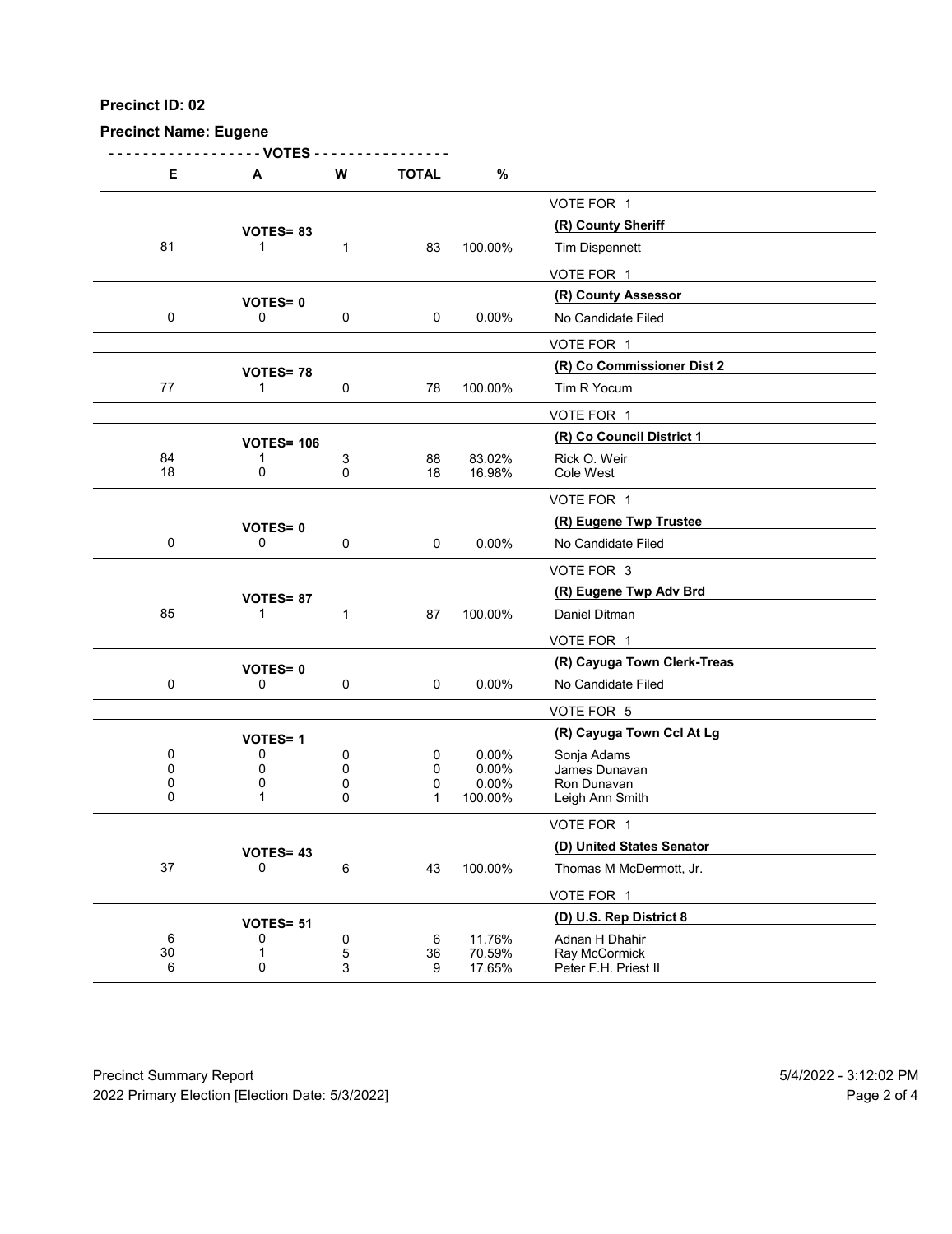### **Precinct Name: Eugene**

**- - - - - - - - - - - - - - - - - - VOTES - - - - - - - - - - - - - - - -**

| Е        | A                | W                   | <b>TOTAL</b> | $\%$             |                                      |
|----------|------------------|---------------------|--------------|------------------|--------------------------------------|
|          |                  |                     |              |                  | VOTE FOR 1                           |
|          | <b>VOTES=48</b>  |                     |              |                  | (D) State Sen District 23            |
| 41       | 0                | 7                   | 48           | 100.00%          | David A Sanders                      |
|          |                  |                     |              |                  | VOTE FOR 1                           |
|          | <b>VOTES=0</b>   |                     |              |                  | (D) State Rep District 42            |
| 0        | 0                | 0                   | 0            | 0.00%            | No Candidate Filed                   |
|          |                  |                     |              |                  | VOTE FOR 1                           |
|          | <b>VOTES= 55</b> |                     |              |                  | (D) Prosecuting Atty 47th Judici     |
| 48       | 0                | 7                   | 55           | 100.00%          | <b>Bruce D Aukerman</b>              |
|          |                  |                     |              |                  | VOTE FOR 1                           |
|          | <b>VOTES= 55</b> |                     |              |                  | (D) County Recorder                  |
| 48       | 0                | 7                   | 55           | 100.00%          | Annie Wickens                        |
|          |                  |                     |              |                  | VOTE FOR 1                           |
|          | <b>VOTES=72</b>  |                     |              |                  | (D) County Sheriff                   |
| 32<br>31 | 1<br>0           | 6                   | 39           | 54.17%           | Chad A Hennis                        |
|          |                  | $\overline{2}$      | 33           | 45.83%           | Mike Holtkamp                        |
|          |                  |                     |              |                  | VOTE FOR 1                           |
|          | VOTES= 61        |                     |              |                  | (D) County Assessor                  |
| 53       | 0                | 8                   | 61           | 100.00%          | Paige Kilgore                        |
|          |                  |                     |              |                  | VOTE FOR 1                           |
|          | <b>VOTES=50</b>  |                     |              |                  | (D) Co Commissioner Dist 2           |
| 43       | 0                | 7                   | 50           | 100.00%          | Kim H Hawkins                        |
|          |                  |                     |              |                  | VOTE FOR 1                           |
|          | VOTES= 53        |                     |              |                  | (D) Co Council District 1            |
| 45       | 0                | 8                   | 53           | 100.00%          | Roger P Lewis                        |
|          |                  |                     |              |                  | VOTE FOR 1                           |
|          | <b>VOTES=72</b>  |                     |              |                  | (D) Eugene Twp Trustee               |
| 20<br>43 | 0<br>1           | 1<br>$\overline{7}$ | 21<br>51     | 29.17%<br>70.83% | <b>Russell McLain</b><br>Kim Wickens |
|          |                  |                     |              |                  |                                      |
|          |                  |                     |              |                  | VOTE FOR 3<br>(D) Eugene Twp Adv Brd |
| 47       | VOTES=93<br>0    | 6                   | 53           | 56.99%           | Rhonda Arrasmith                     |
| 35       | 0                | 5                   | 40           | 43.01%           | Janda (McLain) Lee                   |
|          |                  |                     |              |                  | VOTE FOR 1                           |
|          | <b>VOTES=0</b>   |                     |              |                  | (D) Cayuga Town Clerk-Treas          |
| 0        | 0                | 0                   | 0            | 0.00%            | Elizabeth (Liz) Loden                |
| 0        | 0                | 0                   | 0            | 0.00%            | April L Starkey                      |

Precinct Summary Report 61 November 2012 12:02 PM 2022 Primary Election [Election Date: 5/3/2022] **Page 3 of 4** and 2022 Primary Election [Election Date: 5/3/2022]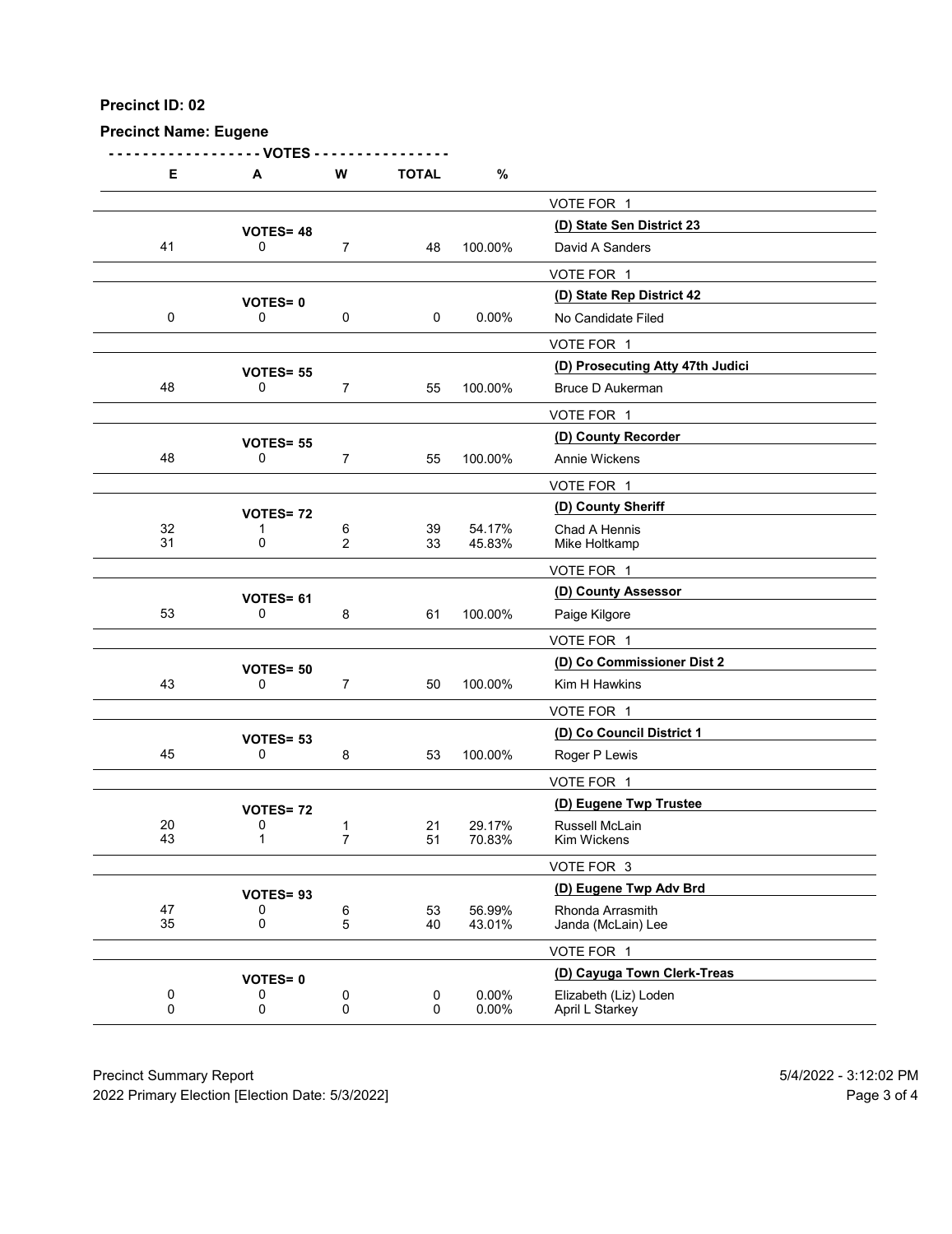**Precinct Name: Eugene**

### **- - - - - - - - - - - - - - - - - - VOTES - - - - - - - - - - - - - - - - E A W TOTAL %** VOTE FOR 5 **VOTES= 0**<br>0 0 0 0 0 0 0.00% Sally Craft 0 0 0 0 0.00% Sally Craft 0 0 0 0 0.00% Sarah (Lewis) Hathaway 0 0 0 0 0 0.00% James Hawn<br>0 0 0 0 0.00% Michael A Mo 0 0 0 0 0 0.00% Michael A Morgan<br>0 0 0 0 0.00% Greg Ratliff 0 0 0 0 0 0.00% Greg Ratliff<br>0 0 0 0 0 0.00% Chad L Star Chad L Starkey VOTE FOR 4 **VOTES= 150**<br>0 8 55 36.67% Byron S Fultz<br>0 8 55 36.67% Byron S Fultz 47 0 8 55 36.67% Byron S Fultz<br>27 0 4 31 20.67% Kylee Mack<br>31 0 3 34 22.67% Kay Smith 27 0 4 31 20.67% Kylee Mack 31 0 3 34 22.67% Kay Smith<br>27 0 3 30 20.00% Krystal A V Krystal A Wake VOTE FOR 1 **(D) Pct Cmmttmn Eugene VOTES= <sup>63</sup>** 55 0 8 63 100.00% Anna Lou Fultz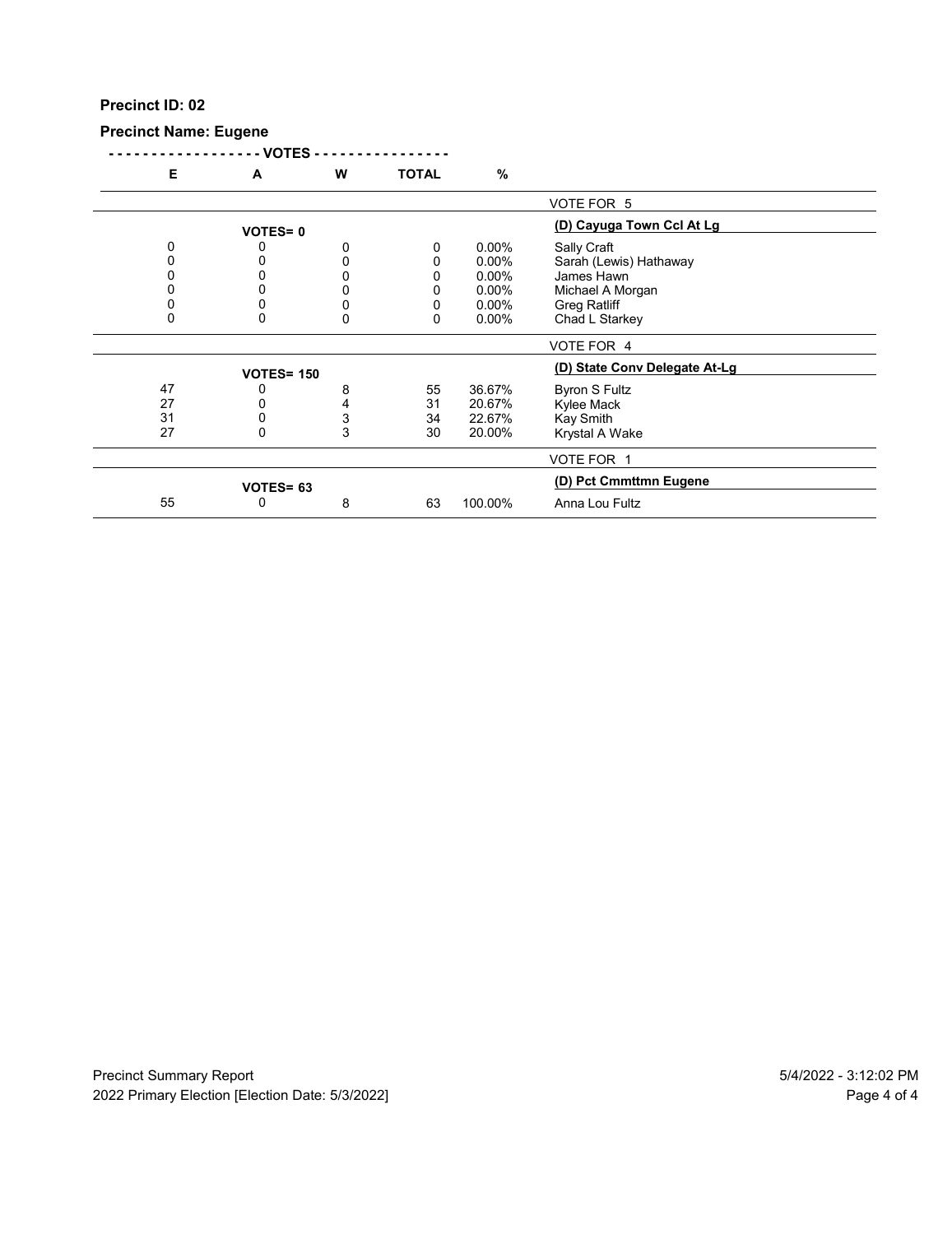

# **Vermillion County, Indiana**

**2022 Primary Election**

## **INVERP22**

**5/3/2022**

| <b>E</b> - # Of Election Day     | 210 |
|----------------------------------|-----|
| A - # Of Paper Absentee          |     |
| <b>W</b> - # Of Walk-In Absentee | 26  |

| <b>PUBLIC COUNT:</b>  | 238    |
|-----------------------|--------|
| <b>VOTER TURNOUT:</b> | 31.40% |
|                       | 758    |

### **Precinct ID: 03**

**Precinct Name: Cayuga**

**- - - - - - - - - - - - - - - - - - VOTES - - - - - - - - - - - - - - - -**

**E A W TOTAL %**

|                      |                  |        |                      |                                      | VOTE FOR 1                                                                              |
|----------------------|------------------|--------|----------------------|--------------------------------------|-----------------------------------------------------------------------------------------|
|                      | <b>VOTES=78</b>  |        |                      |                                      | (R) United States Senator                                                               |
| 71                   | 1                | 6      | 78                   | 100.00%                              | <b>Todd Young</b>                                                                       |
|                      |                  |        |                      |                                      | VOTE FOR 1                                                                              |
|                      | <b>VOTES=75</b>  |        |                      |                                      | (R) U.S. Rep District 8                                                                 |
| 67                   |                  | 7      | 75                   | 100.00%                              | Larry D Bucshon                                                                         |
|                      |                  |        |                      |                                      | VOTE FOR 1                                                                              |
|                      | <b>VOTES=88</b>  |        |                      |                                      | (R) State Sen District 23                                                               |
| 10<br>28<br>21<br>21 | 0<br>0<br>0      | 0<br>5 | 12<br>28<br>26<br>22 | 13.64%<br>31.82%<br>29.55%<br>25.00% | <b>Christian Beaver</b><br>Paula K Copenhaver<br>Spencer R Deery<br><b>Bill Webster</b> |
|                      |                  |        |                      |                                      | VOTE FOR 1                                                                              |
|                      | <b>VOTES=80</b>  |        |                      |                                      | (R) State Rep District 42                                                               |
| 72                   | 1                | 7      | 80                   | 100.00%                              | Alan Morrison                                                                           |
|                      |                  |        |                      |                                      | VOTE FOR 1                                                                              |
|                      | <b>VOTES=0</b>   |        |                      |                                      | (R) Prosecuting Atty 47th Judici                                                        |
| 0                    | 0                | 0      | $\mathbf{0}$         | $0.00\%$                             | No Candidate Filed                                                                      |
|                      |                  |        |                      |                                      | VOTE FOR 1                                                                              |
|                      | <b>VOTES= 67</b> |        |                      |                                      | (R) County Recorder                                                                     |
| 60                   |                  | 6      | 67                   | 100.00%                              | Jennifer L Peebles                                                                      |

Precinct Summary Report 61 November 2012 12:02 PM

2022 Primary Election [Election Date: 5/3/2022] **Page 1 of 4** and 2022 Primary Election 1 of 4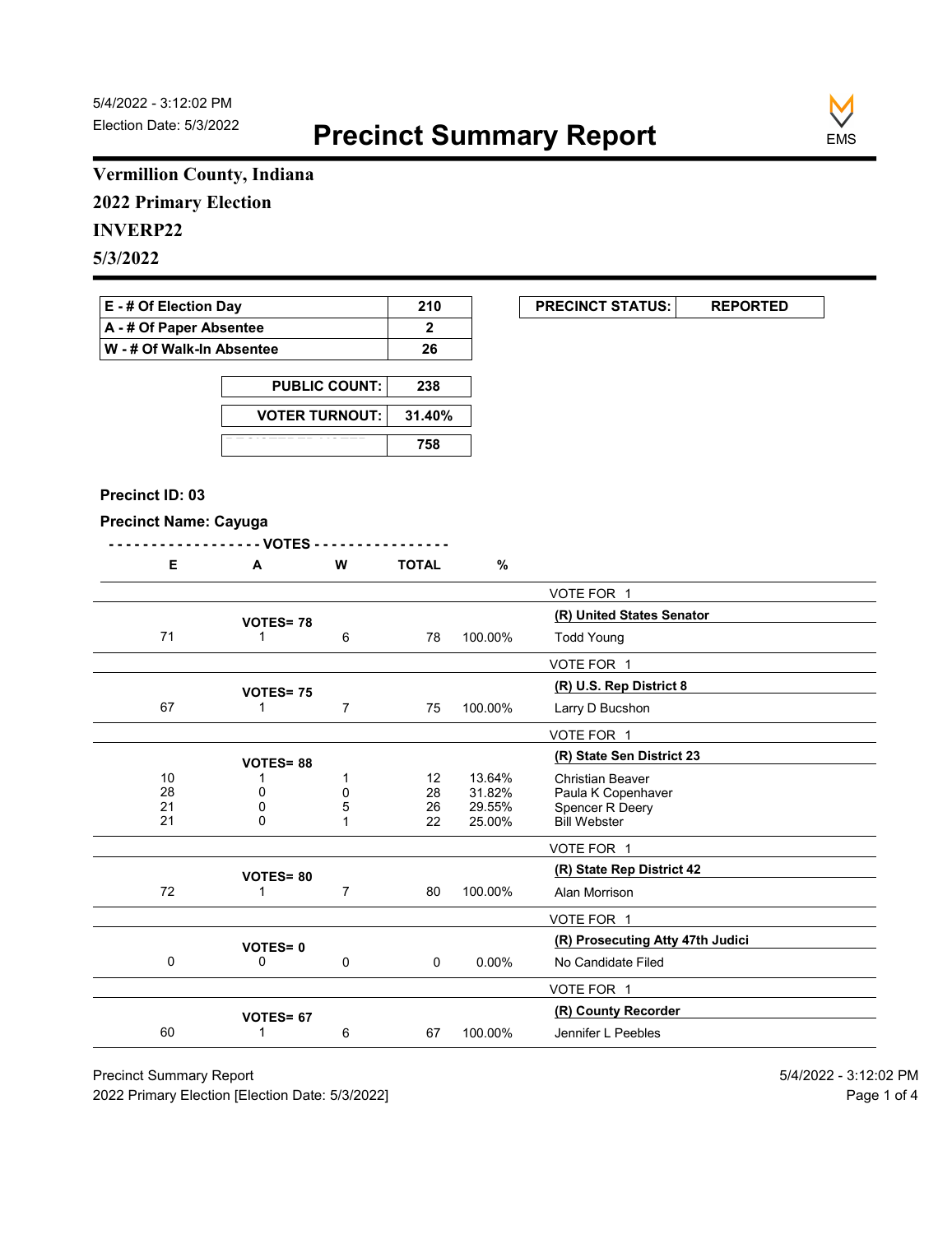**Precinct Name: Cayuga**

**- - - - - - - - - - - - - - - - - - VOTES - - - - - - - - - - - - - - - -**

| Е        | A                 | W       | <b>TOTAL</b> | $\%$             |                                       |
|----------|-------------------|---------|--------------|------------------|---------------------------------------|
|          |                   |         |              |                  | VOTE FOR 1                            |
|          | <b>VOTES= 57</b>  |         |              |                  | (R) County Sheriff                    |
| 50       | 1                 | 6       | 57           | 100.00%          | <b>Tim Dispennett</b>                 |
|          |                   |         |              |                  | VOTE FOR 1                            |
|          | <b>VOTES=0</b>    |         |              |                  | (R) County Assessor                   |
| 0        | 0                 | 0       | 0            | 0.00%            | No Candidate Filed                    |
|          |                   |         |              |                  | VOTE FOR 1                            |
|          | <b>VOTES= 62</b>  |         |              |                  | (R) Co Commissioner Dist 2            |
| 54       | 1                 | 7       | 62           | 100.00%          | Tim R Yocum                           |
|          |                   |         |              |                  | VOTE FOR 1                            |
|          | <b>VOTES=87</b>   |         |              |                  | (R) Co Council District 1             |
| 56       | 1                 | 4       | 61           | 70.11%           | Rick O. Weir                          |
| 24       | 0                 | 2       | 26           | 29.89%           | Cole West                             |
|          |                   |         |              |                  | VOTE FOR 1                            |
|          | <b>VOTES=0</b>    |         |              |                  | (R) Eugene Twp Trustee                |
| 0        | 0                 | 0       | 0            | 0.00%            | No Candidate Filed                    |
|          |                   |         |              |                  | VOTE FOR 3                            |
|          | <b>VOTES=72</b>   |         |              |                  | (R) Eugene Twp Adv Brd                |
| 64       | 1                 | 7       | 72           | 100.00%          | Daniel Ditman                         |
|          |                   |         |              |                  | VOTE FOR 1                            |
|          | <b>VOTES=0</b>    |         |              |                  | (R) Cayuga Town Clerk-Treas           |
| 0        | 0                 | 0       | 0            | 0.00%            | No Candidate Filed                    |
|          |                   |         |              |                  | VOTE FOR 5                            |
|          | <b>VOTES= 171</b> |         |              |                  | (R) Cayuga Town Ccl At Lg             |
| 38       | 0                 | 5       | 43           | 25.15%           | Sonja Adams                           |
| 35<br>41 | 1                 | 5<br>4  | 41<br>46     | 23.98%<br>26.90% | James Dunavan<br>Ron Dunavan          |
| 38       | 0                 | 3       | 41           | 23.98%           | Leigh Ann Smith                       |
|          |                   |         |              |                  | VOTE FOR 1                            |
|          | <b>VOTES=94</b>   |         |              |                  | (D) United States Senator             |
| 81       |                   | 12      | 94           | 100.00%          | Thomas M McDermott, Jr.               |
|          |                   |         |              |                  | VOTE FOR 1                            |
|          | <b>VOTES= 105</b> |         |              |                  | (D) U.S. Rep District 8               |
| $10$     | 0                 | 1       | 11           | 10.48%           | Adnan H Dhahir                        |
| 75<br>4  | 1<br>0            | 13<br>1 | 89<br>5      | 84.76%<br>4.76%  | Ray McCormick<br>Peter F.H. Priest II |
|          |                   |         |              |                  |                                       |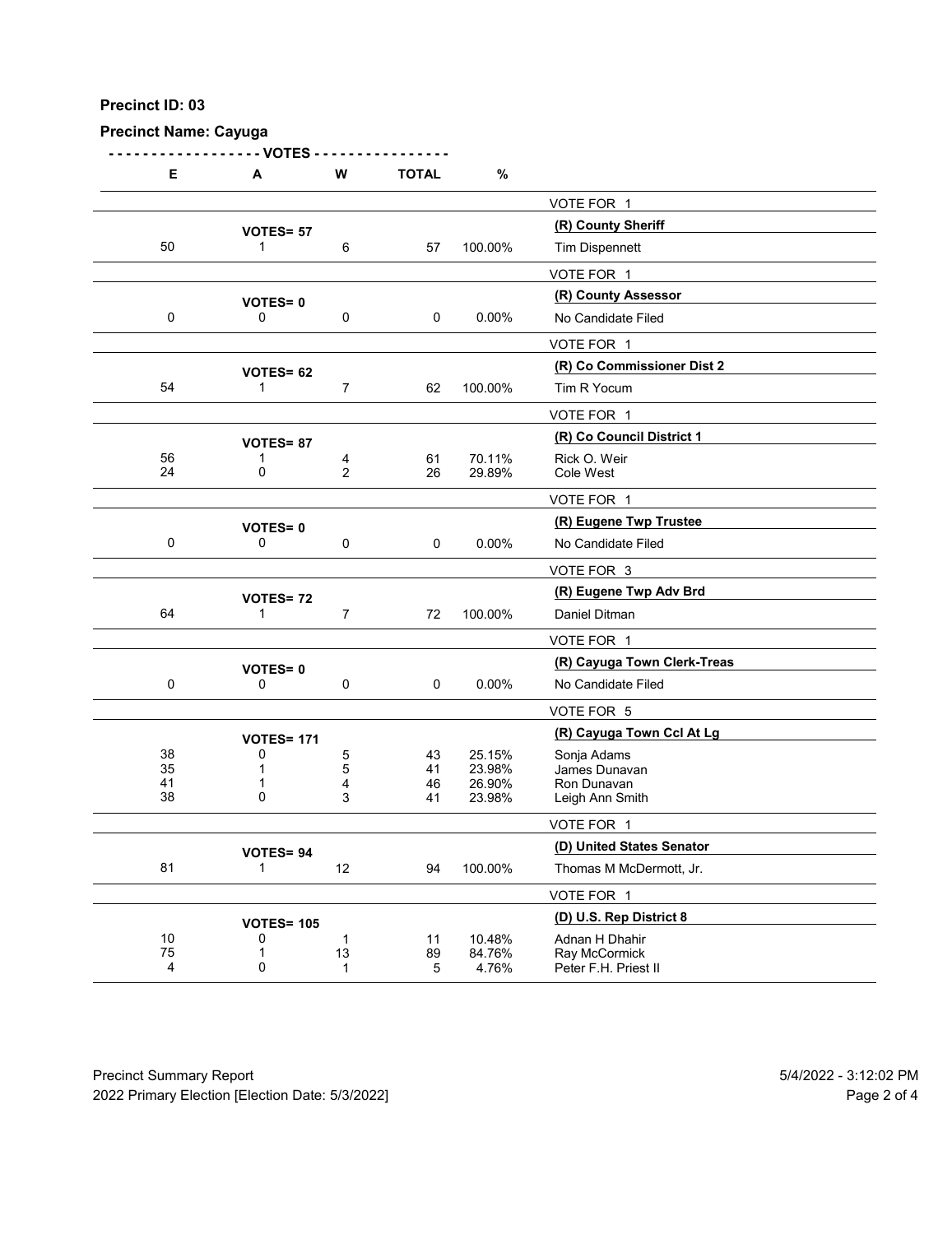**Precinct Name: Cayuga**

**- - - - - - - - - - - - - - - - - - VOTES - - - - - - - - - - - - - - - -**

| Е        | A                 | W       | TOTAL       | %                |                                        |
|----------|-------------------|---------|-------------|------------------|----------------------------------------|
|          |                   |         |             |                  | VOTE FOR 1                             |
|          | <b>VOTES= 101</b> |         |             |                  | (D) State Sen District 23              |
| 87       | 1                 | 13      | 101         | 100.00%          | David A Sanders                        |
|          |                   |         |             |                  | VOTE FOR 1                             |
|          | <b>VOTES=0</b>    |         |             |                  | (D) State Rep District 42              |
| 0        | 0                 | 0       | $\mathbf 0$ | 0.00%            | No Candidate Filed                     |
|          |                   |         |             |                  | VOTE FOR 1                             |
|          | <b>VOTES= 125</b> |         |             |                  | (D) Prosecuting Atty 47th Judici       |
| 108      | 1                 | 16      | 125         | 100.00%          | Bruce D Aukerman                       |
|          |                   |         |             |                  | VOTE FOR 1                             |
|          | <b>VOTES= 112</b> |         |             |                  | (D) County Recorder                    |
| 96       | 0                 | 16      | 112         | 100.00%          | Annie Wickens                          |
|          |                   |         |             |                  | VOTE FOR 1                             |
|          | <b>VOTES= 143</b> |         |             |                  | (D) County Sheriff                     |
| 82       | 0                 | 15      | 97          | 67.83%           | Chad A Hennis                          |
| 41       | 1                 | 4       | 46          | 32.17%           | Mike Holtkamp                          |
|          |                   |         |             |                  | VOTE FOR 1                             |
|          | <b>VOTES= 121</b> |         |             |                  | (D) County Assessor                    |
| 104      | 1                 | 16      | 121         | 100.00%          | Paige Kilgore                          |
|          |                   |         |             |                  | VOTE FOR 1                             |
|          | <b>VOTES= 121</b> |         |             |                  | (D) Co Commissioner Dist 2             |
| 105      | 1                 | 15      | 121         | 100.00%          | Kim H Hawkins                          |
|          |                   |         |             |                  | VOTE FOR 1                             |
|          | <b>VOTES= 120</b> |         |             |                  | (D) Co Council District 1              |
| 102      | 1                 | 17      | 120         | 100.00%          | Roger P Lewis                          |
|          |                   |         |             |                  | VOTE FOR 1                             |
|          | <b>VOTES= 143</b> |         |             |                  | (D) Eugene Twp Trustee                 |
| 45       | 0                 | 9       | 54          | 37.76%           | Russell McLain                         |
| 78       | 1                 | 10      | 89          | 62.24%           | Kim Wickens                            |
|          |                   |         |             |                  | VOTE FOR 3                             |
|          | <b>VOTES= 169</b> |         |             |                  | (D) Eugene Twp Adv Brd                 |
| 89<br>57 | 1<br>1            | 13<br>8 | 103<br>66   | 60.95%<br>39.05% | Rhonda Arrasmith<br>Janda (McLain) Lee |
|          |                   |         |             |                  | VOTE FOR 1                             |
|          | <b>VOTES= 115</b> |         |             |                  | (D) Cayuga Town Clerk-Treas            |
| 51       |                   | 12      | 64          | 55.65%           | Elizabeth (Liz) Loden                  |
| 46       | 0                 | 5       | 51          | 44.35%           | April L Starkey                        |

Precinct Summary Report 61 November 2012 12:02 PM 2022 Primary Election [Election Date: 5/3/2022] **Page 3 of 4** and 2022 Primary Election [Election Date: 5/3/2022]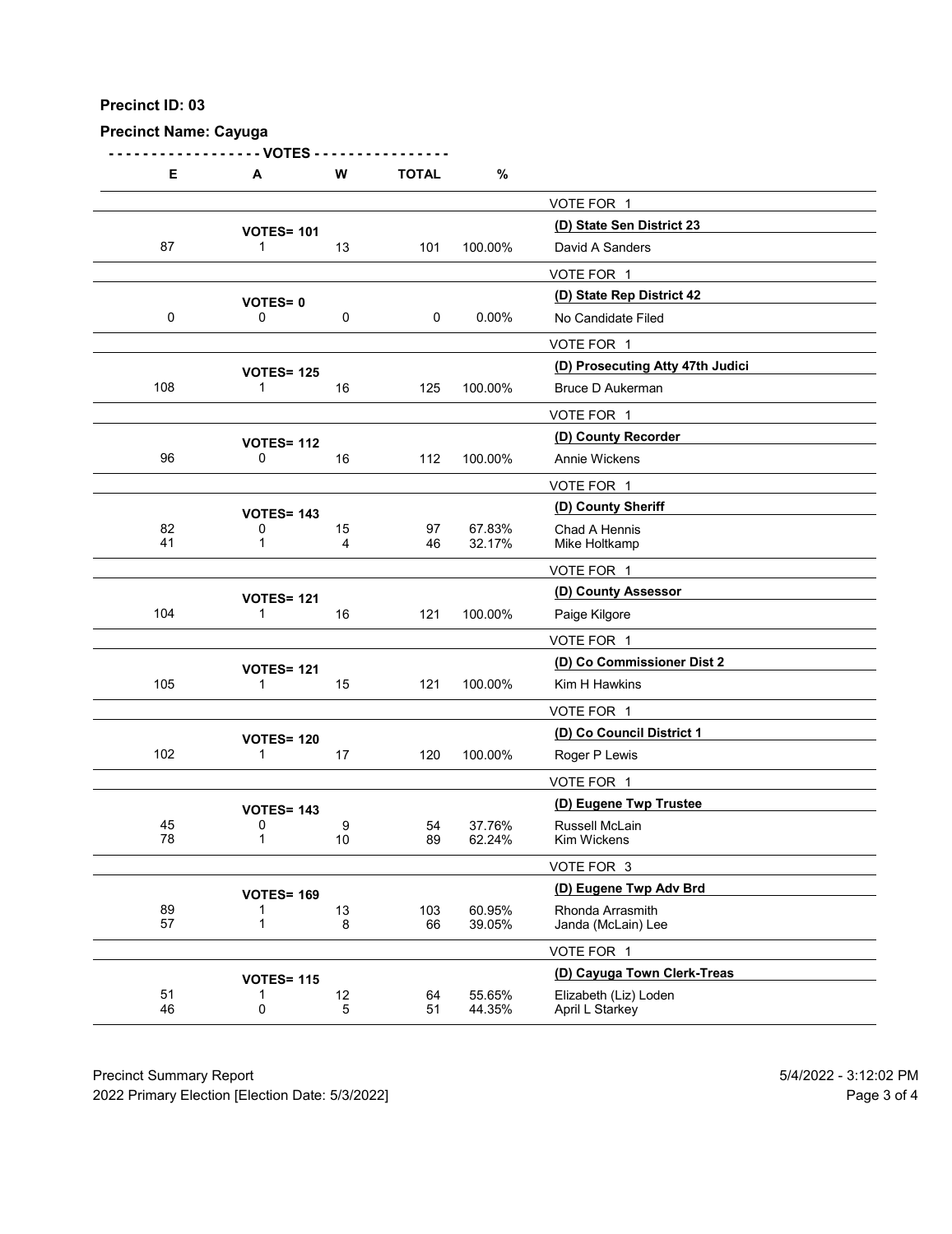| Е   | A         | W                            | <b>TOTAL</b>                                                                        | %               |                               |
|-----|-----------|------------------------------|-------------------------------------------------------------------------------------|-----------------|-------------------------------|
|     |           |                              |                                                                                     |                 | VOTE FOR 5                    |
|     |           |                              |                                                                                     |                 | (D) Cayuga Town Ccl At Lg     |
| 76  |           | 12                           | 89                                                                                  | 18.86%          | Sally Craft                   |
| 82  |           | 13                           | 96                                                                                  | 20.34%          | Sarah (Lewis) Hathaway        |
| 68  |           |                              | 76                                                                                  | 16.10%          | James Hawn                    |
| 53  |           |                              | 61                                                                                  | 12.92%          | Michael A Morgan              |
| 66  |           | 9                            | 76                                                                                  | 16.10%          | <b>Greg Ratliff</b>           |
| 67  | 0         |                              | 74                                                                                  | 15.68%          | Chad L Starkey                |
|     |           |                              |                                                                                     |                 | VOTE FOR 4                    |
|     |           |                              |                                                                                     |                 | (D) State Conv Delegate At-Lg |
|     |           |                              |                                                                                     |                 | <b>Byron S Fultz</b>          |
| 75  |           |                              |                                                                                     |                 | Kylee Mack                    |
|     |           |                              |                                                                                     |                 | Kay Smith                     |
| 74  |           | 6                            | 81                                                                                  | 22.31%          | Krystal A Wake                |
|     |           |                              |                                                                                     |                 | VOTE FOR 1                    |
|     |           |                              |                                                                                     |                 | (D) Pct Cmmttmn Cayuga        |
| 107 |           | 17                           | 125                                                                                 | 100.00%         | Timothy J Wilson              |
|     | 100<br>74 | <b>Precinct Name: Cayuga</b> | - VOTES -<br><b>VOTES= 472</b><br><b>VOTES= 363</b><br>15<br>8<br><b>VOTES= 125</b> | 116<br>84<br>82 | 31.96%<br>23.14%<br>22.59%    |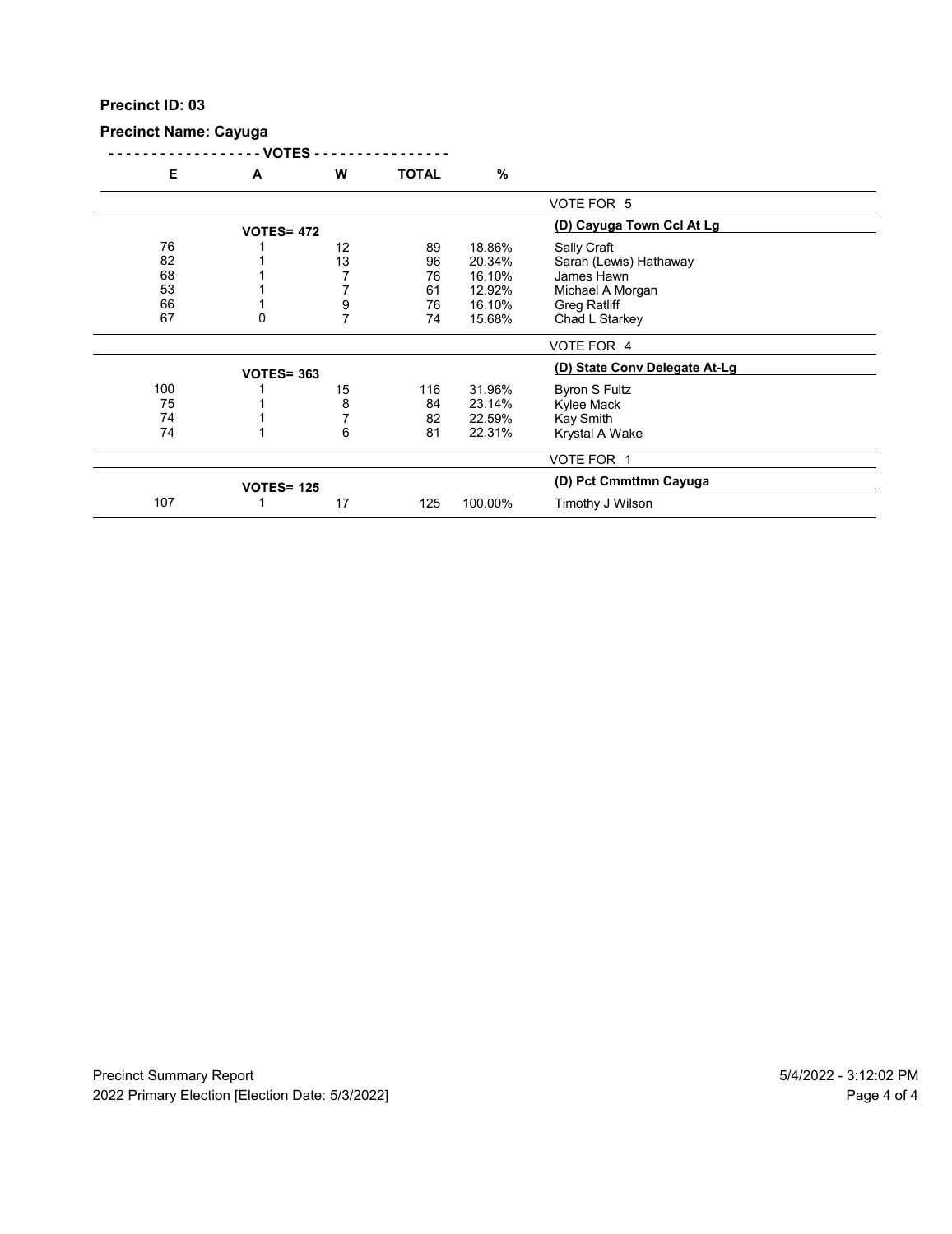

# **Vermillion County, Indiana**

**2022 Primary Election**

# **INVERP22**

**5/3/2022**

| $E - #$ Of Election Day              | 79 |
|--------------------------------------|----|
| $\mathsf{A}$ - # Of Paper Absentee   |    |
| $\mathsf{W}$ - # Of Walk-In Absentee | 26 |

| <b>PUBLIC COUNT:</b>  | 107    |
|-----------------------|--------|
| <b>VOTER TURNOUT:</b> | 32.82% |
|                       | 326    |

### **Precinct ID: 04**

**Precinct Name: Vermillion 1**

**- - - - - - - - - - - - - - - - - - VOTES - - - - - - - - - - - - - - - -**

**E A W TOTAL %**

|                                                   |                  |             |                                |                                    | VOTE FOR 1                                                                              |
|---------------------------------------------------|------------------|-------------|--------------------------------|------------------------------------|-----------------------------------------------------------------------------------------|
|                                                   | <b>VOTES=32</b>  |             |                                |                                    | (R) United States Senator                                                               |
| 23                                                | 0                | 9           | 32                             | 100.00%                            | <b>Todd Young</b>                                                                       |
|                                                   |                  |             |                                |                                    | VOTE FOR 1                                                                              |
|                                                   | <b>VOTES=33</b>  |             |                                |                                    | (R) U.S. Rep District 8                                                                 |
| 24                                                | 0                | 9           | 33                             | 100.00%                            | Larry D Bucshon                                                                         |
|                                                   |                  |             |                                |                                    | VOTE FOR 1                                                                              |
|                                                   | <b>VOTES=37</b>  |             |                                |                                    | (R) State Sen District 23                                                               |
| 2<br>$\overline{\mathbf{c}}$<br>$\mathbf 5$<br>18 | 0<br>0<br>0<br>0 | 0<br>0<br>9 | 2<br>$\overline{c}$<br>6<br>27 | 5.41%<br>5.41%<br>16.22%<br>72.97% | <b>Christian Beaver</b><br>Paula K Copenhaver<br>Spencer R Deery<br><b>Bill Webster</b> |
|                                                   |                  |             |                                |                                    | VOTE FOR 1                                                                              |
|                                                   | <b>VOTES=34</b>  |             |                                |                                    | (R) State Rep District 42                                                               |
| 24                                                | 0                | 10          | 34                             | 100.00%                            | Alan Morrison                                                                           |
|                                                   |                  |             |                                |                                    | VOTE FOR 1                                                                              |
|                                                   | <b>VOTES=0</b>   |             |                                |                                    | (R) Prosecuting Atty 47th Judici                                                        |
| 0                                                 | 0                | 0           | $\mathbf 0$                    | $0.00\%$                           | No Candidate Filed                                                                      |
|                                                   |                  |             |                                |                                    | VOTE FOR 1                                                                              |
|                                                   | <b>VOTES=30</b>  |             |                                |                                    | (R) County Recorder                                                                     |
| 20                                                | 0                | 10          | 30                             | 100.00%                            | Jennifer L Peebles                                                                      |
|                                                   |                  |             |                                |                                    |                                                                                         |

Precinct Summary Report 61 November 2012 12:02 PM

2022 Primary Election [Election Date: 5/3/2022] **Page 1 of 4** and 2022 Primary Election 1 of 4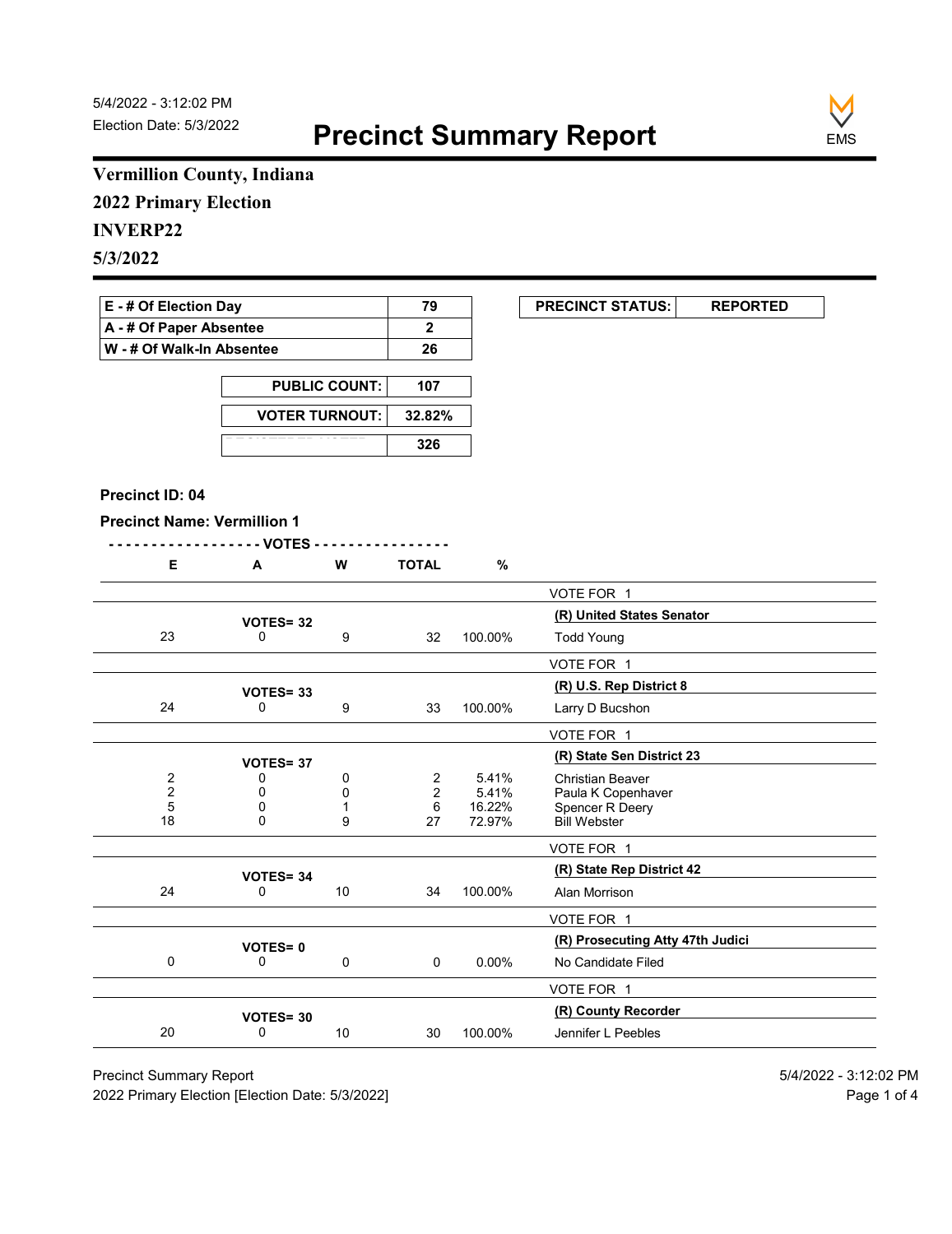### **Precinct Name: Vermillion 1**

**- - - - - - - - - - - - - - - - - - VOTES - - - - - - - - - - - - - - - -**

| VOTE FOR 1                                                                                         |  |
|----------------------------------------------------------------------------------------------------|--|
|                                                                                                    |  |
| (R) County Sheriff<br><b>VOTES=31</b>                                                              |  |
| 21<br>0<br>10<br>31<br>100.00%<br><b>Tim Dispennett</b>                                            |  |
| VOTE FOR 1                                                                                         |  |
| (R) County Assessor<br><b>VOTES=0</b>                                                              |  |
| $\mathbf 0$<br>0<br>0.00%<br>0<br>$\mathbf 0$<br>No Candidate Filed                                |  |
| VOTE FOR 1                                                                                         |  |
| (R) Co Commissioner Dist 2<br><b>VOTES=28</b>                                                      |  |
| 18<br>0<br>10<br>28<br>100.00%<br>Tim R Yocum                                                      |  |
| VOTE FOR 1                                                                                         |  |
| (R) Co Council District 1<br><b>VOTES=37</b>                                                       |  |
| 15<br>62.16%<br>0<br>8<br>23<br>Rick O. Weir<br>12<br>0<br>2<br>14<br>37.84%<br>Cole West          |  |
| VOTE FOR 1                                                                                         |  |
| (R) Co Council District 2<br><b>VOTES=0</b>                                                        |  |
| 0<br>0<br>0<br>$\mathbf 0$<br>0.00%<br><b>Neil David Costello</b>                                  |  |
| VOTE FOR 1                                                                                         |  |
| (R) Vermillion Twp Trustee<br><b>VOTES=0</b>                                                       |  |
| $\pmb{0}$<br>0<br>0<br>$\mathbf 0$<br>0.00%<br>No Candidate Filed                                  |  |
| VOTE FOR 3                                                                                         |  |
| (R) Vermillion Twp Adv Brd<br><b>VOTES=0</b>                                                       |  |
| 0<br>0<br>$\mathbf 0$<br>0.00%<br>No Candidate Filed<br>0                                          |  |
| VOTE FOR 1                                                                                         |  |
| (D) United States Senator<br><b>VOTES=46</b>                                                       |  |
| 36<br>1<br>9<br>46<br>100.00%<br>Thomas M McDermott, Jr.                                           |  |
| VOTE FOR 1                                                                                         |  |
| (D) U.S. Rep District 8<br><b>VOTES= 51</b>                                                        |  |
| 2<br>2<br>7.84%<br>0<br>Adnan H Dhahir<br>4                                                        |  |
| 36<br>8<br>88.24%<br>45<br>Ray McCormick<br>1<br>2<br>0<br>0<br>3.92%<br>2<br>Peter F.H. Priest II |  |
| VOTE FOR 1                                                                                         |  |
| (D) State Sen District 23<br><b>VOTES=48</b>                                                       |  |
| 37<br>10<br>48<br>100.00%<br>David A Sanders<br>1                                                  |  |
| VOTE FOR 1                                                                                         |  |
| (D) State Rep District 42<br><b>VOTES=0</b>                                                        |  |
| $\pmb{0}$<br>0.00%<br>No Candidate Filed<br>$\pmb{0}$<br>0<br>0                                    |  |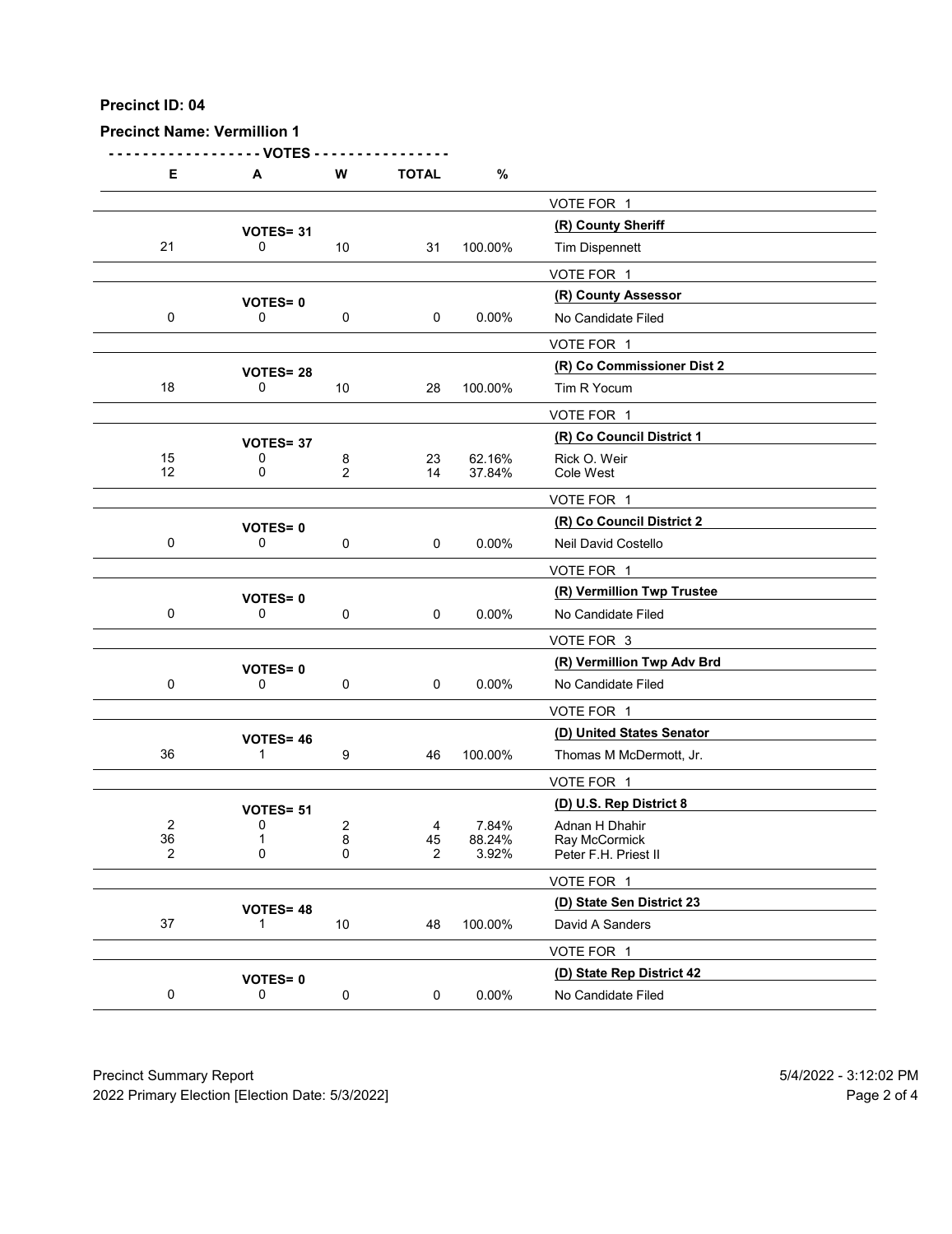**Precinct Name: Vermillion 1**

**- - - - - - - - - - - - - - - - - - VOTES - - - - - - - - - - - - - - - -**

| Е        | A                     | W          | <b>TOTAL</b> | $\%$             |                                  |
|----------|-----------------------|------------|--------------|------------------|----------------------------------|
|          |                       |            |              |                  | VOTE FOR 1                       |
|          | <b>VOTES= 64</b>      |            |              |                  | (D) Prosecuting Atty 47th Judici |
| 49       | 2                     | 13         | 64           | 100.00%          | Bruce D Aukerman                 |
|          |                       |            |              |                  | VOTE FOR 1                       |
|          | <b>VOTES=47</b>       |            |              |                  | (D) County Recorder              |
| 35       | 2                     | 10         | 47           | 100.00%          | Annie Wickens                    |
|          |                       |            |              |                  | VOTE FOR 1                       |
|          | <b>VOTES=69</b>       |            |              |                  | (D) County Sheriff               |
| 16       | 1                     | 7          | 24           | 34.78%           | Chad A Hennis                    |
| 36       | 0                     | 9          | 45           | 65.22%           | Mike Holtkamp                    |
|          |                       |            |              |                  | VOTE FOR 1                       |
|          | <b>VOTES= 55</b>      |            |              |                  | (D) County Assessor              |
| 41       | 2                     | 12         | 55           | 100.00%          | Paige Kilgore                    |
|          |                       |            |              |                  | VOTE FOR 1                       |
|          | <b>VOTES=56</b>       |            |              |                  | (D) Co Commissioner Dist 2       |
| 45       | 2                     | 9          | 56           | 100.00%          | Kim H Hawkins                    |
|          |                       |            |              |                  | VOTE FOR 1                       |
|          | <b>VOTES= 53</b>      |            |              |                  | (D) Co Council District 1        |
| 39       | 2                     | 12         | 53           | 100.00%          | Roger P Lewis                    |
|          |                       |            |              |                  | VOTE FOR 1                       |
|          | <b>VOTES=0</b>        |            |              |                  | (D) Co Council District 2        |
| 0        | 0                     | 0          | $\pmb{0}$    | 0.00%            | William (Brent) Bush             |
|          |                       |            |              |                  | VOTE FOR 1                       |
|          | <b>VOTES=60</b>       |            |              |                  | (D) Vermillion Twp Trustee       |
| 46       | 2                     | 12         | 60           | 100.00%          | Phyllis Orman                    |
|          |                       |            |              |                  | VOTE FOR 3                       |
|          | <b>VOTES=80</b>       |            |              |                  | (D) Vermillion Twp Adv Brd       |
| 32       | 1                     | 9          | 42           | 52.50%           | Amanda Strader                   |
| 30       | 2                     | 6          | 38           | 47.50%           | Nick Swayze                      |
|          |                       |            |              |                  | VOTE FOR 4                       |
|          | <b>VOTES= 135</b>     |            |              |                  | (D) State Conv Delegate At-Lg    |
| 40       | 1                     | 9          | 50           | 37.04%           | Byron S Fultz                    |
| 28<br>19 | 0<br>1                | $\,6$<br>6 | 34<br>26     | 25.19%<br>19.26% | Kylee Mack<br>Kay Smith          |
| 20       | 0                     | 5          | 25           | 18.52%           | Krystal A Wake                   |
|          |                       |            |              |                  | VOTE FOR 1                       |
|          |                       |            |              |                  | (D) P Cmmttmn Vermillion 1       |
| 43       | <b>VOTES= 57</b><br>2 | 12         | 57           | 100.00%          | Robert L Hargrave                |
|          |                       |            |              |                  |                                  |

Precinct Summary Report 61 November 2012 12:02 PM 2022 Primary Election [Election Date: 5/3/2022] **Page 3 of 4** and 2022 Primary Election [Election Date: 5/3/2022]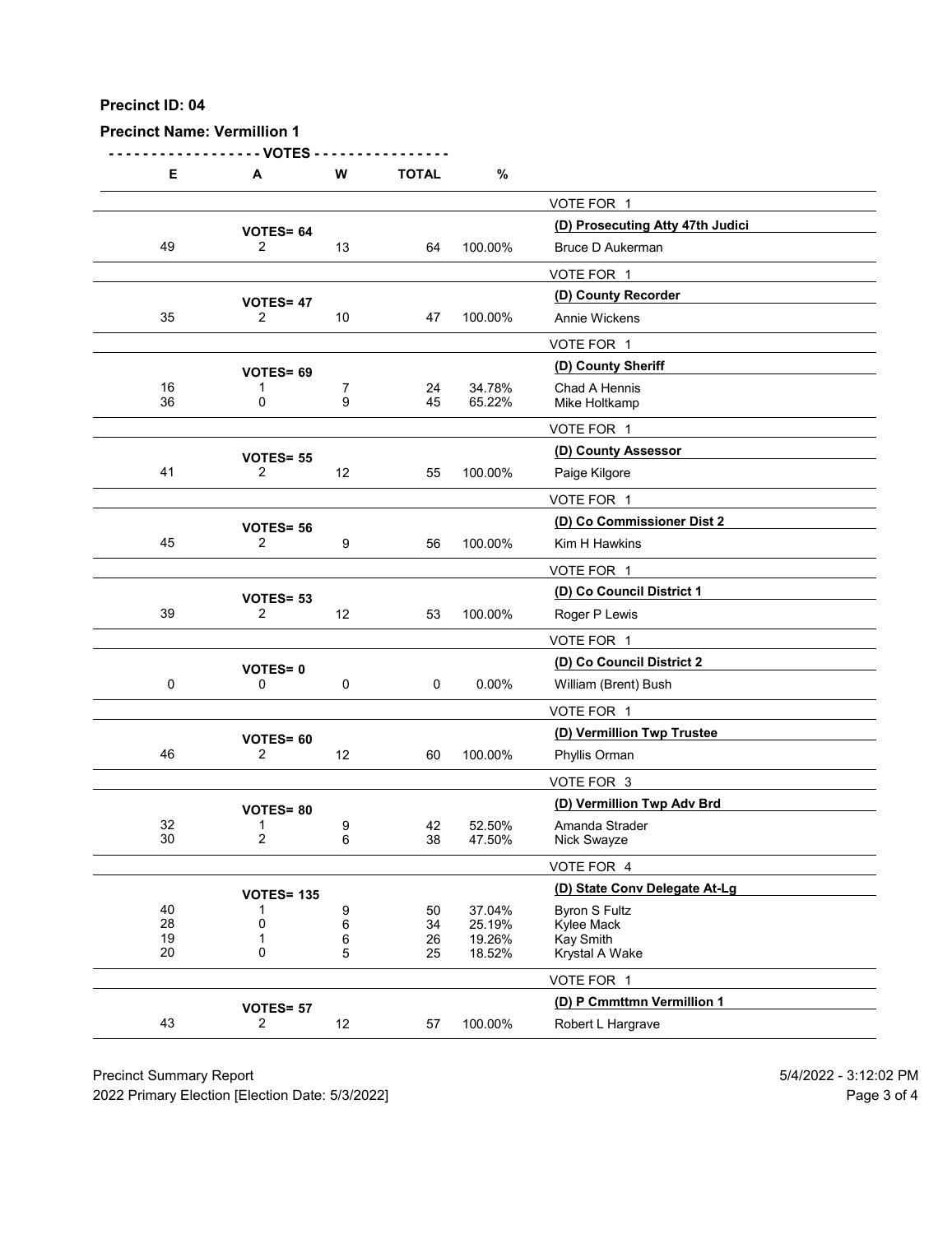Precinct Summary Report 5/4/2022 - 3:12:02 PM 2022 Primary Election [Election Date: 5/3/2022] 2022 Primary Election 10 and 2022 Primary Election 1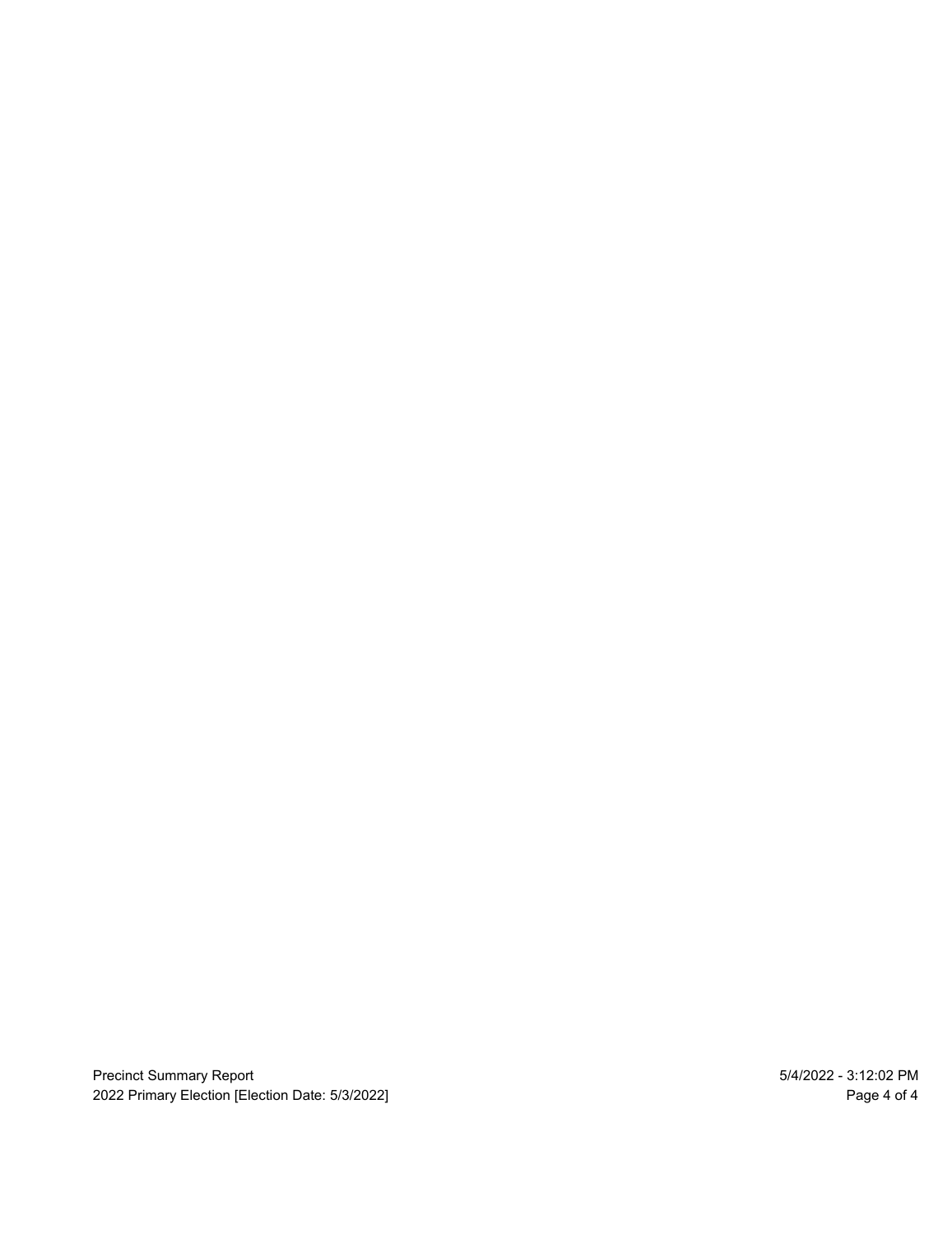

# **Vermillion County, Indiana**

**2022 Primary Election**

# **INVERP22**

**5/3/2022**

| $E - #$ Of Election Day          | 98 |
|----------------------------------|----|
| A - # Of Paper Absentee          |    |
| <b>W</b> - # Of Walk-In Absentee | 24 |

| <b>PUBLIC COUNT:</b>  | 127    |
|-----------------------|--------|
| <b>VOTER TURNOUT:</b> | 38.14% |
|                       | 333    |

### **Precinct ID: 05**

**Precinct Name: Vermillion 2**

**- - - - - - - - - - - - - - - - - - VOTES - - - - - - - - - - - - - - - -**

**E A W TOTAL %**

|    |                  |                         |             |          | VOTE FOR 1                       |
|----|------------------|-------------------------|-------------|----------|----------------------------------|
|    | <b>VOTES=61</b>  |                         |             |          | (R) United States Senator        |
| 53 | 0                | 8                       | 61          | 100.00%  | <b>Todd Young</b>                |
|    |                  |                         |             |          | VOTE FOR 1                       |
|    | <b>VOTES= 57</b> |                         |             |          | (R) U.S. Rep District 8          |
| 50 | 0                | 7                       | 57          | 100.00%  | Larry D Bucshon                  |
|    |                  |                         |             |          | VOTE FOR 1                       |
|    | <b>VOTES=68</b>  |                         |             |          | (R) State Sen District 23        |
| 8  | 0                |                         | 9           | 13.24%   | <b>Christian Beaver</b>          |
| 3  | 0                | $\overline{\mathbf{c}}$ | 5           | 7.35%    | Paula K Copenhaver               |
| 22 | 0                | 5                       | 27          | 39.71%   | Spencer R Deery                  |
| 25 | $\mathbf{0}$     | $\overline{2}$          | 27          | 39.71%   | <b>Bill Webster</b>              |
|    |                  |                         |             |          | VOTE FOR 1                       |
|    | <b>VOTES=58</b>  |                         |             |          | (R) State Rep District 42        |
| 49 | 0                | 9                       | 58          | 100.00%  | Alan Morrison                    |
|    |                  |                         |             |          | VOTE FOR 1                       |
|    | <b>VOTES=0</b>   |                         |             |          | (R) Prosecuting Atty 47th Judici |
| 0  | 0                | 0                       | $\mathbf 0$ | $0.00\%$ | No Candidate Filed               |
|    |                  |                         |             |          | VOTE FOR 1                       |
|    | <b>VOTES= 54</b> |                         |             |          | (R) County Recorder              |
| 46 | 0                | 8                       | 54          | 100.00%  | Jennifer L Peebles               |
|    |                  |                         |             |          |                                  |

Precinct Summary Report 61 November 2012 12:02 PM

2022 Primary Election [Election Date: 5/3/2022] **Page 1 of 3** and 2022 Primary Election Date: 5/3/2022]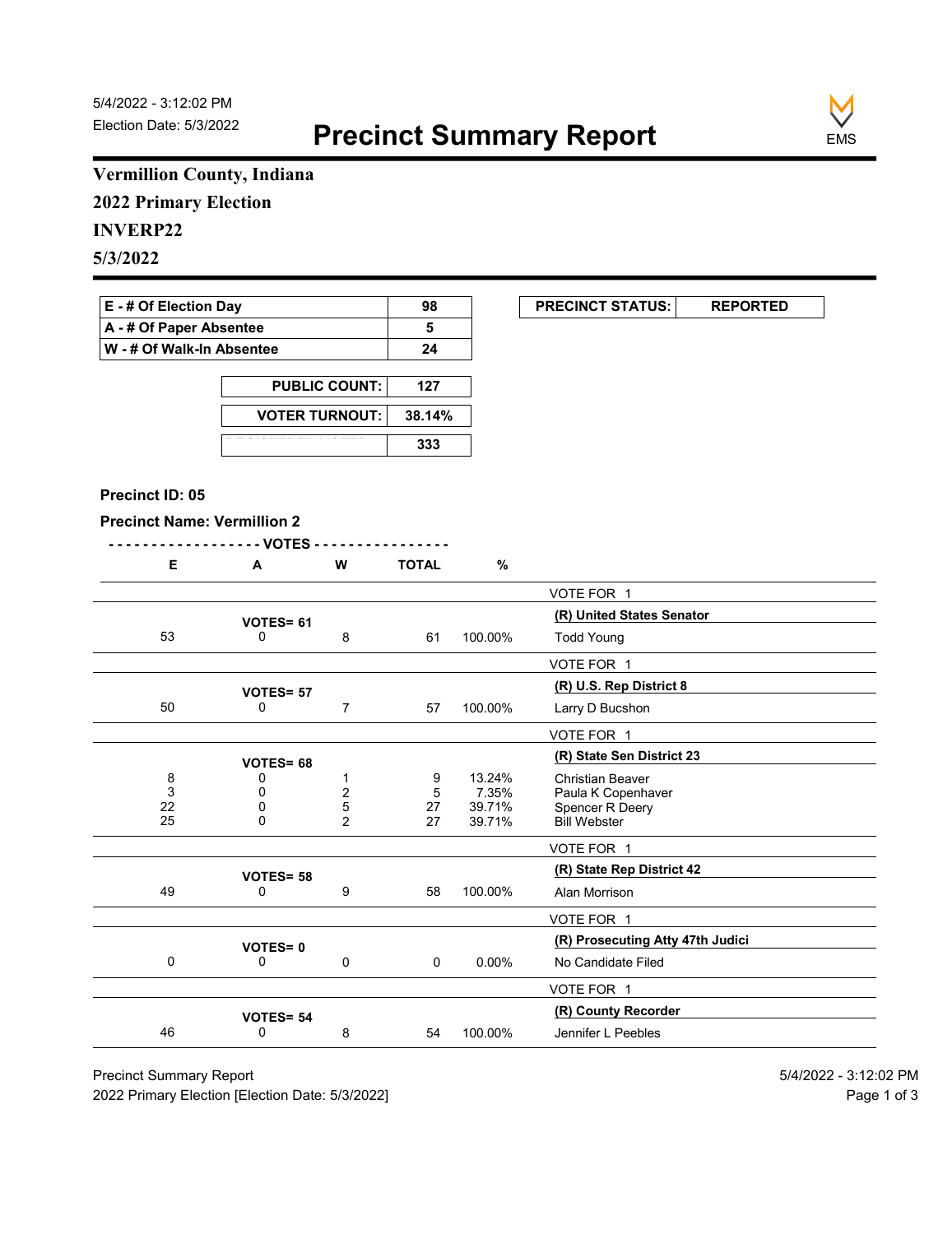### **Precinct Name: Vermillion 2**

**- - - - - - - - - - - - - - - - - - VOTES - - - - - - - - - - - - - - - -**

| Е        | A                    | W         | <b>TOTAL</b>   | $\%$            |                                       |
|----------|----------------------|-----------|----------------|-----------------|---------------------------------------|
|          |                      |           |                |                 | VOTE FOR 1                            |
|          | <b>VOTES=45</b>      |           |                |                 | (R) County Sheriff                    |
| 35       | 0                    | 10        | 45             | 100.00%         | <b>Tim Dispennett</b>                 |
|          |                      |           |                |                 | VOTE FOR 1                            |
|          | <b>VOTES=0</b>       |           |                |                 | (R) County Assessor                   |
| 0        | 0                    | 0         | 0              | 0.00%           | No Candidate Filed                    |
|          |                      |           |                |                 | VOTE FOR 1                            |
|          | <b>VOTES=45</b>      |           |                |                 | (R) Co Commissioner Dist 2            |
| 41       | 0                    | 4         | 45             | 100.00%         | Tim R Yocum                           |
|          |                      |           |                |                 | VOTE FOR 1                            |
|          | VOTES=70             |           |                |                 | (R) Co Council District 1             |
| 38<br>20 | 0<br>0               | 4<br>8    | 42<br>28       | 60.00%          | Rick O. Weir                          |
|          |                      |           |                | 40.00%          | Cole West                             |
|          |                      |           |                |                 | VOTE FOR 1                            |
|          | <b>VOTES=0</b>       |           |                |                 | (R) Vermillion Twp Trustee            |
| 0        | 0                    | 0         | 0              | 0.00%           | No Candidate Filed                    |
|          |                      |           |                |                 | VOTE FOR 3                            |
|          | <b>VOTES=0</b>       |           |                |                 | (R) Vermillion Twp Adv Brd            |
| 0        | 0                    | 0         | 0              | 0.00%           | No Candidate Filed                    |
|          |                      |           |                |                 | VOTE FOR 1                            |
|          | <b>VOTES=32</b>      |           |                |                 | (D) United States Senator             |
| 20       | 5                    | 7         | 32             | 100.00%         | Thomas M McDermott, Jr.               |
|          |                      |           |                |                 | VOTE FOR 1                            |
|          | <b>VOTES=35</b>      |           |                |                 | (D) U.S. Rep District 8               |
| 1        | 1                    | 0         | $\overline{2}$ | 5.71%           | Adnan H Dhahir                        |
| 20<br>0  | 3<br>1               | 8<br>1    | 31<br>2        | 88.57%<br>5.71% | Ray McCormick<br>Peter F.H. Priest II |
|          |                      |           |                |                 | VOTE FOR 1                            |
|          |                      |           |                |                 | (D) State Sen District 23             |
| 21       | VOTES=33<br>5        | 7         | 33             | 100.00%         | David A Sanders                       |
|          |                      |           |                |                 | VOTE FOR 1                            |
|          |                      |           |                |                 | (D) State Rep District 42             |
| 0        | <b>VOTES=0</b><br>0  | $\pmb{0}$ | $\pmb{0}$      | $0.00\%$        | No Candidate Filed                    |
|          |                      |           |                |                 | VOTE FOR 1                            |
|          |                      |           |                |                 | (D) Prosecuting Atty 47th Judici      |
| $30\,$   | <b>VOTES=43</b><br>3 | $10$      | 43             | 100.00%         | <b>Bruce D Aukerman</b>               |
|          |                      |           |                |                 |                                       |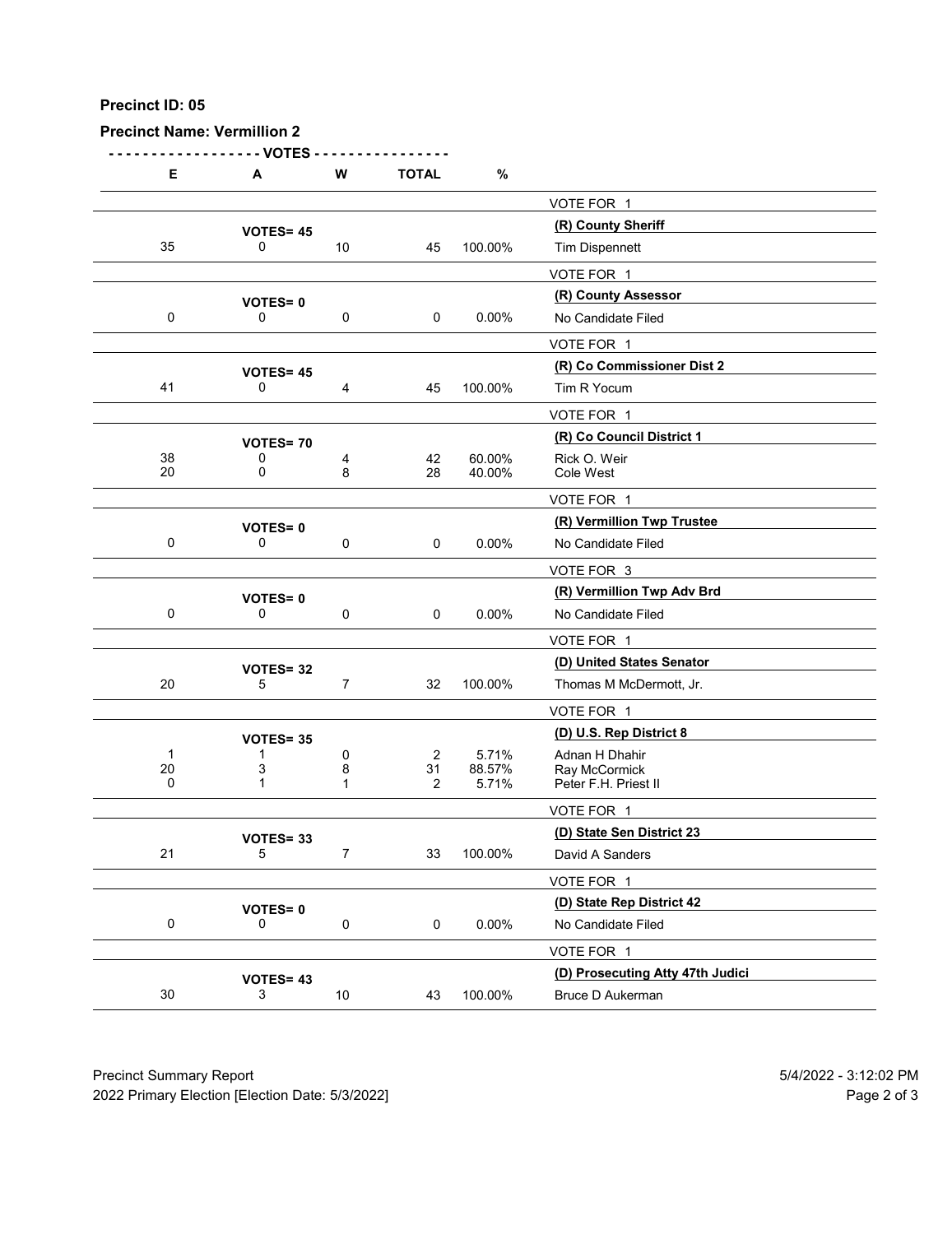**Precinct Name: Vermillion 2**

**- - - - - - - - - - - - - - - - - - VOTES - - - - - - - - - - - - - - - -**

| E        | A                 | W              | <b>TOTAL</b> | %                |                               |
|----------|-------------------|----------------|--------------|------------------|-------------------------------|
|          |                   |                |              |                  | VOTE FOR 1                    |
|          | <b>VOTES=37</b>   |                |              |                  | (D) County Recorder           |
| 25       | 5                 | $\overline{7}$ | 37           | 100.00%          | Annie Wickens                 |
|          |                   |                |              |                  | VOTE FOR 1                    |
|          | <b>VOTES= 54</b>  |                |              |                  | (D) County Sheriff            |
| 18       | 5                 | 7              | 30           | 55.56%           | Chad A Hennis                 |
| 19       | 0                 | 5              | 24           | 44.44%           | Mike Holtkamp                 |
|          |                   |                |              |                  | VOTE FOR 1                    |
|          | <b>VOTES=42</b>   |                |              |                  | (D) County Assessor           |
| 26       | 5                 | 11             | 42           | 100.00%          | Paige Kilgore                 |
|          |                   |                |              |                  | VOTE FOR 1                    |
|          | VOTES= 43         |                |              |                  | (D) Co Commissioner Dist 2    |
| 27       | 5                 | 11             | 43           | 100.00%          | Kim H Hawkins                 |
|          |                   |                |              |                  | VOTE FOR 1                    |
|          | <b>VOTES=44</b>   |                |              |                  | (D) Co Council District 1     |
| 32       | 5                 | $\overline{7}$ | 44           | 100.00%          | Roger P Lewis                 |
|          |                   |                |              |                  | VOTE FOR 1                    |
|          | <b>VOTES=44</b>   |                |              |                  | (D) Vermillion Twp Trustee    |
| 29       | 5                 | 10             | 44           | 100.00%          | Phyllis Orman                 |
|          |                   |                |              |                  | VOTE FOR 3                    |
|          | <b>VOTES=60</b>   |                |              |                  | (D) Vermillion Twp Adv Brd    |
| 17       | 4                 | 7              | 28           | 46.67%           | Amanda Strader                |
| 20       | 5                 | $\overline{7}$ | 32           | 53.33%           | Nick Swayze                   |
|          |                   |                |              |                  | VOTE FOR 4                    |
|          | <b>VOTES= 120</b> |                |              |                  | (D) State Conv Delegate At-Lg |
| 26       | 4                 | 8              | 38           | 31.67%           | <b>Byron S Fultz</b>          |
| 17<br>13 | 4<br>5            | 8<br>9         | 29<br>27     | 24.17%<br>22.50% | Kylee Mack<br>Kay Smith       |
| 14       | 4                 | 8              | 26           | 21.67%           | Krystal A Wake                |
|          |                   |                |              |                  | VOTE FOR 1                    |
|          | <b>VOTES=46</b>   |                |              |                  | (D) P Cmmttmn Vermillion 2    |
| 30       | 5                 | 11             | 46           | 100.00%          | Gidget J Hall                 |
|          |                   |                |              |                  |                               |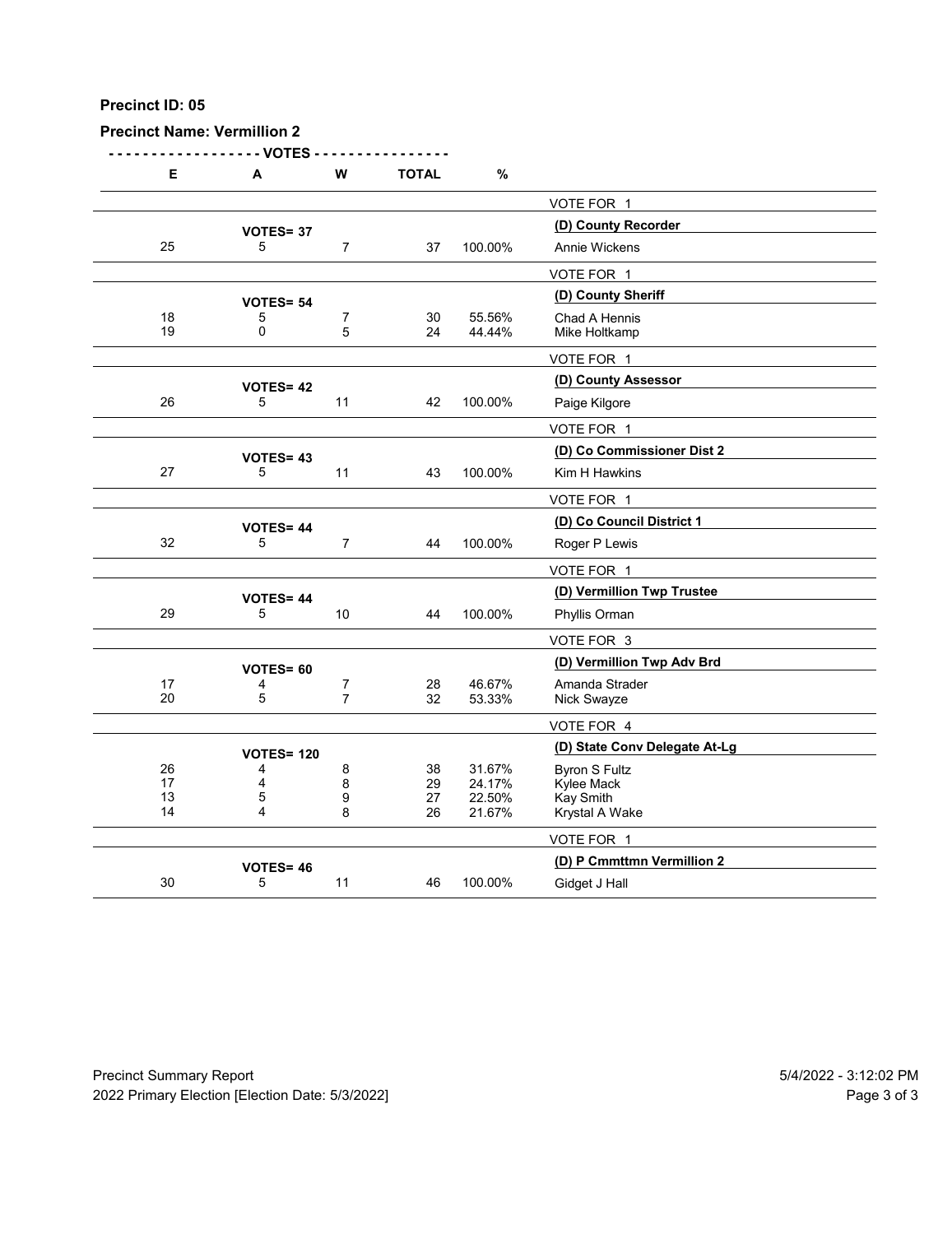

# **Vermillion County, Indiana**

**2022 Primary Election**

# **INVERP22**

**5/3/2022**

| E - # Of Election Day            | 137 |
|----------------------------------|-----|
| A - # Of Paper Absentee          |     |
| <b>W</b> - # Of Walk-In Absentee | 23  |

| <b>PUBLIC COUNT:</b>  | 168    |
|-----------------------|--------|
| <b>VOTER TURNOUT:</b> | 27.23% |
|                       | 617    |

### **Precinct ID: 06**

**Precinct Name: East Helt**

**- - - - - - - - - - - - - - - - - - VOTES - - - - - - - - - - - - - - - -**

**E A W TOTAL %**

|                     |                  |                               |                     |                                      | VOTE FOR 1                                                                              |
|---------------------|------------------|-------------------------------|---------------------|--------------------------------------|-----------------------------------------------------------------------------------------|
|                     | <b>VOTES=75</b>  |                               |                     |                                      | (R) United States Senator                                                               |
| 66                  | 0                | 9                             | 75                  | 100.00%                              | <b>Todd Young</b>                                                                       |
|                     |                  |                               |                     |                                      | VOTE FOR 1                                                                              |
|                     | <b>VOTES=80</b>  |                               |                     |                                      | (R) U.S. Rep District 8                                                                 |
| 70                  | 0                | 10                            | 80                  | 100.00%                              | Larry D Bucshon                                                                         |
|                     |                  |                               |                     |                                      | VOTE FOR 1                                                                              |
|                     | <b>VOTES=80</b>  |                               |                     |                                      | (R) State Sen District 23                                                               |
| 9<br>11<br>29<br>23 | 0<br>0<br>0<br>0 | 0<br>$\overline{c}$<br>0<br>6 | 9<br>13<br>29<br>29 | 11.25%<br>16.25%<br>36.25%<br>36.25% | <b>Christian Beaver</b><br>Paula K Copenhaver<br>Spencer R Deery<br><b>Bill Webster</b> |
|                     |                  |                               |                     |                                      | VOTE FOR 1                                                                              |
|                     | <b>VOTES=75</b>  |                               |                     |                                      | (R) State Rep District 42                                                               |
| 67                  | 0                | 8                             | 75                  | 100.00%                              | Alan Morrison                                                                           |
|                     |                  |                               |                     |                                      | VOTE FOR 1                                                                              |
|                     | <b>VOTES=0</b>   |                               |                     |                                      | (R) Prosecuting Atty 47th Judici                                                        |
| 0                   | 0                | 0                             | $\Omega$            | $0.00\%$                             | No Candidate Filed                                                                      |
|                     |                  |                               |                     |                                      | VOTE FOR 1                                                                              |
|                     | VOTES=73         |                               |                     |                                      | (R) County Recorder                                                                     |
| 64                  | 0                | 9                             | 73                  | 100.00%                              | Jennifer L Peebles                                                                      |

Precinct Summary Report 61 November 2012 12:02 PM

2022 Primary Election [Election Date: 5/3/2022] **Page 1 of 3** and 2022 Primary Election Date: 5/3/2022]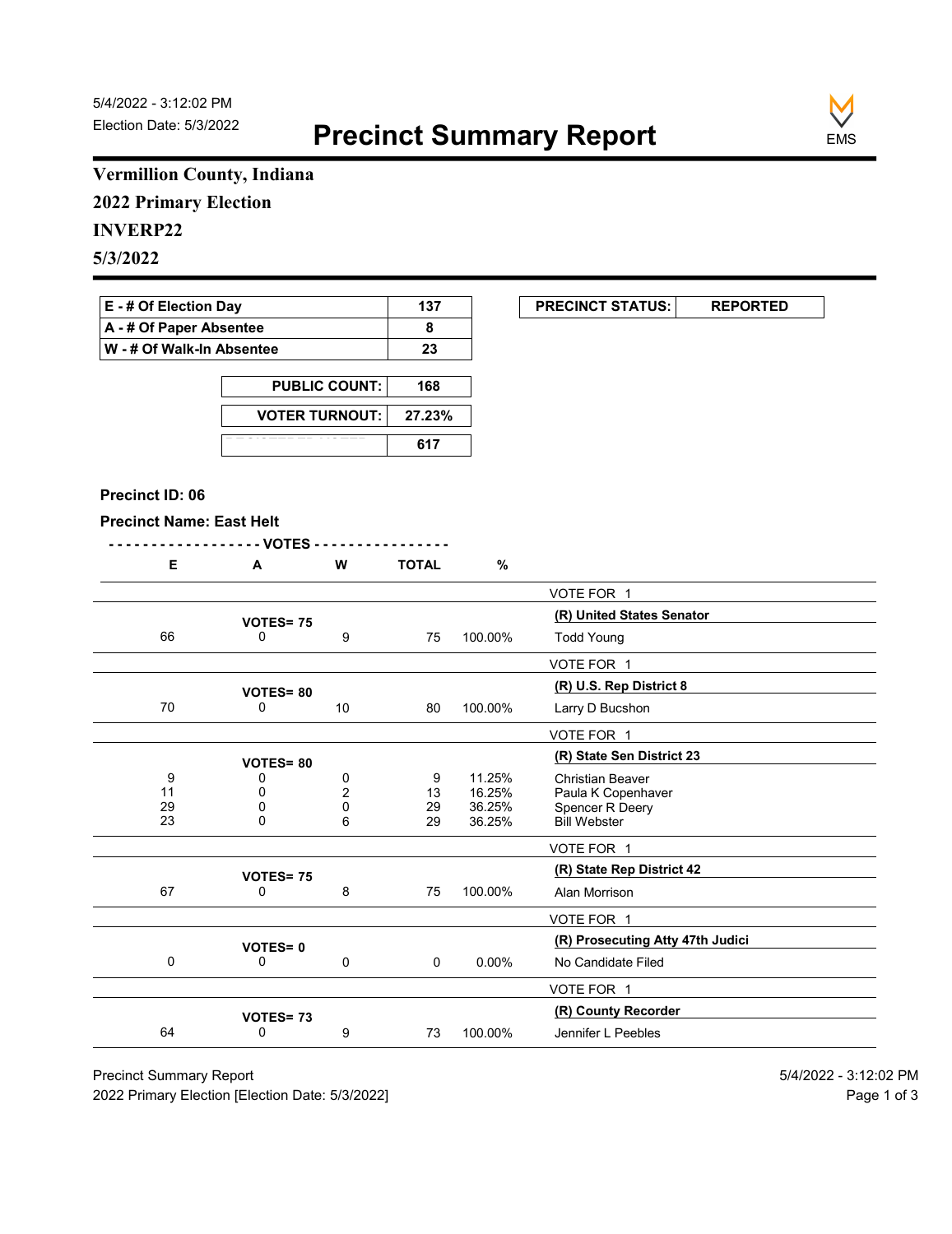**Precinct Name: East Helt**

**- - - - - - - - - - - - - - - - - - VOTES - - - - - - - - - - - - - - - -**

| Е       | A                     | W      | <b>TOTAL</b> | $\%$             |                                       |
|---------|-----------------------|--------|--------------|------------------|---------------------------------------|
|         |                       |        |              |                  | VOTE FOR 1                            |
|         | <b>VOTES=76</b>       |        |              |                  | (R) County Sheriff                    |
| 67      | 0                     | 9      | 76           | 100.00%          | <b>Tim Dispennett</b>                 |
|         |                       |        |              |                  | VOTE FOR 1                            |
|         | <b>VOTES=0</b>        |        |              |                  | (R) County Assessor                   |
| 0       | 0                     | 0      | 0            | 0.00%            | No Candidate Filed                    |
|         |                       |        |              |                  | VOTE FOR 1                            |
|         | <b>VOTES=74</b>       |        |              |                  | (R) Co Commissioner Dist 2            |
| 64      | 0                     | 10     | 74           | 100.00%          | Tim R Yocum                           |
|         |                       |        |              |                  | VOTE FOR 1                            |
|         | <b>VOTES=68</b>       |        |              |                  | (R) Co Council District 2             |
| 59      | 0                     | 9      | 68           | 100.00%          | Neil David Costello                   |
|         |                       |        |              |                  | VOTE FOR 1                            |
|         | VOTES=73              |        |              |                  | (R) Helt Twp Trustee                  |
| 65      | 0                     | 8      | 73           | 100.00%          | Kevin L Wickens                       |
|         |                       |        |              |                  | VOTE FOR 3                            |
|         | <b>VOTES=78</b>       |        |              |                  | (R) Helt Twp Adv Brd                  |
| 69      | 0                     | 9      | 78           | 100.00%          | Brenda A (Bush) Harvey                |
|         |                       |        |              |                  | VOTE FOR 1                            |
|         | <b>VOTES= 57</b>      |        |              |                  | (D) United States Senator             |
| 39      | 7                     | 11     | 57           | 100.00%          | Thomas M McDermott, Jr.               |
|         |                       |        |              |                  | VOTE FOR 1                            |
|         | <b>VOTES=56</b>       |        |              |                  | (D) U.S. Rep District 8               |
| 4       | 1                     | 1      | 6            | 10.71%           | Adnan H Dhahir                        |
| 29<br>6 | 6<br>0                | 7<br>2 | 42<br>8      | 75.00%<br>14.29% | Ray McCormick<br>Peter F.H. Priest II |
|         |                       |        |              |                  | VOTE FOR 1                            |
|         |                       |        |              |                  | (D) State Sen District 23             |
| 40      | <b>VOTES= 57</b><br>7 | 10     | 57           | 100.00%          | David A Sanders                       |
|         |                       |        |              |                  | VOTE FOR 1                            |
|         |                       |        |              |                  | (D) State Rep District 42             |
| 0       | <b>VOTES=0</b><br>0   | 0      | 0            | 0.00%            | No Candidate Filed                    |
|         |                       |        |              |                  | VOTE FOR 1                            |
|         |                       |        |              |                  | (D) Prosecuting Atty 47th Judici      |
| 46      | <b>VOTES= 62</b><br>5 | 11     | 62           | 100.00%          | Bruce D Aukerman                      |
|         |                       |        |              |                  |                                       |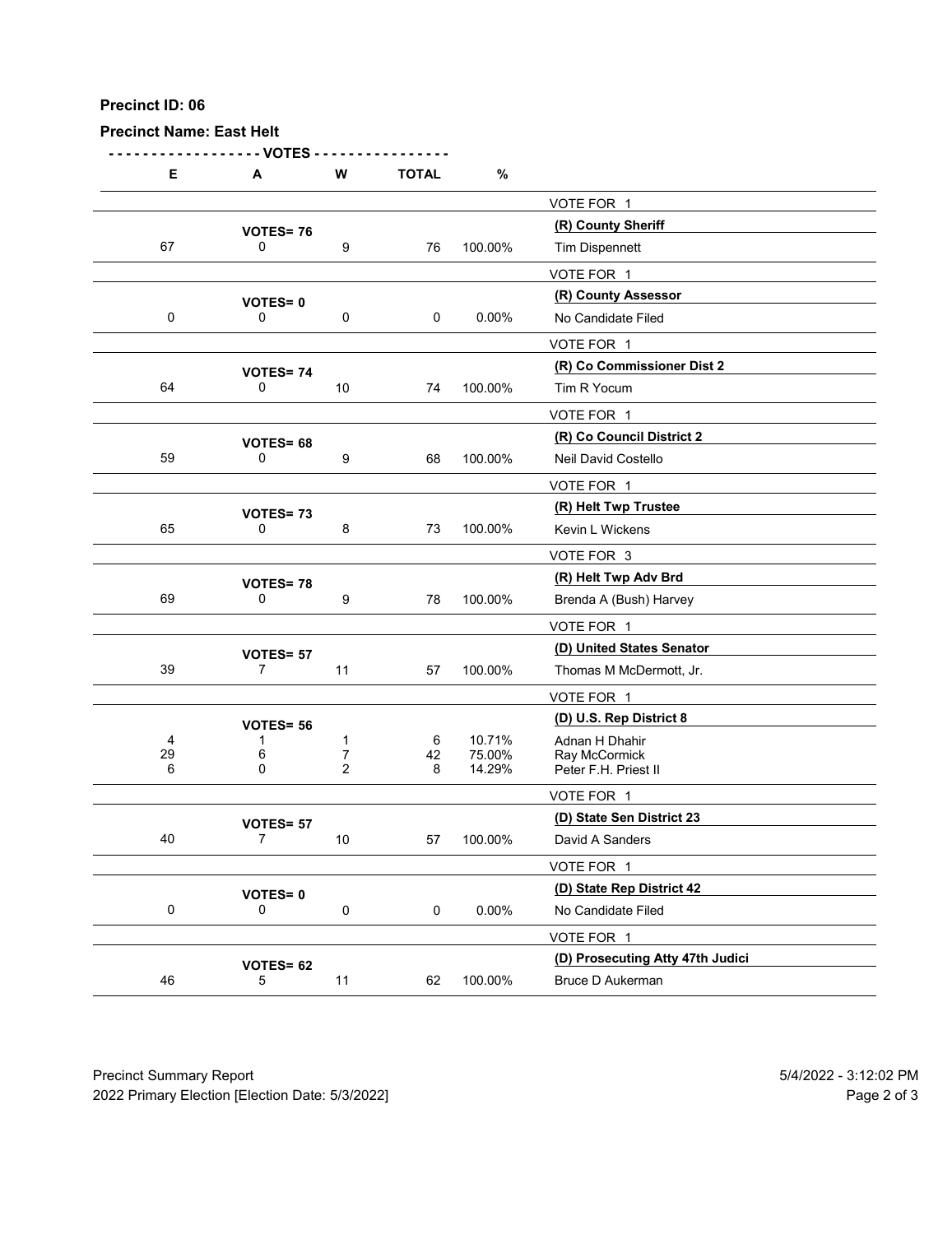### **Precinct Name: East Helt**

**- - - - - - - - - - - - - - - - - - VOTES - - - - - - - - - - - - - - - -**

| Е           | A                    | W              | <b>TOTAL</b> | %                |                               |
|-------------|----------------------|----------------|--------------|------------------|-------------------------------|
|             |                      |                |              |                  | VOTE FOR 1                    |
|             | <b>VOTES= 59</b>     |                |              |                  | (D) County Recorder           |
| 45          | 7                    | $\overline{7}$ | 59           | 100.00%          | Annie Wickens                 |
|             |                      |                |              |                  | VOTE FOR 1                    |
|             | <b>VOTES=78</b>      |                |              |                  | (D) County Sheriff            |
| 26          | 3                    | 7              | 36           | 46.15%           | Chad A Hennis                 |
| 33          | 5                    | 4              | 42           | 53.85%           | Mike Holtkamp                 |
|             |                      |                |              |                  | VOTE FOR 1                    |
|             | <b>VOTES= 65</b>     |                |              |                  | (D) County Assessor           |
| 48          | 7                    | 10             | 65           | 100.00%          | Paige Kilgore                 |
|             |                      |                |              |                  | VOTE FOR 1                    |
|             | <b>VOTES=58</b>      |                |              |                  | (D) Co Commissioner Dist 2    |
| 43          | 6                    | 9              | 58           | 100.00%          | Kim H Hawkins                 |
|             |                      |                |              |                  | VOTE FOR 1                    |
|             | <b>VOTES=69</b>      |                |              |                  | (D) Co Council District 2     |
| 50          | 8                    | 11             | 69           | 100.00%          | William (Brent) Bush          |
|             |                      |                |              |                  | VOTE FOR 1                    |
|             | <b>VOTES=0</b>       |                |              |                  | (D) Helt Twp Trustee          |
| $\mathbf 0$ | 0                    | 0              | $\mathbf 0$  | 0.00%            | No Candidate Filed            |
|             |                      |                |              |                  | VOTE FOR 3                    |
|             | <b>VOTES= 64</b>     |                |              |                  | (D) Helt Twp Adv Brd          |
| 46          | 7                    | 11             | 64           | 100.00%          | Jason N Wright                |
|             |                      |                |              |                  | VOTE FOR 4                    |
|             | <b>VOTES= 180</b>    |                |              |                  | (D) State Conv Delegate At-Lg |
| 28          | 6                    | 9              | 43           | 23.89%           | <b>Byron S Fultz</b>          |
| 36<br>29    | 6<br>5               | 10             | 52           | 28.89%<br>23.89% | Kylee Mack<br>Kay Smith       |
| 28          | 5                    | 9<br>9         | 43<br>42     | 23.33%           | Krystal A Wake                |
|             |                      |                |              |                  | VOTE FOR 1                    |
|             |                      |                |              |                  | (D) Pct Cmmttmn East Helt     |
| 50          | <b>VOTES=63</b><br>5 | 8              | 63           | 100.00%          | Ruth Ann Swinford             |
|             |                      |                |              |                  |                               |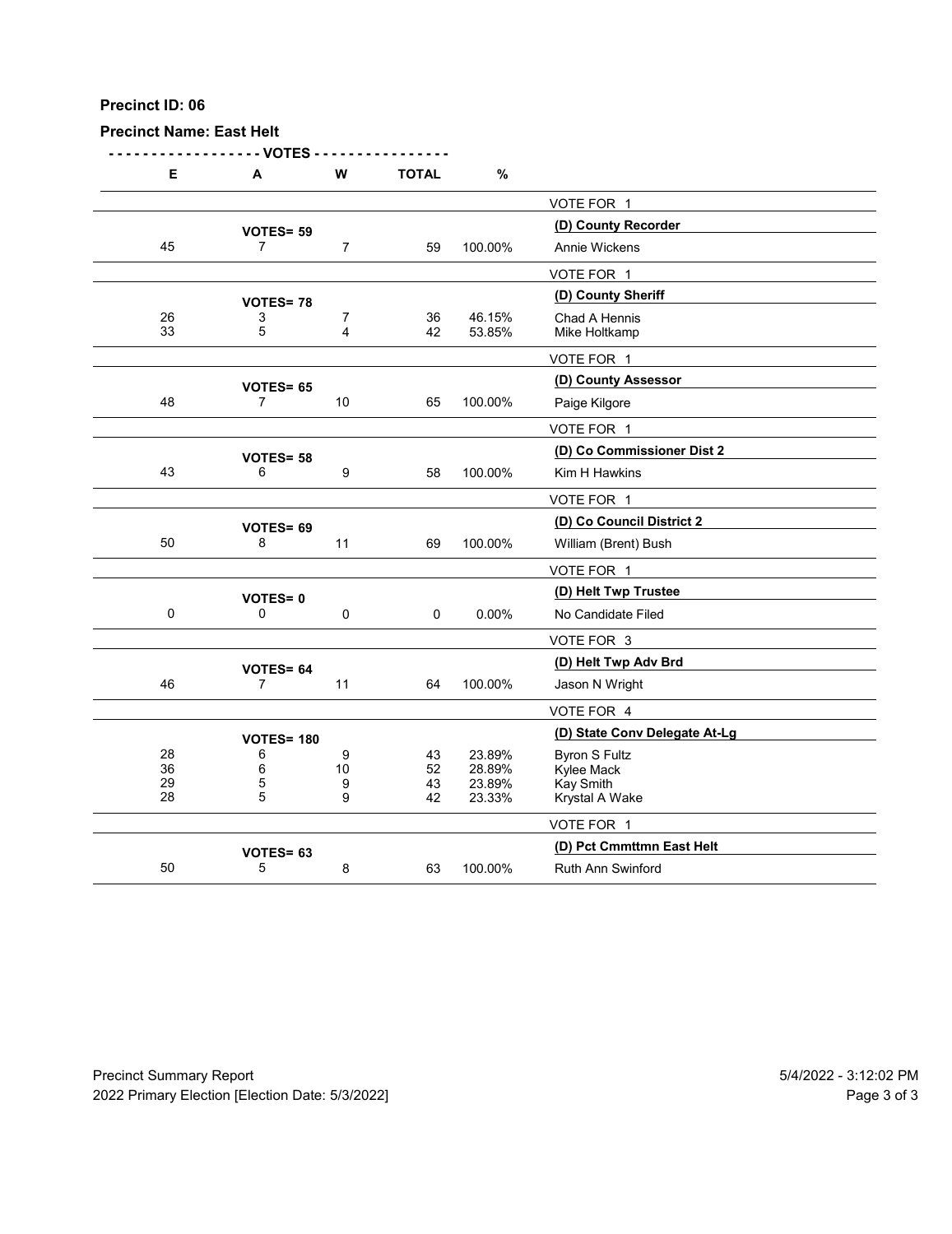

# **Vermillion County, Indiana**

**2022 Primary Election**

# **INVERP22**

**5/3/2022**

| $E - #$ Of Election Day          | 118 |
|----------------------------------|-----|
| A - # Of Paper Absentee          |     |
| <b>W</b> - # Of Walk-In Absentee |     |

| <b>PUBLIC COUNT:</b>    | 130    |
|-------------------------|--------|
| <b>VOTER TURNOUT: I</b> | 27.31% |
|                         | 476    |

### **Precinct ID: 07**

#### **Precinct Name: Dana**

**- - - - - - - - - - - - - - - - - - VOTES - - - - - - - - - - - - - - - -**

**E A W TOTAL %**

|                     |                  |                               |                     |                                     | VOTE FOR 1                                                                              |
|---------------------|------------------|-------------------------------|---------------------|-------------------------------------|-----------------------------------------------------------------------------------------|
|                     | <b>VOTES= 65</b> |                               |                     |                                     | (R) United States Senator                                                               |
| 59                  | 2                | 4                             | 65                  | 100.00%                             | <b>Todd Young</b>                                                                       |
|                     |                  |                               |                     |                                     | VOTE FOR 1                                                                              |
|                     | <b>VOTES=61</b>  |                               |                     |                                     | (R) U.S. Rep District 8                                                                 |
| 55                  | 2                | 4                             | 61                  | 100.00%                             | Larry D Bucshon                                                                         |
|                     |                  |                               |                     |                                     | VOTE FOR 1                                                                              |
|                     | <b>VOTES=73</b>  |                               |                     |                                     | (R) State Sen District 23                                                               |
| 11<br>4<br>18<br>33 | 0                | 3<br>0<br>0<br>$\overline{2}$ | 14<br>4<br>19<br>36 | 19.18%<br>5.48%<br>26.03%<br>49.32% | <b>Christian Beaver</b><br>Paula K Copenhaver<br>Spencer R Deery<br><b>Bill Webster</b> |
|                     |                  |                               |                     |                                     | VOTE FOR 1                                                                              |
|                     | <b>VOTES= 67</b> |                               |                     |                                     | (R) State Rep District 42                                                               |
| 62                  |                  | 4                             | 67                  | 100.00%                             | Alan Morrison                                                                           |
|                     |                  |                               |                     |                                     | VOTE FOR 1                                                                              |
|                     | <b>VOTES=0</b>   |                               |                     |                                     | (R) Prosecuting Atty 47th Judici                                                        |
| 0                   | 0                | 0                             | $\mathbf 0$         | $0.00\%$                            | No Candidate Filed                                                                      |
|                     |                  |                               |                     |                                     | VOTE FOR 1                                                                              |
|                     | <b>VOTES= 63</b> |                               |                     |                                     | (R) County Recorder                                                                     |
| 59                  |                  | 3                             | 63                  | 100.00%                             | Jennifer L Peebles                                                                      |

Precinct Summary Report 61 November 2012 12:02 PM

2022 Primary Election [Election Date: 5/3/2022] **Page 1 of 4** and 2022 Primary Election 1 of 4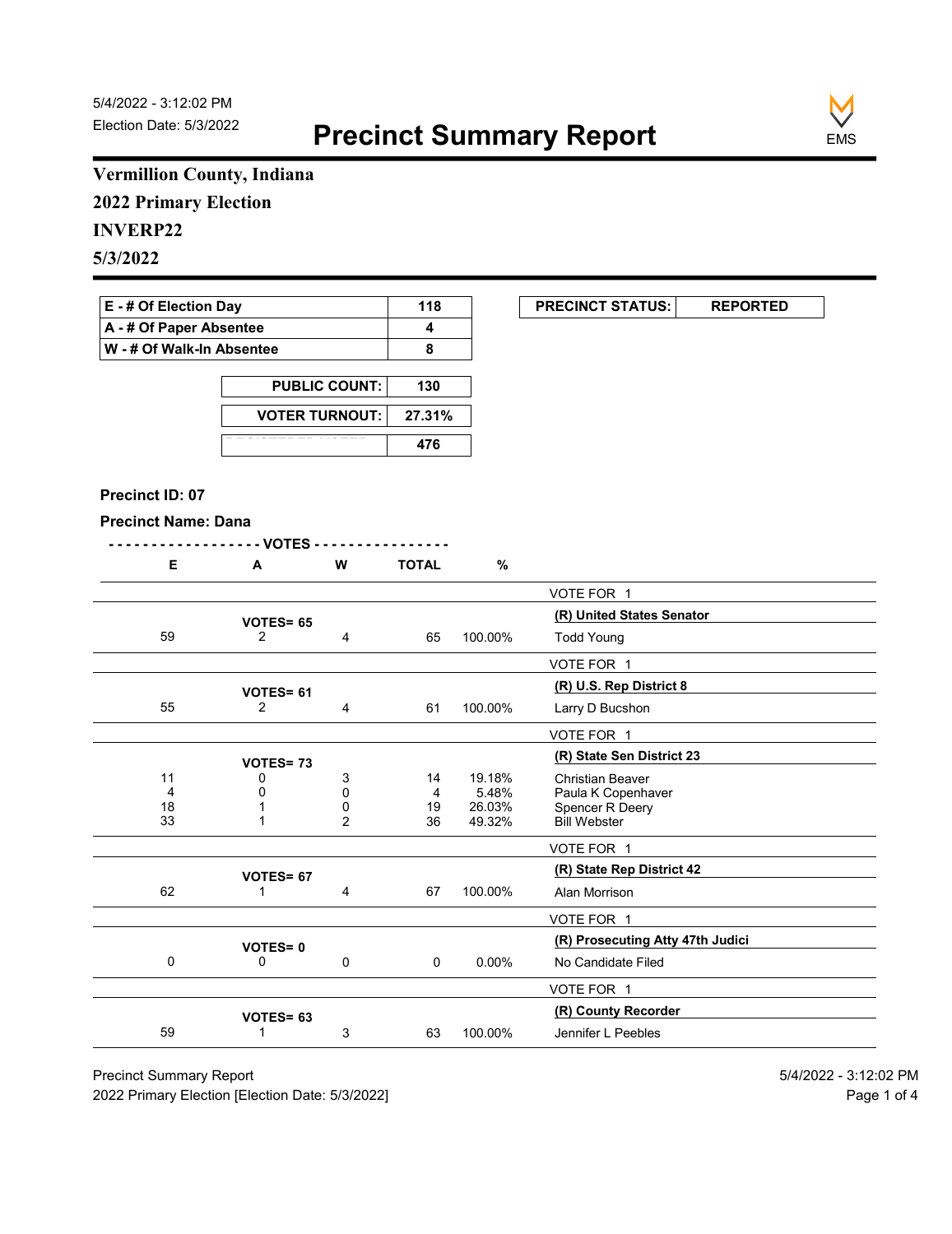### **Precinct Name: Dana**

**- - - - - - - - - - - - - - - - - - VOTES - - - - - - - - - - - - - - - -**

| E                        | A                | W                            | <b>TOTAL</b> | $\%$             |                                        |
|--------------------------|------------------|------------------------------|--------------|------------------|----------------------------------------|
|                          |                  |                              |              |                  | VOTE FOR 1                             |
|                          | <b>VOTES=58</b>  |                              |              |                  | (R) County Sheriff                     |
| 52                       | $\overline{2}$   | 4                            | 58           | 100.00%          | <b>Tim Dispennett</b>                  |
|                          |                  |                              |              |                  | VOTE FOR 1                             |
|                          | <b>VOTES=0</b>   |                              |              |                  | (R) County Assessor                    |
| 0                        | 0                | 0                            | $\mathbf 0$  | 0.00%            | No Candidate Filed                     |
|                          |                  |                              |              |                  | VOTE FOR 1                             |
|                          | <b>VOTES=60</b>  |                              |              |                  | (R) Co Commissioner Dist 2             |
| 53                       | 2                | 5                            | 60           | 100.00%          | Tim R Yocum                            |
|                          |                  |                              |              |                  | VOTE FOR 1                             |
|                          | <b>VOTES= 62</b> |                              |              |                  | (R) Co Council District 2              |
| 55                       | 2                | 5                            | 62           | 100.00%          | Neil David Costello                    |
|                          |                  |                              |              |                  | VOTE FOR 1                             |
|                          | <b>VOTES=71</b>  |                              |              |                  | (R) Helt Twp Trustee                   |
| 65                       | 1                | 5                            | 71           | 100.00%          | Kevin L Wickens                        |
|                          |                  |                              |              |                  | VOTE FOR 3                             |
|                          | <b>VOTES=70</b>  |                              |              |                  | (R) Helt Twp Adv Brd                   |
| 65                       | 1                | 4                            | 70           | 100.00%          | Brenda A (Bush) Harvey                 |
|                          |                  |                              |              |                  | VOTE FOR 1                             |
|                          | <b>VOTES=0</b>   |                              |              |                  | (R) Dana Town Clerk-Treas              |
| 0                        | 0                | 0                            | $\mathbf 0$  | 0.00%            | No Candidate Filed                     |
|                          |                  |                              |              |                  | VOTE FOR 5                             |
|                          | <b>VOTES=66</b>  |                              |              |                  | (R) Dana Town Ccl At Lg                |
| 38<br>22                 | 1<br>0           | 5<br>0                       | 44<br>22     | 66.67%           | Kyle Marshall<br><b>Bob Richardson</b> |
|                          |                  |                              |              | 33.33%           |                                        |
|                          |                  |                              |              |                  | VOTE FOR 1                             |
|                          | <b>VOTES=37</b>  |                              |              |                  | (D) United States Senator              |
| 34                       | 2                | 1                            | 37           | 100.00%          | Thomas M McDermott, Jr.                |
|                          |                  |                              |              |                  | VOTE FOR 1                             |
|                          | <b>VOTES=44</b>  |                              |              |                  | (D) U.S. Rep District 8                |
| $\overline{7}$<br>$30\,$ | 0<br>1           | 0<br>$\overline{\mathbf{c}}$ | 7<br>33      | 15.91%<br>75.00% | Adnan H Dhahir<br>Ray McCormick        |
| 4                        | 0                | 0                            | 4            | 9.09%            | Peter F.H. Priest II                   |
|                          |                  |                              |              |                  | VOTE FOR 1                             |
|                          | <b>VOTES= 42</b> |                              |              |                  | (D) State Sen District 23              |
| 39                       | 2                | $\mathbf{1}$                 | 42           | 100.00%          | David A Sanders                        |
|                          |                  |                              |              |                  |                                        |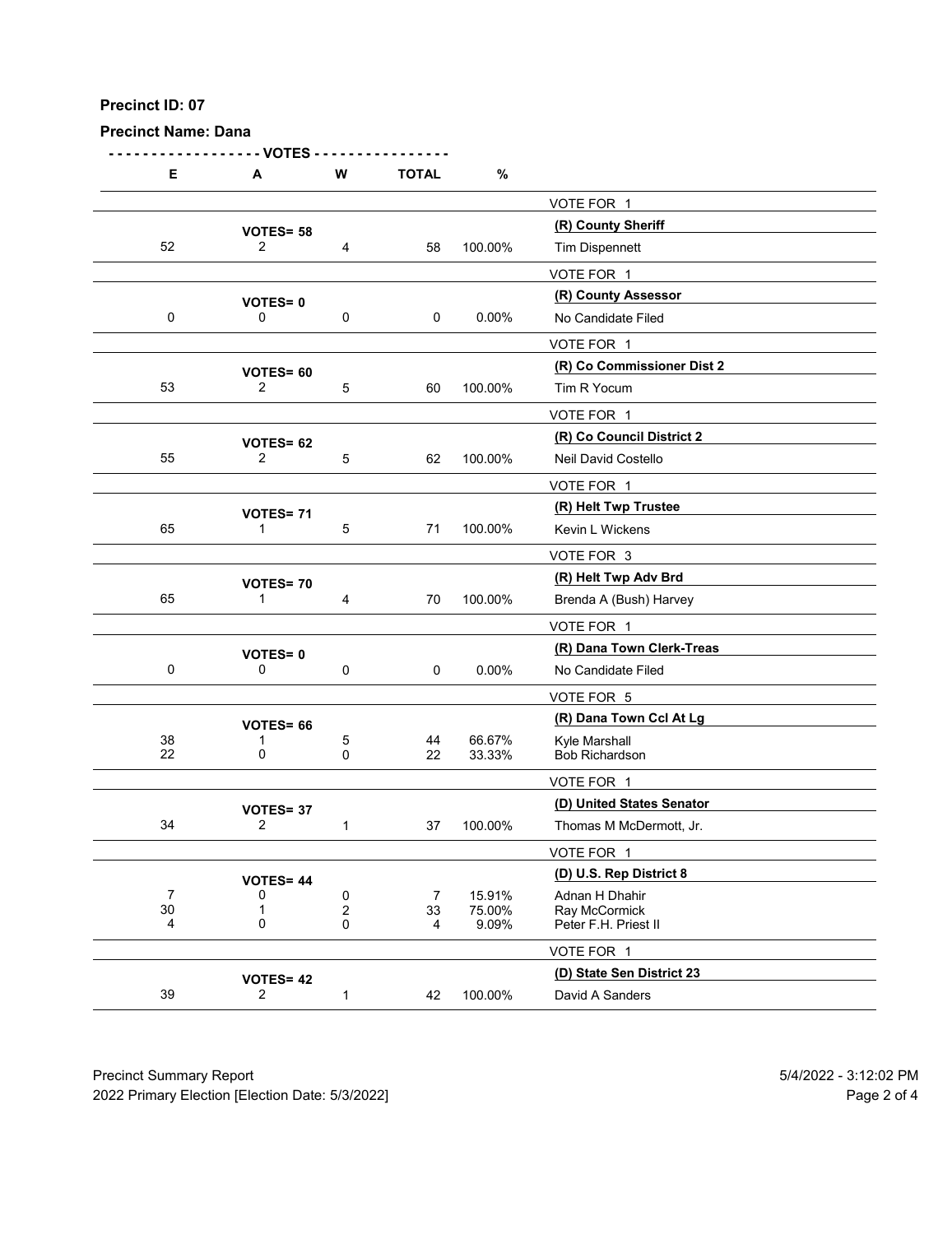### **Precinct Name: Dana**

**- - - - - - - - - - - - - - - - - - VOTES - - - - - - - - - - - - - - - - E A W TOTAL %** VOTE FOR 1 **(D) State Rep District 42 VOTES= <sup>0</sup>** 0 0 0 0 0.00% No Candidate Filed VOTE FOR 1 **(D) Prosecuting Atty 47th Judici VOTES= <sup>42</sup>** 40 2 0 42 100.00% Bruce D Aukerman VOTE FOR 1 **(D) County Recorder VOTES= <sup>42</sup>** 37 2 3 42 100.00% Annie Wickens VOTE FOR 1 **(D) County Sheriff VOTES= <sup>52</sup>** 16 0 1 1 17 32.69% Chad A Hennis<br>33 1 1 1 35 67.31% Mike Holtkamp Mike Holtkamp VOTE FOR 1 **(D) County Assessor VOTES= <sup>45</sup>** 41 2 2 45 100.00% Paige Kilgore VOTE FOR 1 **(D) Co Commissioner Dist 2 VOTES= <sup>39</sup>** 37 0 2 39 100.00% Kim H Hawkins VOTE FOR 1 **(D) Co Council District 2 VOTES= <sup>46</sup>** 43 2 1 46 100.00% William (Brent) Bush VOTE FOR 1 **VOTES= 0**<br>0 0 0 0 0 0.00% No Candidate Filed 0 0 0 0 0 0.00% No Candidate Filed VOTE FOR 3 **(D) Helt Twp Adv Brd VOTES= <sup>52</sup>** 48 1 3 52 100.00% Jason N Wright VOTE FOR 1 **(D) Dana Town Clerk-Treas VOTES= <sup>36</sup>** 32 2 2 36 100.00% Sara Benskin VOTE FOR 5 **(D) Dana Town Ccl At Lg VOTES= <sup>65</sup>** 22 2 2 2 26 40.00% John M Davern<br>22 0 2 24 36.92% Chad A Mize

22 0 2 24 36.92% Chad A Mize<br>15 0 0 15 23.08% William R (Bi

Precinct Summary Report 6-1200 PM and the state of the state of the state of the state of the SMS and the SMS and the SMS and the SMS and the SMS and the SMS and the SMS and the SMS and the SMS and the SMS and the SMS and 2022 Primary Election [Election Date: 5/3/2022] Page 3 of 4

William R (Billy) Richardson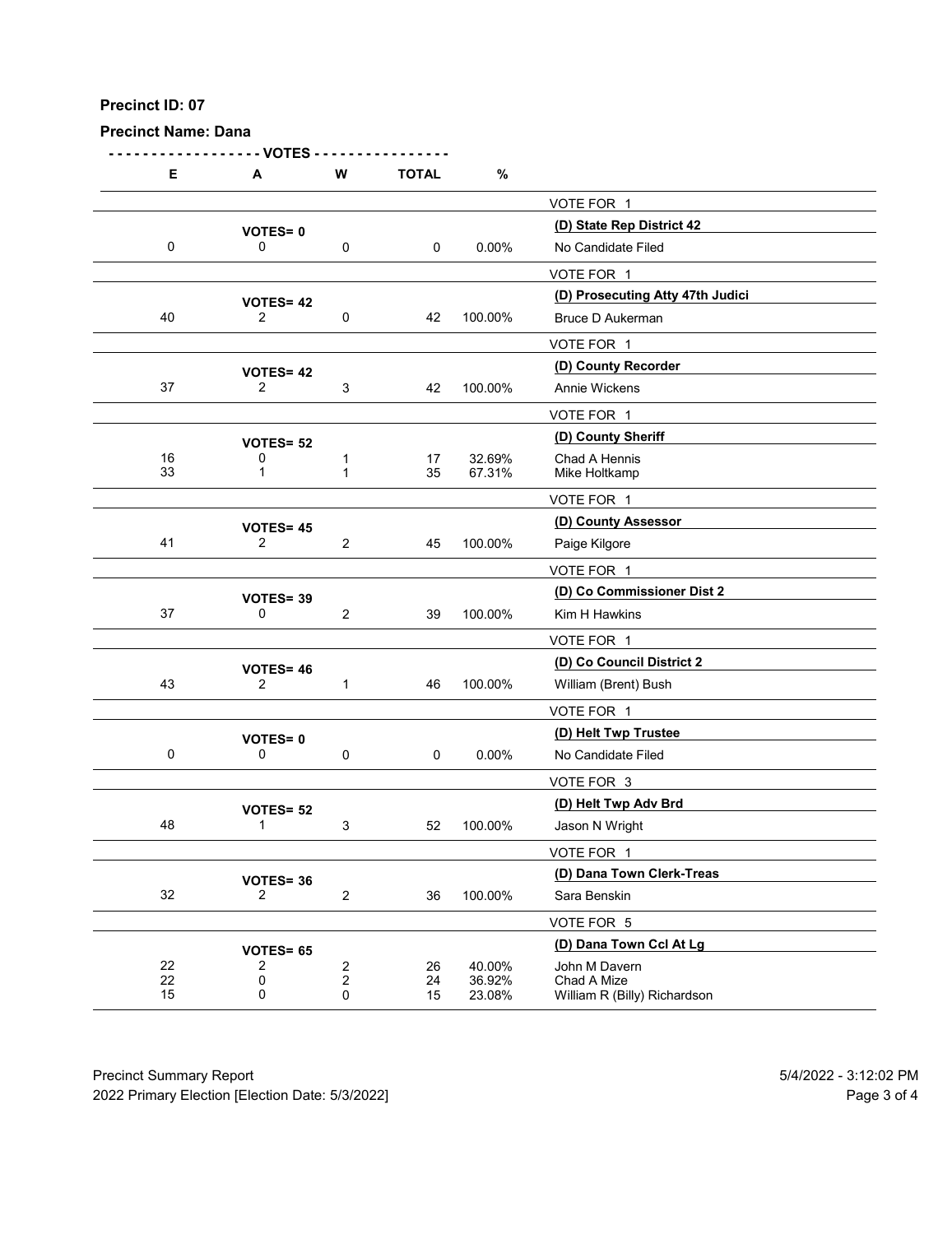### **Precinct Name: Dana**

|    |                   | - VOTES - - - - - - - - - - - - |              |         |                               |  |
|----|-------------------|---------------------------------|--------------|---------|-------------------------------|--|
| Е  | A                 | W                               | <b>TOTAL</b> | %       |                               |  |
|    |                   |                                 |              |         | VOTE FOR 4                    |  |
|    | <b>VOTES= 107</b> |                                 |              |         | (D) State Conv Delegate At-Lg |  |
| 24 |                   |                                 | 25           | 23.36%  | Byron S Fultz                 |  |
| 33 |                   |                                 | 37           | 34.58%  | Kylee Mack                    |  |
| 23 |                   |                                 | 24           | 22.43%  | Kay Smith                     |  |
| 20 |                   |                                 | 21           | 19.63%  | Krystal A Wake                |  |
|    |                   |                                 |              |         | VOTE FOR 1                    |  |
|    | <b>VOTES= 51</b>  |                                 |              |         | (D) Pct Committeeman Dana     |  |
| 47 |                   | 3                               | 51           | 100.00% | Jason N Wright                |  |
|    |                   |                                 |              |         |                               |  |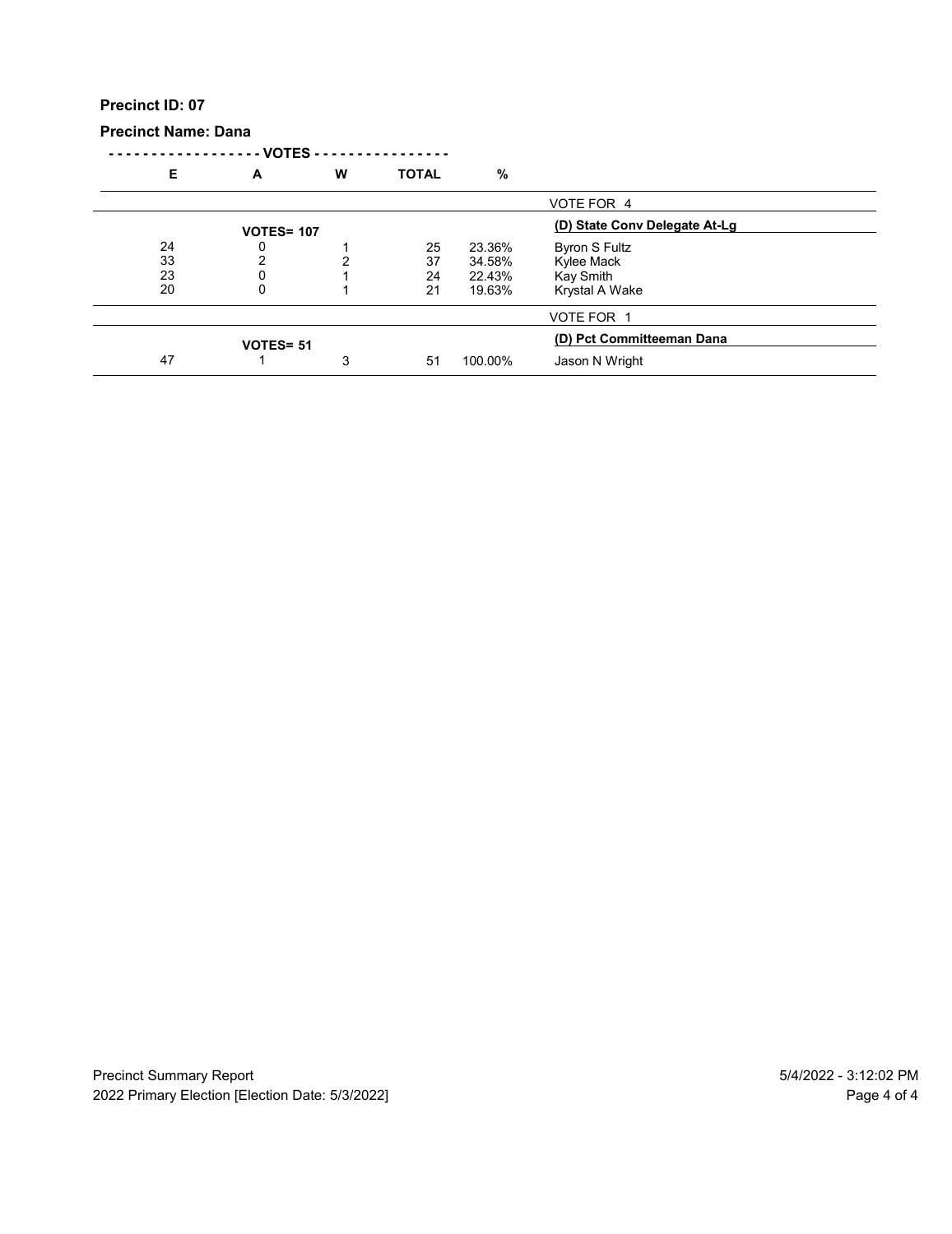

# **Vermillion County, Indiana**

**2022 Primary Election**

## **INVERP22**

**5/3/2022**

| E - # Of Election Day     | 110 |
|---------------------------|-----|
| A - # Of Paper Absentee   |     |
| W - # Of Walk-In Absentee | 16  |

| <b>PUBLIC COUNT:</b>  | 130    |
|-----------------------|--------|
| <b>VOTER TURNOUT:</b> | 21.31% |
|                       | 610    |

#### **Precinct ID: 08**

#### **Precinct Name: St Bernice**

**- - - - - - - - - - - - - - - - - - VOTES - - - - - - - - - - - - - - - -**

**E A W TOTAL %**

|                    |                  |                               |               |                                     | VOTE FOR 1                                                                              |
|--------------------|------------------|-------------------------------|---------------|-------------------------------------|-----------------------------------------------------------------------------------------|
|                    | <b>VOTES= 67</b> |                               |               |                                     | (R) United States Senator                                                               |
| 58                 | 0                | 9                             | 67            | 100.00%                             | <b>Todd Young</b>                                                                       |
|                    |                  |                               |               |                                     | VOTE FOR 1                                                                              |
|                    | <b>VOTES= 64</b> |                               |               |                                     | (R) U.S. Rep District 8                                                                 |
| 57                 | 0                | $\overline{7}$                | 64            | 100.00%                             | Larry D Bucshon                                                                         |
|                    |                  |                               |               |                                     | VOTE FOR 1                                                                              |
|                    | <b>VOTES= 69</b> |                               |               |                                     | (R) State Sen District 23                                                               |
| 5<br>3<br>31<br>22 | 0<br>0<br>0<br>0 | 2<br>$\overline{1}$<br>2<br>3 | 4<br>33<br>25 | 10.14%<br>5.80%<br>47.83%<br>36.23% | <b>Christian Beaver</b><br>Paula K Copenhaver<br>Spencer R Deery<br><b>Bill Webster</b> |
|                    |                  |                               |               |                                     | VOTE FOR 1                                                                              |
|                    | <b>VOTES= 57</b> |                               |               |                                     | (R) State Rep District 42                                                               |
| 53                 | 0                | 4                             | 57            | 100.00%                             | Alan Morrison                                                                           |
|                    |                  |                               |               |                                     | VOTE FOR 1                                                                              |
|                    | <b>VOTES=0</b>   |                               |               |                                     | (R) Prosecuting Atty 47th Judici                                                        |
| 0                  | 0                | 0                             | $\Omega$      | $0.00\%$                            | No Candidate Filed                                                                      |
|                    |                  |                               |               |                                     | VOTE FOR 1                                                                              |
|                    | <b>VOTES=58</b>  |                               |               |                                     | (R) County Recorder                                                                     |
| 53                 | 0                | 5                             | 58            | 100.00%                             | Jennifer L Peebles                                                                      |

Precinct Summary Report 61 November 2012 12:02 PM

2022 Primary Election [Election Date: 5/3/2022] **Page 1 of 3** and 2022 Primary Election Date: 5/3/2022]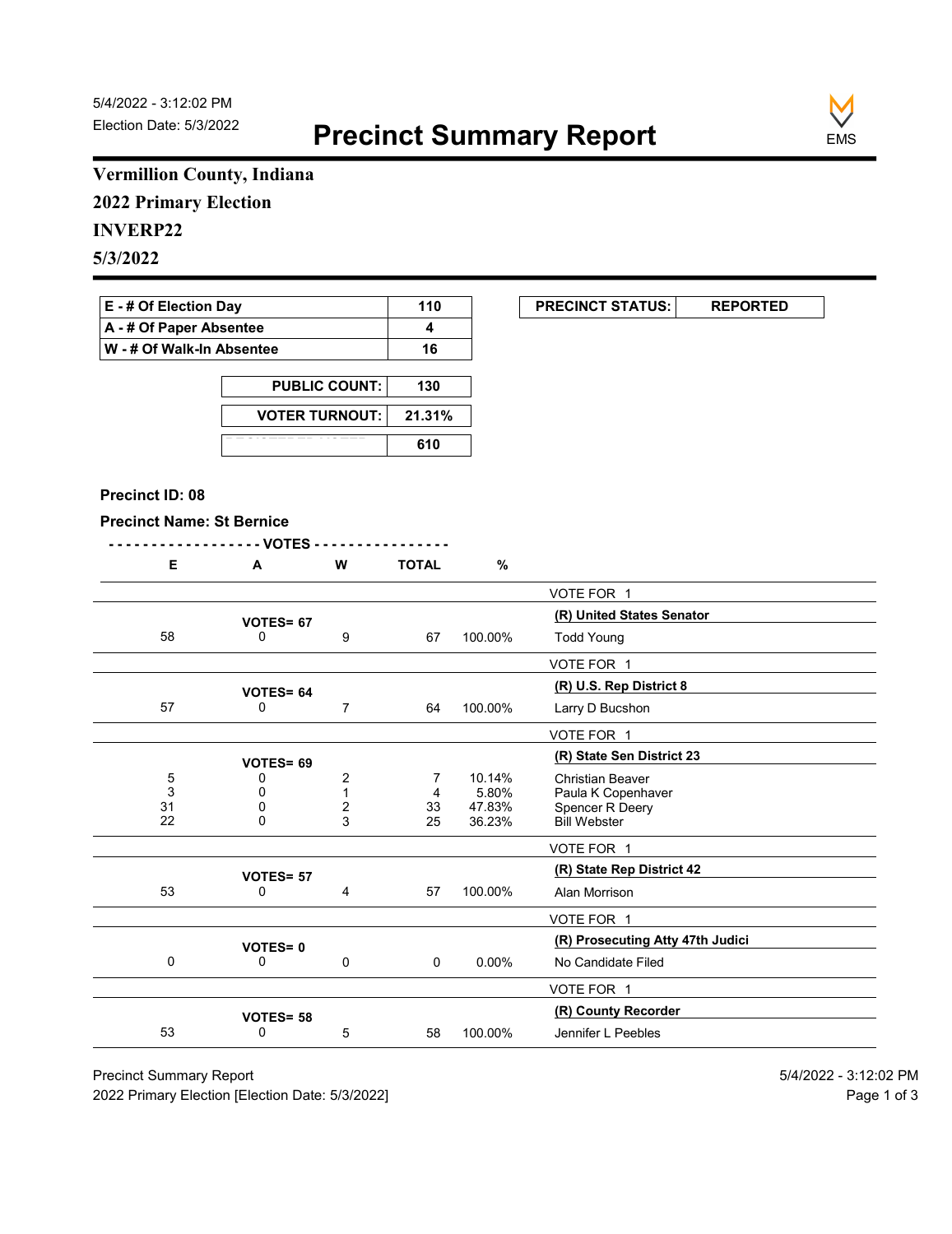### **Precinct Name: St Bernice**

**- - - - - - - - - - - - - - - - - - VOTES - - - - - - - - - - - - - - - -**

| E       | A                | W      | <b>TOTAL</b> | $\%$             |                                       |
|---------|------------------|--------|--------------|------------------|---------------------------------------|
|         |                  |        |              |                  | VOTE FOR 1                            |
|         | <b>VOTES= 52</b> |        |              |                  | (R) County Sheriff                    |
| 45      | 0                | 7      | 52           | 100.00%          | <b>Tim Dispennett</b>                 |
|         |                  |        |              |                  | VOTE FOR 1                            |
|         | <b>VOTES=0</b>   |        |              |                  | (R) County Assessor                   |
| 0       | 0                | 0      | 0            | 0.00%            | No Candidate Filed                    |
|         |                  |        |              |                  | VOTE FOR 1                            |
|         | <b>VOTES=58</b>  |        |              |                  | (R) Co Commissioner Dist 2            |
| 50      | 0                | 8      | 58           | 100.00%          | Tim R Yocum                           |
|         |                  |        |              |                  | VOTE FOR 1                            |
|         | <b>VOTES= 54</b> |        |              |                  | (R) Co Council District 2             |
| 48      | 0                | 6      | 54           | 100.00%          | Neil David Costello                   |
|         |                  |        |              |                  | VOTE FOR 1                            |
|         | <b>VOTES=61</b>  |        |              |                  | (R) Helt Twp Trustee                  |
| 55      | 0                | 6      | 61           | 100.00%          | Kevin L Wickens                       |
|         |                  |        |              |                  | VOTE FOR 3                            |
|         | <b>VOTES= 61</b> |        |              |                  | (R) Helt Twp Adv Brd                  |
| 54      | 0                | 7      | 61           | 100.00%          | Brenda A (Bush) Harvey                |
|         |                  |        |              |                  | VOTE FOR 1                            |
|         | <b>VOTES=43</b>  |        |              |                  | (D) United States Senator             |
| 34      | 4                | 5      | 43           | 100.00%          | Thomas M McDermott, Jr.               |
|         |                  |        |              |                  | VOTE FOR 1                            |
|         | <b>VOTES=47</b>  |        |              |                  | (D) U.S. Rep District 8               |
| 8       | 2                | 0      | 10           | 21.28%           | Adnan H Dhahir                        |
| 24<br>6 | 2<br>0           | 4<br>1 | 30<br>7      | 63.83%<br>14.89% | Ray McCormick<br>Peter F.H. Priest II |
|         |                  |        |              |                  | VOTE FOR 1                            |
|         | <b>VOTES=38</b>  |        |              |                  | (D) State Sen District 23             |
| 29      | 4                | 5      | 38           | 100.00%          | David A Sanders                       |
|         |                  |        |              |                  | VOTE FOR 1                            |
|         | <b>VOTES=0</b>   |        |              |                  | (D) State Rep District 42             |
| 0       | 0                | 0      | $\pmb{0}$    | 0.00%            | No Candidate Filed                    |
|         |                  |        |              |                  | VOTE FOR 1                            |
|         | <b>VOTES=44</b>  |        |              |                  | (D) Prosecuting Atty 47th Judici      |
| 35      | 3                | 6      | 44           | 100.00%          | Bruce D Aukerman                      |
|         |                  |        |              |                  |                                       |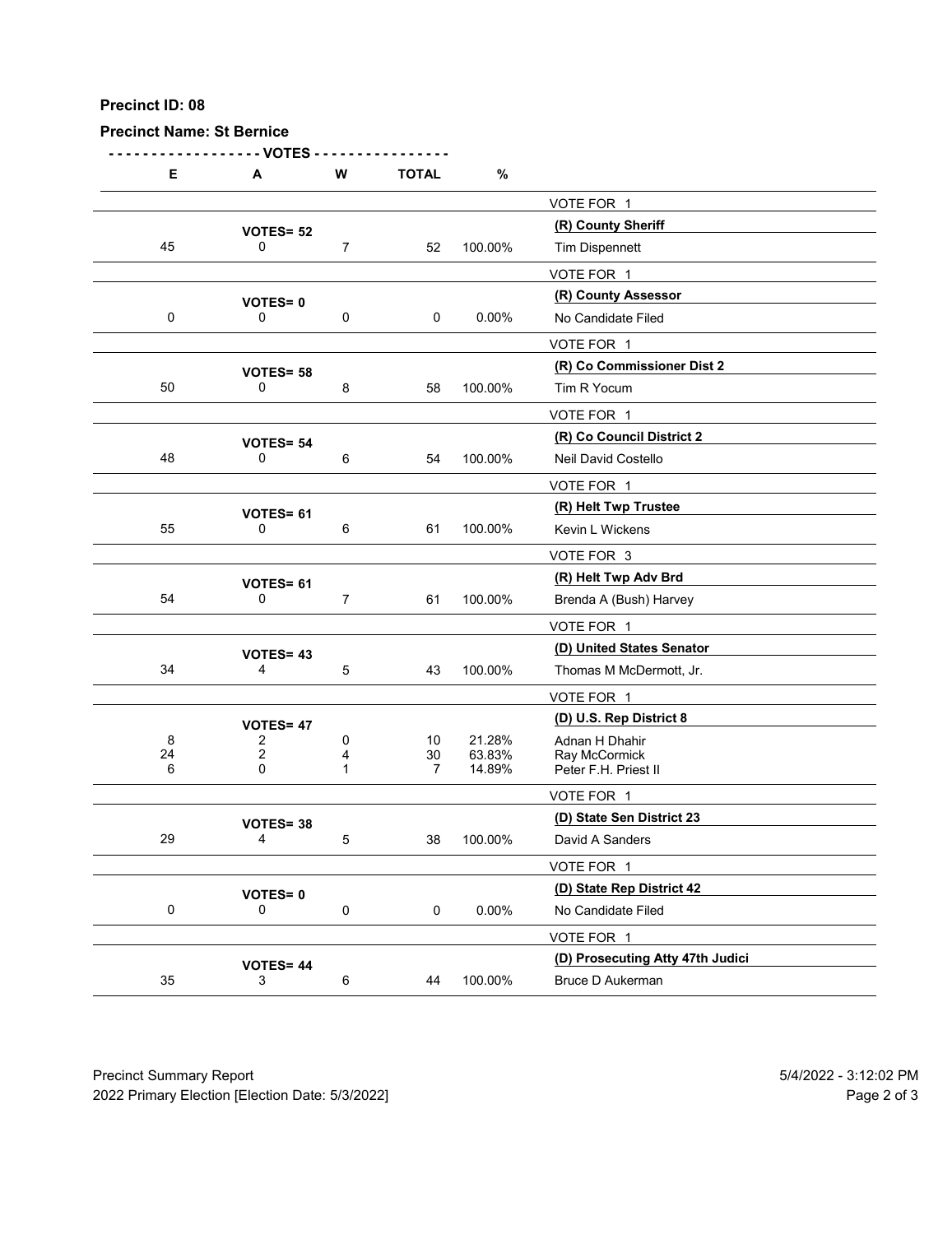### **Precinct Name: St Bernice**

**- - - - - - - - - - - - - - - - - - VOTES - - - - - - - - - - - - - - - -**

| Е        | A                 | W                   | <b>TOTAL</b> | $\%$             |                               |
|----------|-------------------|---------------------|--------------|------------------|-------------------------------|
|          |                   |                     |              |                  | VOTE FOR 1                    |
|          | <b>VOTES=44</b>   |                     |              |                  | (D) County Recorder           |
| 36       | 3                 | 5                   | 44           | 100.00%          | Annie Wickens                 |
|          |                   |                     |              |                  | VOTE FOR 1                    |
|          | <b>VOTES=56</b>   |                     |              |                  | (D) County Sheriff            |
| 15       | 2                 | 4                   | 21           | 37.50%           | Chad A Hennis                 |
| 30       | $\overline{2}$    | 3                   | 35           | 62.50%           | Mike Holtkamp                 |
|          |                   |                     |              |                  | VOTE FOR 1                    |
|          | <b>VOTES=43</b>   |                     |              |                  | (D) County Assessor           |
| 35       | 3                 | 5                   | 43           | 100.00%          | Paige Kilgore                 |
|          |                   |                     |              |                  | VOTE FOR 1                    |
|          | <b>VOTES=47</b>   |                     |              |                  | (D) Co Commissioner Dist 2    |
| 37       | 3                 | $\overline{7}$      | 47           | 100.00%          | Kim H Hawkins                 |
|          |                   |                     |              |                  | VOTE FOR 1                    |
|          | <b>VOTES=42</b>   |                     |              |                  | (D) Co Council District 2     |
| 34       | 3                 | 5                   | 42           | 100.00%          | William (Brent) Bush          |
|          |                   |                     |              |                  | VOTE FOR 1                    |
|          | <b>VOTES=0</b>    |                     |              |                  | (D) Helt Twp Trustee          |
| 0        | 0                 | 0                   | $\mathbf 0$  | 0.00%            | No Candidate Filed            |
|          |                   |                     |              |                  | VOTE FOR 3                    |
|          | <b>VOTES= 51</b>  |                     |              |                  | (D) Helt Twp Adv Brd          |
| 42       | 3                 | 6                   | 51           | 100.00%          | Jason N Wright                |
|          |                   |                     |              |                  | VOTE FOR 4                    |
|          | <b>VOTES= 132</b> |                     |              |                  | (D) State Conv Delegate At-Lg |
| 23       | 3                 | 1                   | 27           | 20.45%           | <b>Byron S Fultz</b>          |
| 33       | 3                 | 6                   | 42           | 31.82%           | Kylee Mack                    |
| 24<br>28 | 3<br>3            | $\overline{2}$<br>3 | 29<br>34     | 21.97%<br>25.76% | Kay Smith<br>Krystal A Wake   |
|          |                   |                     |              |                  |                               |
|          |                   |                     |              |                  | VOTE FOR 1                    |
|          | <b>VOTES=45</b>   |                     |              |                  | (D) P Cmmttmn St. Bernice     |
| 38       | 3                 | 4                   | 45           | 100.00%          | Mike Reed                     |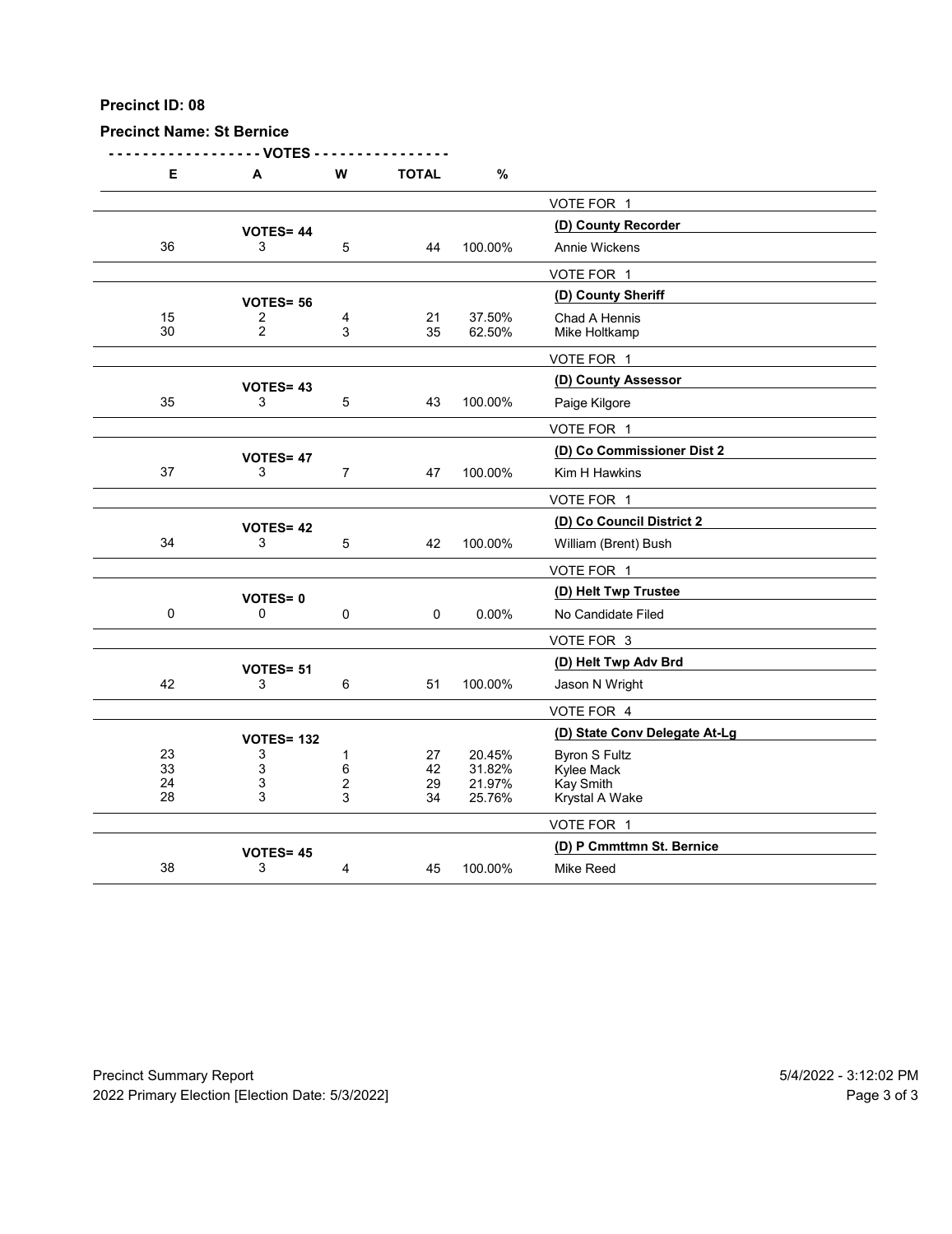

# **Vermillion County, Indiana**

**2022 Primary Election**

# **INVERP22**

**5/3/2022**

| $E - #$ Of Election Day          | 89 |
|----------------------------------|----|
| A - # Of Paper Absentee          |    |
| <b>W</b> - # Of Walk-In Absentee | 20 |

| <b>PUBLIC COUNT:</b>  | 114    |
|-----------------------|--------|
| <b>VOTER TURNOUT:</b> | 23.75% |
|                       | 480    |

### **Precinct ID: 09**

**Precinct Name: Clinton Twp 1**

**- - - - - - - - - - - - - - - - - - VOTES - - - - - - - - - - - - - - - -**

**E A W TOTAL %**

|    |                 |                |             |          | VOTE FOR 1                       |
|----|-----------------|----------------|-------------|----------|----------------------------------|
|    | <b>VOTES=37</b> |                |             |          | (R) United States Senator        |
| 31 | 0               | 6              | 37          | 100.00%  | <b>Todd Young</b>                |
|    |                 |                |             |          | VOTE FOR 1                       |
|    | <b>VOTES=36</b> |                |             |          | (R) U.S. Rep District 8          |
| 30 | 0               | 6              | 36          | 100.00%  | Larry D Bucshon                  |
|    |                 |                |             |          | VOTE FOR 1                       |
|    | <b>VOTES=38</b> |                |             |          | (R) State Sen District 23        |
| 5  | 0               | 2              |             | 18.42%   | <b>Christian Beaver</b>          |
| 5  | 0               | $\mathbf 0$    | 5           | 13.16%   | Paula K Copenhaver               |
| 11 | 0               | $\overline{c}$ | 13          | 34.21%   | Spencer R Deery                  |
| 11 | $\mathbf{0}$    | $\overline{2}$ | 13          | 34.21%   | <b>Bill Webster</b>              |
|    |                 |                |             |          | VOTE FOR 1                       |
|    | <b>VOTES=34</b> |                |             |          | (R) State Rep District 42        |
| 28 | 0               | 6              | 34          | 100.00%  | Alan Morrison                    |
|    |                 |                |             |          | VOTE FOR 1                       |
|    | <b>VOTES=0</b>  |                |             |          | (R) Prosecuting Atty 47th Judici |
| 0  | 0               | 0              | $\mathbf 0$ | $0.00\%$ | No Candidate Filed               |
|    |                 |                |             |          | VOTE FOR 1                       |
|    | <b>VOTES=35</b> |                |             |          | (R) County Recorder              |
| 30 | 0               | 5              | 35          | 100.00%  | Jennifer L Peebles               |
|    |                 |                |             |          |                                  |

Precinct Summary Report 61 November 2012 12:02 PM

2022 Primary Election [Election Date: 5/3/2022] **Page 1 of 3** and 2022 Primary Election Date: 5/3/2022]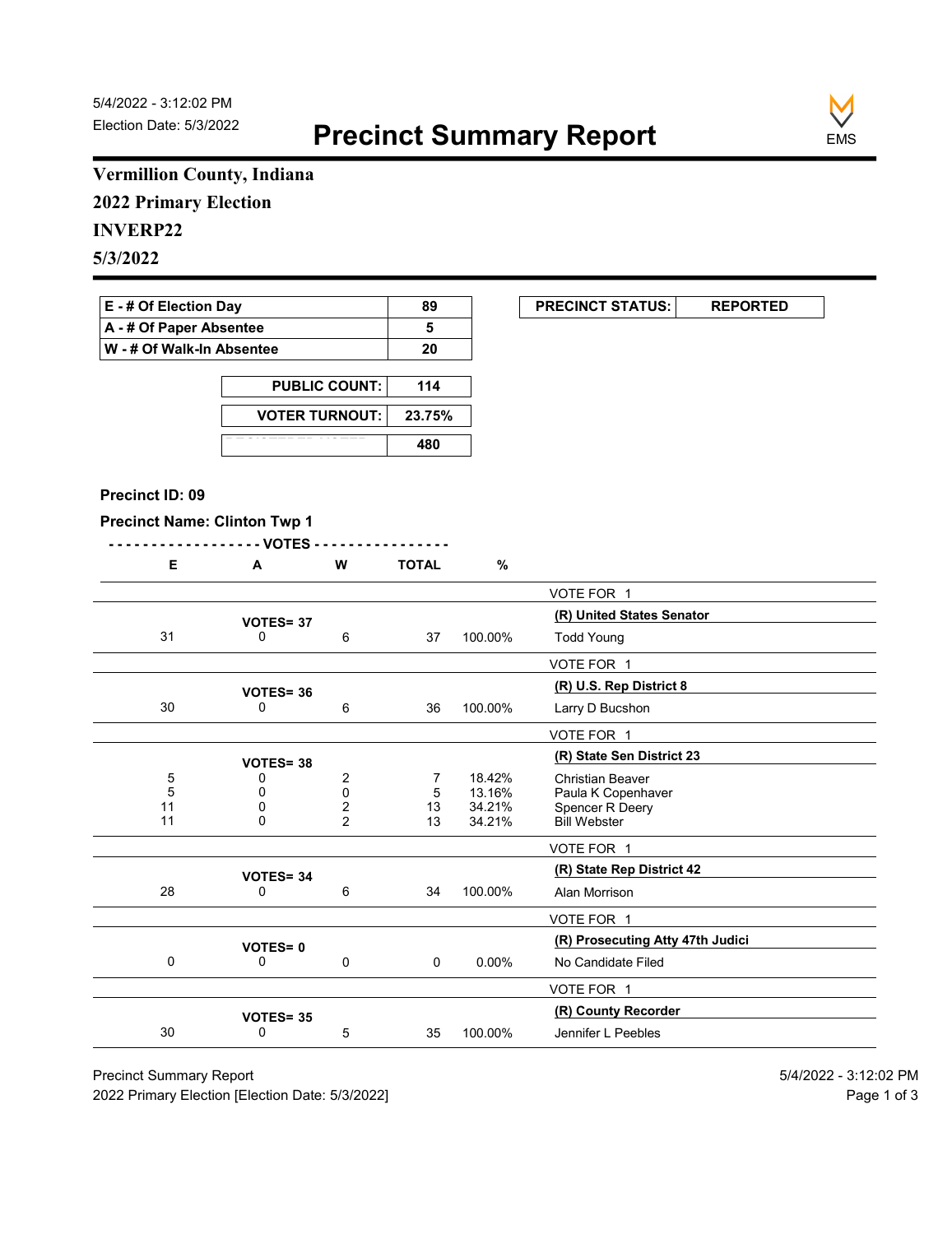## **Precinct Name: Clinton Twp 1**

**- - - - - - - - - - - - - - - - - - VOTES - - - - - - - - - - - - - - - -**

| Е       | A                    | W      | <b>TOTAL</b> | $\%$            |                                       |
|---------|----------------------|--------|--------------|-----------------|---------------------------------------|
|         |                      |        |              |                 | VOTE FOR 1                            |
|         | <b>VOTES=36</b>      |        |              |                 | (R) County Sheriff                    |
| 31      | 0                    | 5      | 36           | 100.00%         | <b>Tim Dispennett</b>                 |
|         |                      |        |              |                 | VOTE FOR 1                            |
|         | <b>VOTES=0</b>       |        |              |                 | (R) County Assessor                   |
| 0       | 0                    | 0      | 0            | 0.00%           | No Candidate Filed                    |
|         |                      |        |              |                 | VOTE FOR 1                            |
|         | <b>VOTES=36</b>      |        |              |                 | (R) Co Commissioner Dist 2            |
| 31      | 0                    | 5      | 36           | 100.00%         | Tim R Yocum                           |
|         |                      |        |              |                 | VOTE FOR 1                            |
|         | <b>VOTES=36</b>      |        |              |                 | (R) Co Council District 4             |
| 29      | 0                    | 7      | 36           | 100.00%         | Jeffrey Lee Bose                      |
|         |                      |        |              |                 | VOTE FOR 1                            |
|         | <b>VOTES=0</b>       |        |              |                 | (R) Clinton Twp Trustee               |
| 0       | 0                    | 0      | 0            | $0.00\%$        | No Candidate Filed                    |
|         |                      |        |              |                 | VOTE FOR 3                            |
|         | <b>VOTES=0</b>       |        |              |                 | (R) Clinton Twp Adv Brd               |
| 0       | 0                    | 0      | 0            | 0.00%           | No Candidate Filed                    |
|         |                      |        |              |                 | VOTE FOR 1                            |
|         | <b>VOTES=46</b>      |        |              |                 | (D) United States Senator             |
| 34      | 5                    | 7      | 46           | 100.00%         | Thomas M McDermott, Jr.               |
|         |                      |        |              |                 | VOTE FOR 1                            |
|         | <b>VOTES= 55</b>     |        |              |                 | (D) U.S. Rep District 8               |
| 4       | 0                    | 3      | 7            | 12.73%          | Adnan H Dhahir                        |
| 32<br>3 | 4<br>0               | 9<br>0 | 45<br>3      | 81.82%<br>5.45% | Ray McCormick<br>Peter F.H. Priest II |
|         |                      |        |              |                 | VOTE FOR 1                            |
|         |                      |        |              |                 | (D) State Sen District 23             |
| 36      | <b>VOTES=49</b><br>3 | 10     | 49           | 100.00%         | David A Sanders                       |
|         |                      |        |              |                 | VOTE FOR 1                            |
|         | <b>VOTES=0</b>       |        |              |                 | (D) State Rep District 42             |
| 0       | 0                    | 0      | 0            | 0.00%           | No Candidate Filed                    |
|         |                      |        |              |                 | VOTE FOR 1                            |
|         | <b>VOTES=50</b>      |        |              |                 | (D) Prosecuting Atty 47th Judici      |
| 37      | 5                    | 8      | 50           | 100.00%         | Bruce D Aukerman                      |
|         |                      |        |              |                 |                                       |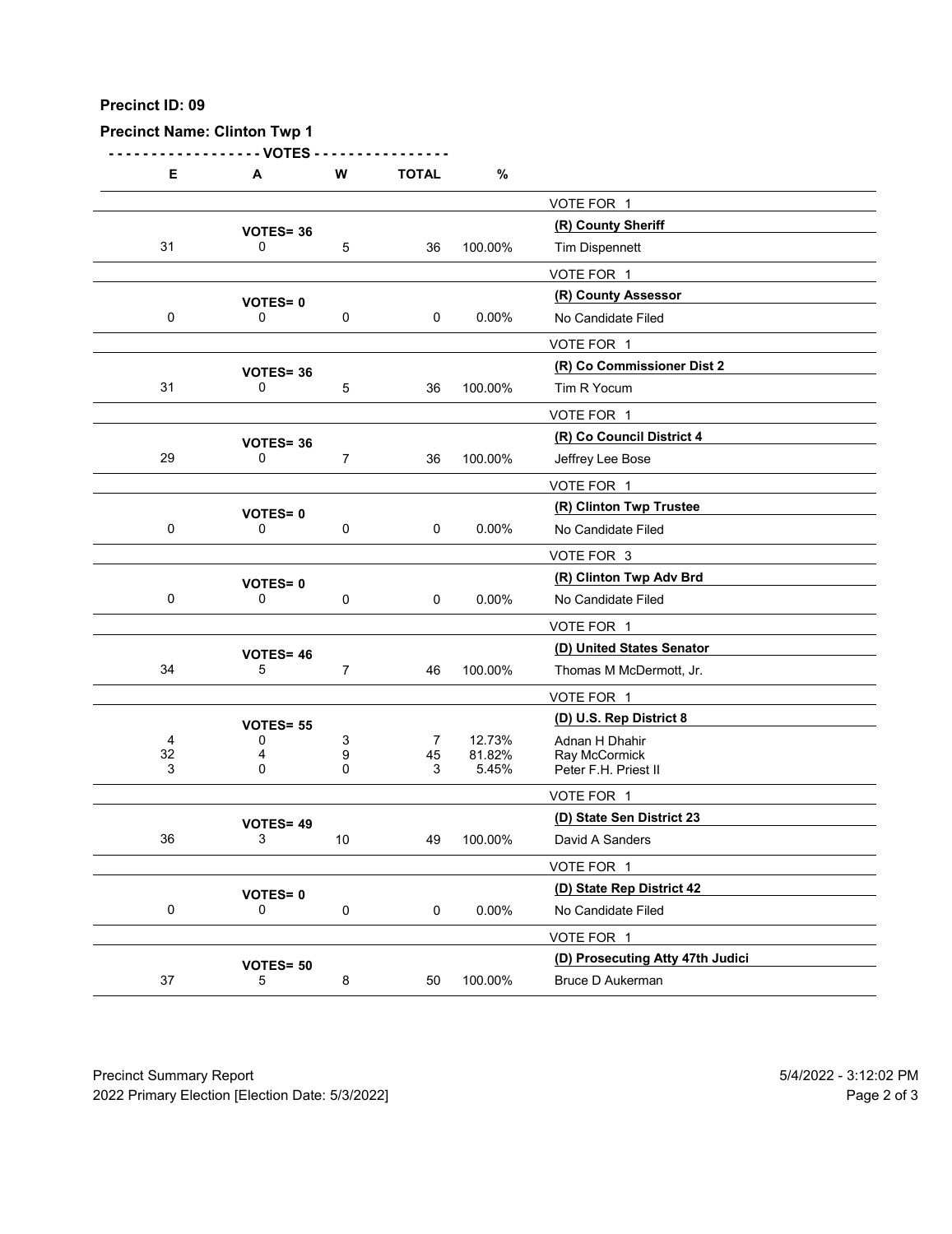## **Precinct Name: Clinton Twp 1**

**- - - - - - - - - - - - - - - - - - VOTES - - - - - - - - - - - - - - - -**

| E        | A                 | W                   | <b>TOTAL</b> | $\%$             |                               |
|----------|-------------------|---------------------|--------------|------------------|-------------------------------|
|          |                   |                     |              |                  | VOTE FOR 1                    |
|          | <b>VOTES= 45</b>  |                     |              |                  | (D) County Recorder           |
| 33       | 4                 | 8                   | 45           | 100.00%          | Annie Wickens                 |
|          |                   |                     |              |                  | VOTE FOR 1                    |
|          | <b>VOTES= 67</b>  |                     |              |                  | (D) County Sheriff            |
| 21       | 1                 | 5                   | 27           | 40.30%           | Chad A Hennis                 |
| 32       | 3                 | 5                   | 40           | 59.70%           | Mike Holtkamp                 |
|          |                   |                     |              |                  | VOTE FOR 1                    |
|          | <b>VOTES=46</b>   |                     |              |                  | (D) County Assessor           |
| 35       | 5                 | 6                   | 46           | 100.00%          | Paige Kilgore                 |
|          |                   |                     |              |                  | VOTE FOR 1                    |
|          | <b>VOTES= 55</b>  |                     |              |                  | (D) Co Commissioner Dist 2    |
| 44       | 4                 | $\overline{7}$      | 55           | 100.00%          | Kim H Hawkins                 |
|          |                   |                     |              |                  | VOTE FOR 1                    |
|          | <b>VOTES= 55</b>  |                     |              |                  | (D) Co Council District 4     |
| 39       | 5                 | 11                  | 55           | 100.00%          | Randy Dreher                  |
|          |                   |                     |              |                  | VOTE FOR 1                    |
|          | <b>VOTES=45</b>   |                     |              |                  | (D) Clinton Twp Trustee       |
| 33       | 3                 | 9                   | 45           | 100.00%          | <b>Vicki Ellis</b>            |
|          |                   |                     |              |                  | VOTE FOR 3                    |
|          | <b>VOTES= 147</b> |                     |              |                  | (D) Clinton Twp Adv Brd       |
| 31       | 5                 | 9                   | 45           | 30.61%           | John Farrington               |
| 33       | 5                 | 8                   | 46           | 31.29%           | Michael E Smiley Ruffattola   |
| 41       | 5                 | 10                  | 56           | 38.10%           | <b>Tom Wilson</b>             |
|          |                   |                     |              |                  | VOTE FOR 4                    |
|          | <b>VOTES= 172</b> |                     |              |                  | (D) State Conv Delegate At-Lg |
| 29<br>42 | 5<br>5            | 5<br>$\overline{7}$ | 39           | 22.67%           | <b>Byron S Fultz</b>          |
| 28       | 5                 | $\overline{7}$      | 54<br>40     | 31.40%<br>23.26% | Kylee Mack<br>Kay Smith       |
| 28       | 5                 | 6                   | 39           | 22.67%           | Krystal A Wake                |
|          |                   |                     |              |                  | VOTE FOR 1                    |
|          | <b>VOTES=45</b>   |                     |              |                  | (D) P Cmmttmn Clinton Twp 1   |
| 35       | 4                 | 6                   | 45           | 100.00%          | Anthony J Avenatti            |
|          |                   |                     |              |                  |                               |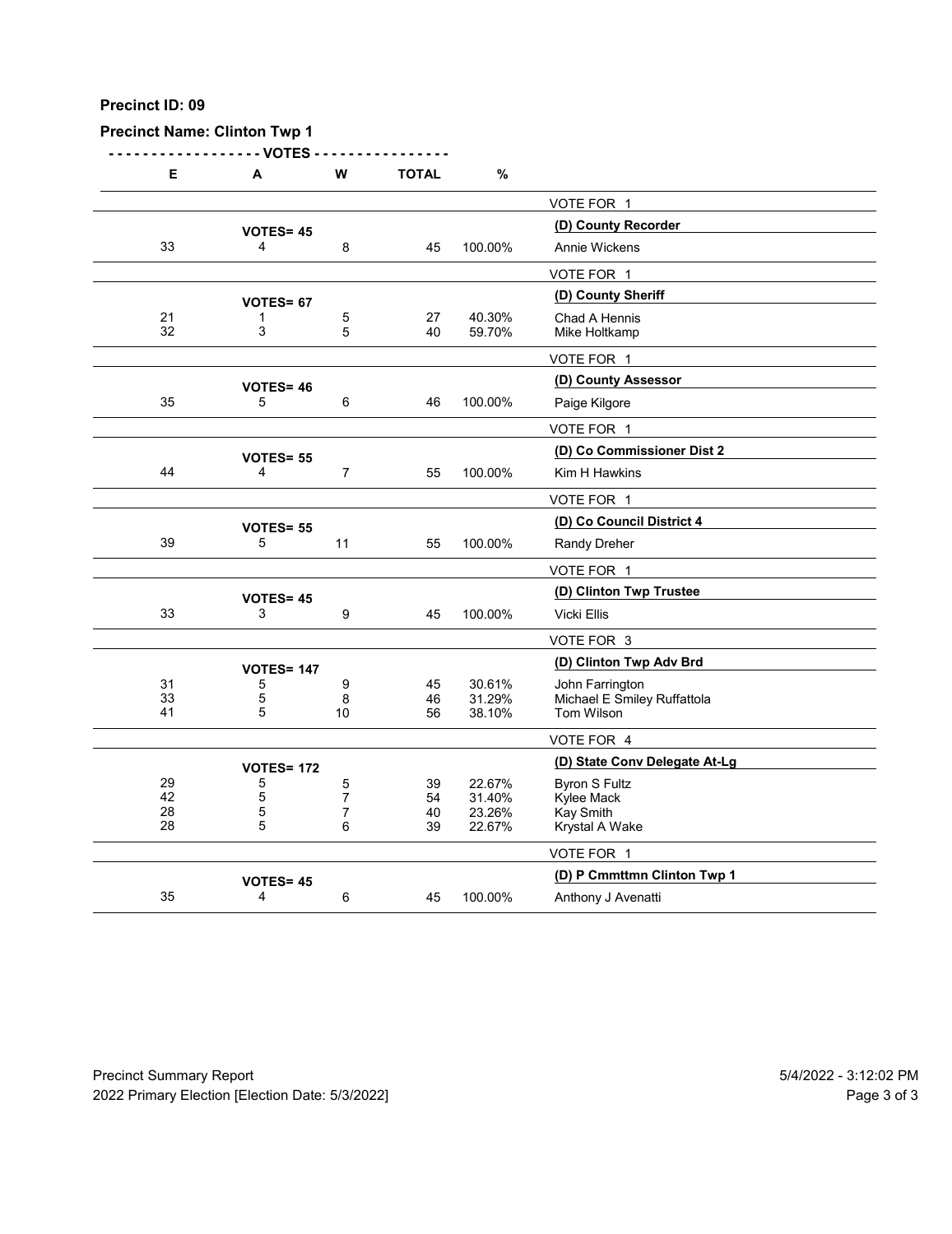

# **Vermillion County, Indiana**

**2022 Primary Election**

# **INVERP22**

**5/3/2022**

| $E - #$ Of Election Day              | 145 |
|--------------------------------------|-----|
| $\mathsf{A}$ - # Of Paper Absentee   |     |
| $\mathsf{W}$ - # Of Walk-In Absentee | 23  |

| <b>PUBLIC COUNT:</b>  | 170    |
|-----------------------|--------|
| <b>VOTER TURNOUT:</b> | 25.34% |
|                       | 671    |

### **Precinct ID: 10**

**Precinct Name: Clinton Twp 2**

**- - - - - - - - - - - - - - - - - - VOTES - - - - - - - - - - - - - - - -**

**E A W TOTAL %**

|                    |                  |                            |                    |                                    | VOTE FOR 1                                                                              |
|--------------------|------------------|----------------------------|--------------------|------------------------------------|-----------------------------------------------------------------------------------------|
|                    | <b>VOTES= 59</b> |                            |                    |                                    | (R) United States Senator                                                               |
| 49                 |                  | 9                          | 59                 | 100.00%                            | <b>Todd Young</b>                                                                       |
|                    |                  |                            |                    |                                    | VOTE FOR 1                                                                              |
|                    | <b>VOTES=58</b>  |                            |                    |                                    | (R) U.S. Rep District 8                                                                 |
| 48                 |                  | 9                          | 58                 | 100.00%                            | Larry D Bucshon                                                                         |
|                    |                  |                            |                    |                                    | VOTE FOR 1                                                                              |
|                    | <b>VOTES= 65</b> |                            |                    |                                    | (R) State Sen District 23                                                               |
| 3<br>6<br>19<br>26 | 0<br>0<br>0      | 0<br>$\mathbf 0$<br>5<br>5 | 4<br>6<br>24<br>31 | 6.15%<br>9.23%<br>36.92%<br>47.69% | <b>Christian Beaver</b><br>Paula K Copenhaver<br>Spencer R Deery<br><b>Bill Webster</b> |
|                    |                  |                            |                    |                                    | VOTE FOR 1                                                                              |
|                    | <b>VOTES=60</b>  |                            |                    |                                    | (R) State Rep District 42                                                               |
| 50                 |                  | 9                          | 60                 | 100.00%                            | Alan Morrison                                                                           |
|                    |                  |                            |                    |                                    | VOTE FOR 1                                                                              |
|                    | <b>VOTES=0</b>   |                            |                    |                                    | (R) Prosecuting Atty 47th Judici                                                        |
| 0                  | 0                | $\mathbf{0}$               | $\mathbf{0}$       | $0.00\%$                           | No Candidate Filed                                                                      |
|                    |                  |                            |                    |                                    | VOTE FOR 1                                                                              |
|                    | <b>VOTES= 55</b> |                            |                    |                                    | (R) County Recorder                                                                     |
| 45                 |                  | 9                          | 55                 | 100.00%                            | Jennifer L Peebles                                                                      |

Precinct Summary Report 61 November 2012 12:02 PM

2022 Primary Election [Election Date: 5/3/2022] **Page 1 of 3** and 2022 Primary Election Date: 5/3/2022]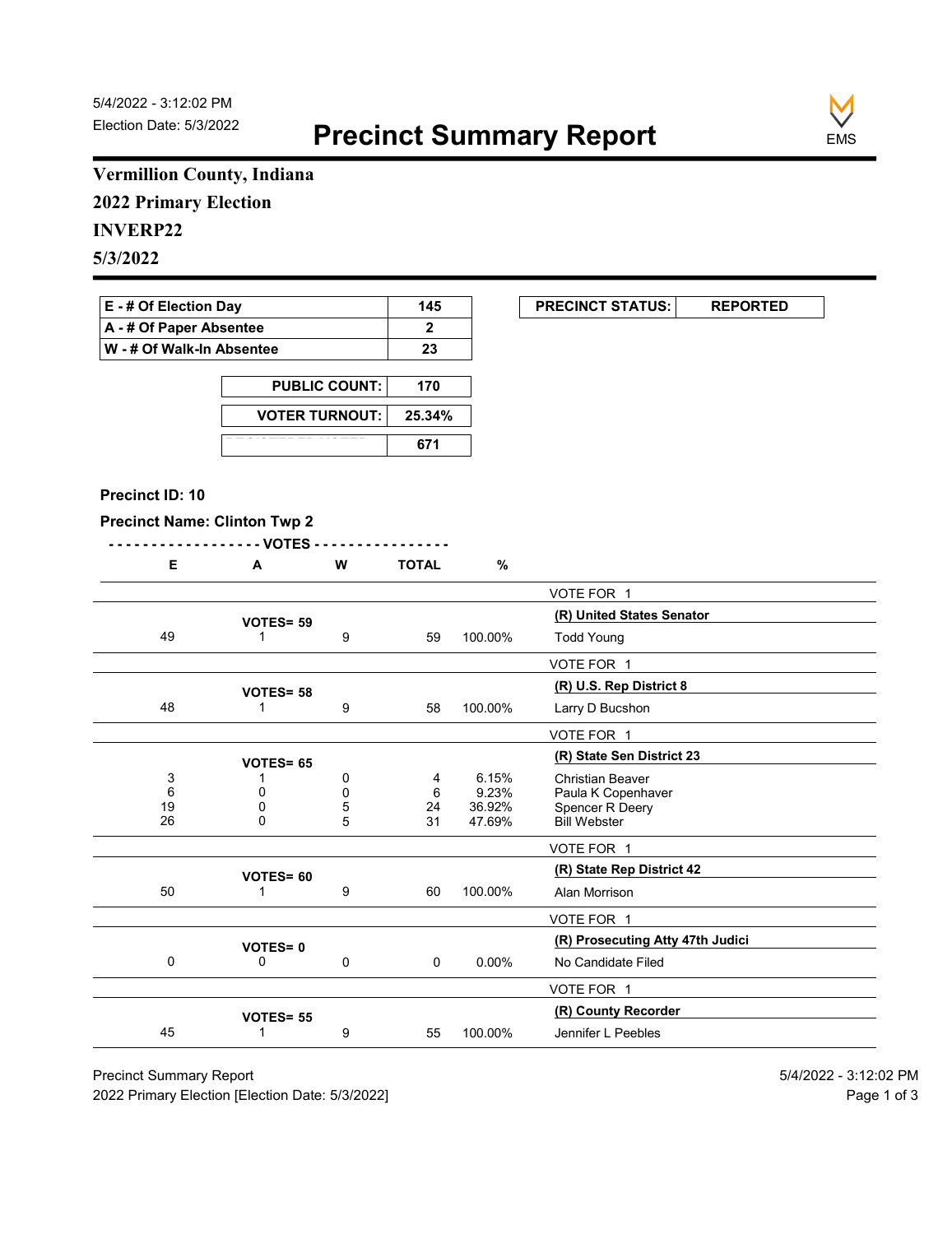## **Precinct Name: Clinton Twp 2**

**- - - - - - - - - - - - - - - - - - VOTES - - - - - - - - - - - - - - - -**

| Е         | A                | W         | <b>TOTAL</b> | %                |                                  |
|-----------|------------------|-----------|--------------|------------------|----------------------------------|
|           |                  |           |              |                  | VOTE FOR 1                       |
|           | <b>VOTES=56</b>  |           |              |                  | (R) County Sheriff               |
| 45        | 1                | 10        | 56           | 100.00%          | <b>Tim Dispennett</b>            |
|           |                  |           |              |                  | VOTE FOR 1                       |
|           | <b>VOTES=0</b>   |           |              |                  | (R) County Assessor              |
| $\pmb{0}$ | 0                | 0         | $\mathbf 0$  | 0.00%            | No Candidate Filed               |
|           |                  |           |              |                  | VOTE FOR 1                       |
|           | <b>VOTES= 53</b> |           |              |                  | (R) Co Commissioner Dist 2       |
| 42        | 1                | 10        | 53           | 100.00%          | Tim R Yocum                      |
|           |                  |           |              |                  | VOTE FOR 1                       |
|           | <b>VOTES= 57</b> |           |              |                  | (R) Co Council District 4        |
| 47        | 1                | 9         | 57           | 100.00%          | Jeffrey Lee Bose                 |
|           |                  |           |              |                  | VOTE FOR 1                       |
|           | <b>VOTES=0</b>   |           |              |                  | (R) Clinton Twp Trustee          |
| 0         | 0                | 0         | $\mathbf 0$  | 0.00%            | No Candidate Filed               |
|           |                  |           |              |                  | VOTE FOR 3                       |
|           | <b>VOTES=0</b>   |           |              |                  | (R) Clinton Twp Adv Brd          |
| 0         | 0                | 0         | $\pmb{0}$    | 0.00%            | No Candidate Filed               |
|           |                  |           |              |                  | VOTE FOR 1                       |
|           | <b>VOTES=81</b>  |           |              |                  | (D) United States Senator        |
| 70        | 1                | 10        | 81           | 100.00%          | Thomas M McDermott, Jr.          |
|           |                  |           |              |                  | VOTE FOR 1                       |
|           | <b>VOTES=88</b>  |           |              |                  | (D) U.S. Rep District 8          |
| 10<br>62  | 0<br>0           | 2<br>4    | 12<br>66     | 13.64%<br>75.00% | Adnan H Dhahir<br>Ray McCormick  |
| 6         | 1                | 3         | 10           | 11.36%           | Peter F.H. Priest II             |
|           |                  |           |              |                  | VOTE FOR 1                       |
|           | <b>VOTES=83</b>  |           |              |                  | (D) State Sen District 23        |
| 73        | 1                | 9         | 83           | 100.00%          | David A Sanders                  |
|           |                  |           |              |                  | VOTE FOR 1                       |
|           | <b>VOTES=0</b>   |           |              |                  | (D) State Rep District 42        |
| $\pmb{0}$ | 0                | $\pmb{0}$ | $\pmb{0}$    | 0.00%            | No Candidate Filed               |
|           |                  |           |              |                  | VOTE FOR 1                       |
|           | <b>VOTES=90</b>  |           |              |                  | (D) Prosecuting Atty 47th Judici |
| $80\,$    | 1                | 9         | 90           | 100.00%          | Bruce D Aukerman                 |
|           |                  |           |              |                  |                                  |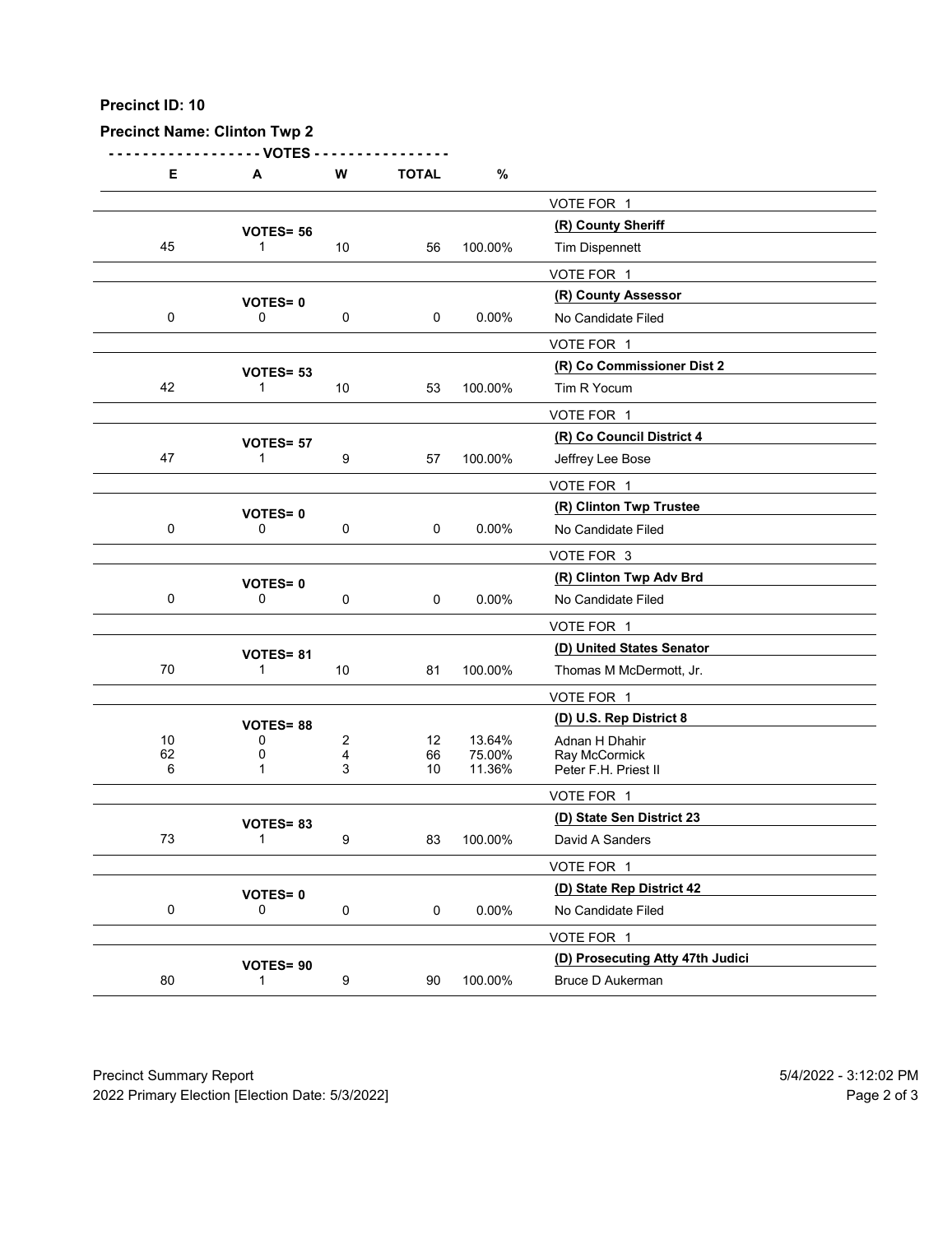## **Precinct Name: Clinton Twp 2**

**- - - - - - - - - - - - - - - - - - VOTES - - - - - - - - - - - - - - - -**

| E        | A                 | W              | <b>TOTAL</b> | %                |                                           |
|----------|-------------------|----------------|--------------|------------------|-------------------------------------------|
|          |                   |                |              |                  | VOTE FOR 1                                |
|          | <b>VOTES=82</b>   |                |              |                  | (D) County Recorder                       |
| 74       | 1                 | $\overline{7}$ | 82           | 100.00%          | Annie Wickens                             |
|          |                   |                |              |                  | VOTE FOR 1                                |
|          | <b>VOTES=99</b>   |                |              |                  | (D) County Sheriff                        |
| 27       | 0                 | 4              | 31           | 31.31%           | Chad A Hennis                             |
| 58       | 1                 | 9              | 68           | 68.69%           | Mike Holtkamp                             |
|          |                   |                |              |                  | VOTE FOR 1                                |
|          | <b>VOTES=88</b>   |                |              |                  | (D) County Assessor                       |
| 78       | 1                 | 9              | 88           | 100.00%          | Paige Kilgore                             |
|          |                   |                |              |                  | VOTE FOR 1                                |
|          | <b>VOTES=91</b>   |                |              |                  | (D) Co Commissioner Dist 2                |
| 79       | 1                 | 11             | 91           | 100.00%          | Kim H Hawkins                             |
|          |                   |                |              |                  | VOTE FOR 1                                |
|          | <b>VOTES=84</b>   |                |              |                  | (D) Co Council District 4                 |
| 73       | 1                 | 10             | 84           | 100.00%          | Randy Dreher                              |
|          |                   |                |              |                  | VOTE FOR 1                                |
|          | <b>VOTES=90</b>   |                |              |                  | (D) Clinton Twp Trustee                   |
| 78       | 1                 | 11             | 90           | 100.00%          | <b>Vicki Ellis</b>                        |
|          |                   |                |              |                  | VOTE FOR 3                                |
|          | <b>VOTES= 230</b> |                |              |                  | (D) Clinton Twp Adv Brd                   |
| 61       | 0                 | 9              | 70           | 30.43%           | John Farrington                           |
| 65<br>72 | 1<br>1            | 10<br>11       | 76<br>84     | 33.04%<br>36.52% | Michael E Smiley Ruffattola<br>Tom Wilson |
|          |                   |                |              |                  |                                           |
|          |                   |                |              |                  | VOTE FOR 4                                |
|          | <b>VOTES= 300</b> |                |              |                  | (D) State Conv Delegate At-Lg             |
| 66<br>72 | 1                 | 6<br>9         | 73<br>82     | 24.33%<br>27.33% | <b>Byron S Fultz</b><br><b>Kylee Mack</b> |
| 64       | 1                 | 6              | 71           | 23.67%           | Kay Smith                                 |
| 64       | 1                 | 9              | 74           | 24.67%           | Krystal A Wake                            |
|          |                   |                |              |                  | VOTE FOR 1                                |
|          | <b>VOTES=87</b>   |                |              |                  | (D) P Cmmttmn Clinton Twp 2               |
| 77       | 1                 | 9              | 87           | 100.00%          | Tammy Giordano                            |
|          |                   |                |              |                  |                                           |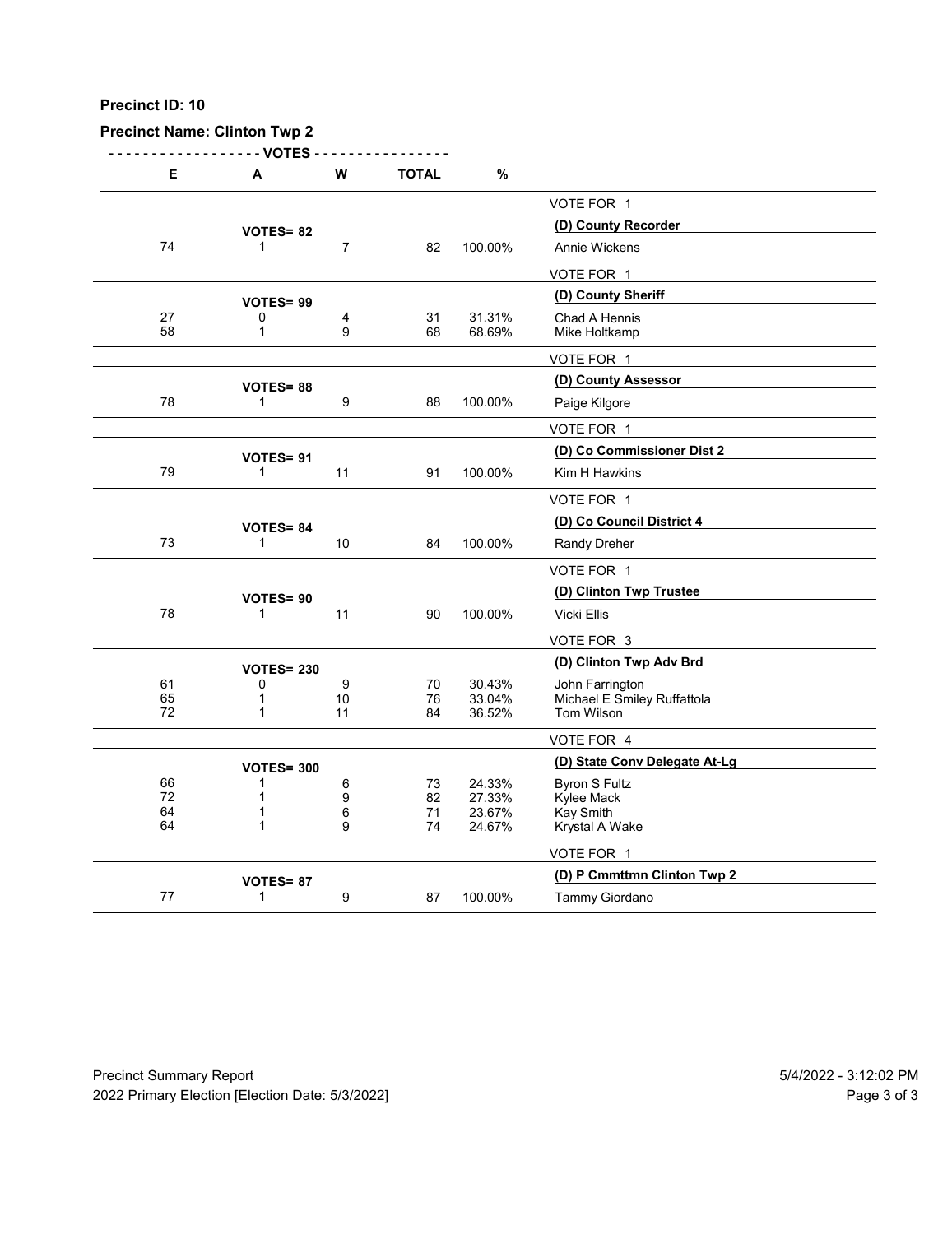

# **Vermillion County, Indiana**

**2022 Primary Election**

# **INVERP22**

**5/3/2022**

| $E - #$ Of Election Day              | 146 |
|--------------------------------------|-----|
| $\mathsf{A}$ - # Of Paper Absentee   |     |
| $\mathsf{W}$ - # Of Walk-In Absentee | 24  |

| <b>PUBLIC COUNT: I</b> | 178    |
|------------------------|--------|
| <b>VOTER TURNOUT:</b>  | 25.25% |
|                        | 705    |

### **Precinct ID: 11**

**Precinct Name: Clinton Twp 3**

**- - - - - - - - - - - - - - - - - - VOTES - - - - - - - - - - - - - - - -**

**E A W TOTAL %**

|              |                  |                |               |                           | VOTE FOR 1                                                       |
|--------------|------------------|----------------|---------------|---------------------------|------------------------------------------------------------------|
|              | <b>VOTES= 55</b> |                |               |                           | (R) United States Senator                                        |
| 50           | 0                | 5              | 55            | 100.00%                   | <b>Todd Young</b>                                                |
|              |                  |                |               |                           | VOTE FOR 1                                                       |
|              | <b>VOTES= 57</b> |                |               |                           | (R) U.S. Rep District 8                                          |
| 52           | 0                | 5              | 57            | 100.00%                   | Larry D Bucshon                                                  |
|              |                  |                |               |                           | VOTE FOR 1                                                       |
|              | <b>VOTES= 63</b> |                |               |                           | (R) State Sen District 23                                        |
| 4<br>9<br>20 | 0<br>0<br>0      | $\overline{2}$ | 5<br>11<br>21 | 7.94%<br>17.46%<br>33.33% | <b>Christian Beaver</b><br>Paula K Copenhaver<br>Spencer R Deery |
| 25           | 0                |                | 26            | 41.27%                    | <b>Bill Webster</b>                                              |
|              |                  |                |               |                           | VOTE FOR 1                                                       |
|              | <b>VOTES= 52</b> |                |               |                           | (R) State Rep District 42                                        |
| 49           | 0                | 3              | 52            | 100.00%                   | Alan Morrison                                                    |
|              |                  |                |               |                           | VOTE FOR 1                                                       |
|              | <b>VOTES=0</b>   |                |               |                           | (R) Prosecuting Atty 47th Judici                                 |
| 0            | 0                | 0              | $\mathbf 0$   | $0.00\%$                  | No Candidate Filed                                               |
|              |                  |                |               |                           | VOTE FOR 1                                                       |
|              | <b>VOTES= 52</b> |                |               |                           | (R) County Recorder                                              |
| 48           | 0                | 4              | 52            | 100.00%                   | Jennifer L Peebles                                               |
|              |                  |                |               |                           |                                                                  |

Precinct Summary Report 61 November 2012 12:02 PM

2022 Primary Election [Election Date: 5/3/2022] **Page 1 of 4** and 2022 Primary Election 1 of 4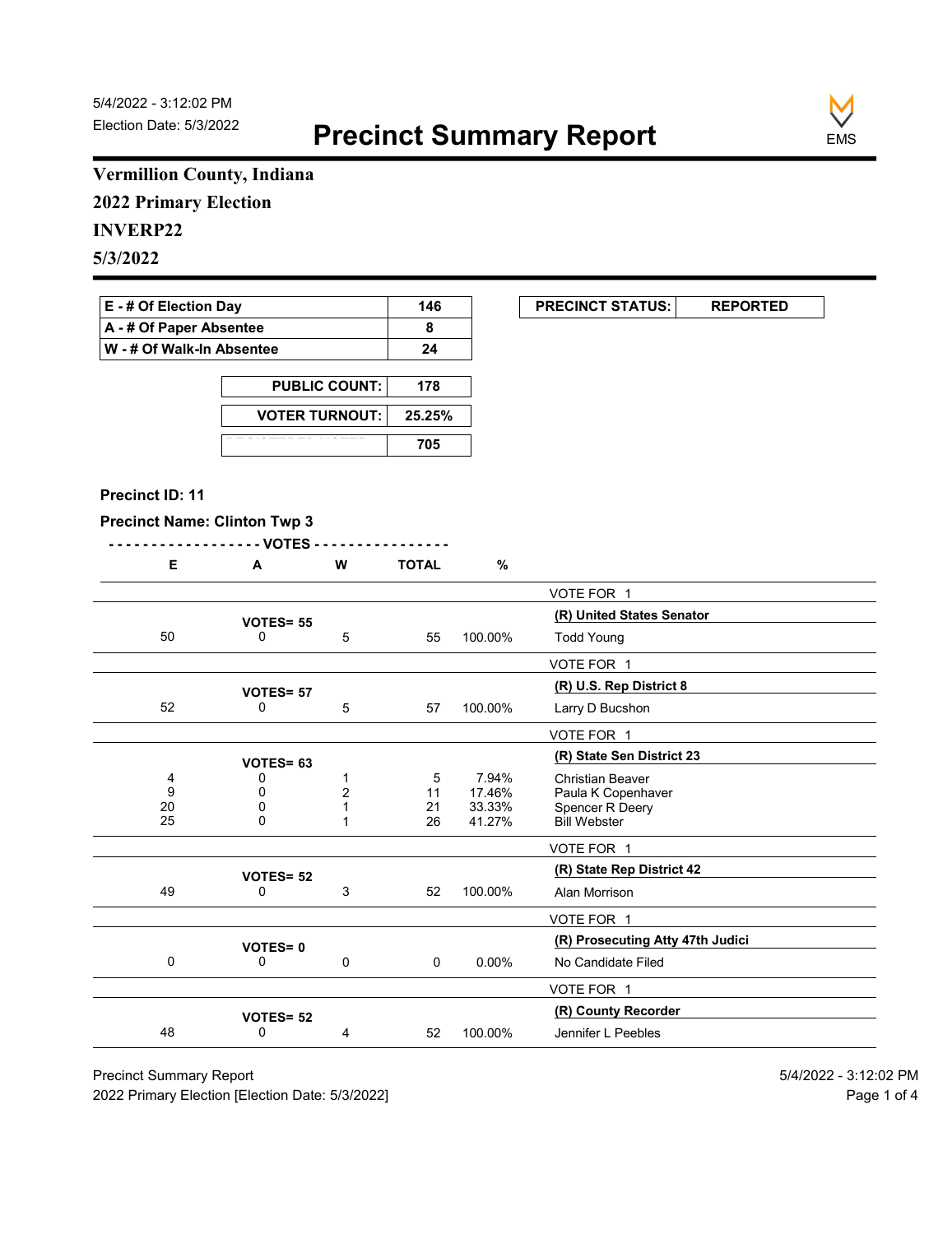## **Precinct Name: Clinton Twp 3**

**- - - - - - - - - - - - - - - - - - VOTES - - - - - - - - - - - - - - - -**

| Е           | А                | W      | <b>TOTAL</b> | $\%$             |                                       |
|-------------|------------------|--------|--------------|------------------|---------------------------------------|
|             |                  |        |              |                  | VOTE FOR 1                            |
|             | <b>VOTES= 55</b> |        |              |                  | (R) County Sheriff                    |
| 50          | 0                | 5      | 55           | 100.00%          | <b>Tim Dispennett</b>                 |
|             |                  |        |              |                  | VOTE FOR 1                            |
|             | <b>VOTES=0</b>   |        |              |                  | (R) County Assessor                   |
| $\mathbf 0$ | 0                | 0      | $\mathbf 0$  | 0.00%            | No Candidate Filed                    |
|             |                  |        |              |                  | VOTE FOR 1                            |
|             | <b>VOTES= 51</b> |        |              |                  | (R) Co Commissioner Dist 2            |
| 47          | 0                | 4      | 51           | 100.00%          | Tim R Yocum                           |
|             |                  |        |              |                  | VOTE FOR 1                            |
|             | <b>VOTES= 57</b> |        |              |                  | (R) Co Council District 4             |
| 53          | 0                | 4      | 57           | 100.00%          | Jeffrey Lee Bose                      |
|             |                  |        |              |                  | VOTE FOR 1                            |
|             | <b>VOTES=0</b>   |        |              |                  | (R) Clinton Twp Trustee               |
| 0           | 0                | 0      | $\mathbf 0$  | 0.00%            | No Candidate Filed                    |
|             |                  |        |              |                  | VOTE FOR 3                            |
|             | <b>VOTES=0</b>   |        |              |                  | (R) Clinton Twp Adv Brd               |
| 0           | 0                | 0      | $\mathbf 0$  | 0.00%            | No Candidate Filed                    |
|             |                  |        |              |                  | VOTE FOR 1                            |
|             | <b>VOTES=0</b>   |        |              |                  | (R) Universal Town Clerk-Treas        |
| $\mathbf 0$ | 0                | 0      | $\mathbf 0$  | 0.00%            | No Candidate Filed                    |
|             |                  |        |              |                  | VOTE FOR 1                            |
|             | <b>VOTES=0</b>   |        |              |                  | (R) Universal Town Ccl At Lg          |
| 0           | 0                | 0      | $\pmb{0}$    | 0.00%            | No Candidate Filed                    |
|             |                  |        |              |                  | VOTE FOR 1                            |
|             | <b>VOTES=89</b>  |        |              |                  | (D) United States Senator             |
| 66          | 8                | 15     | 89           | 100.00%          | Thomas M McDermott, Jr.               |
|             |                  |        |              |                  | VOTE FOR 1                            |
|             | <b>VOTES=84</b>  |        |              |                  | (D) U.S. Rep District 8               |
| 13          | 2<br>5           | 3      | 18           | 21.43%           | Adnan H Dhahir                        |
| 43<br>8     | 1                | 8<br>1 | 56<br>10     | 66.67%<br>11.90% | Ray McCormick<br>Peter F.H. Priest II |
|             |                  |        |              |                  | VOTE FOR 1                            |
|             | VOTES= 90        |        |              |                  | (D) State Sen District 23             |
| 67          | 8                | 15     | 90           | 100.00%          | David A Sanders                       |
|             |                  |        |              |                  |                                       |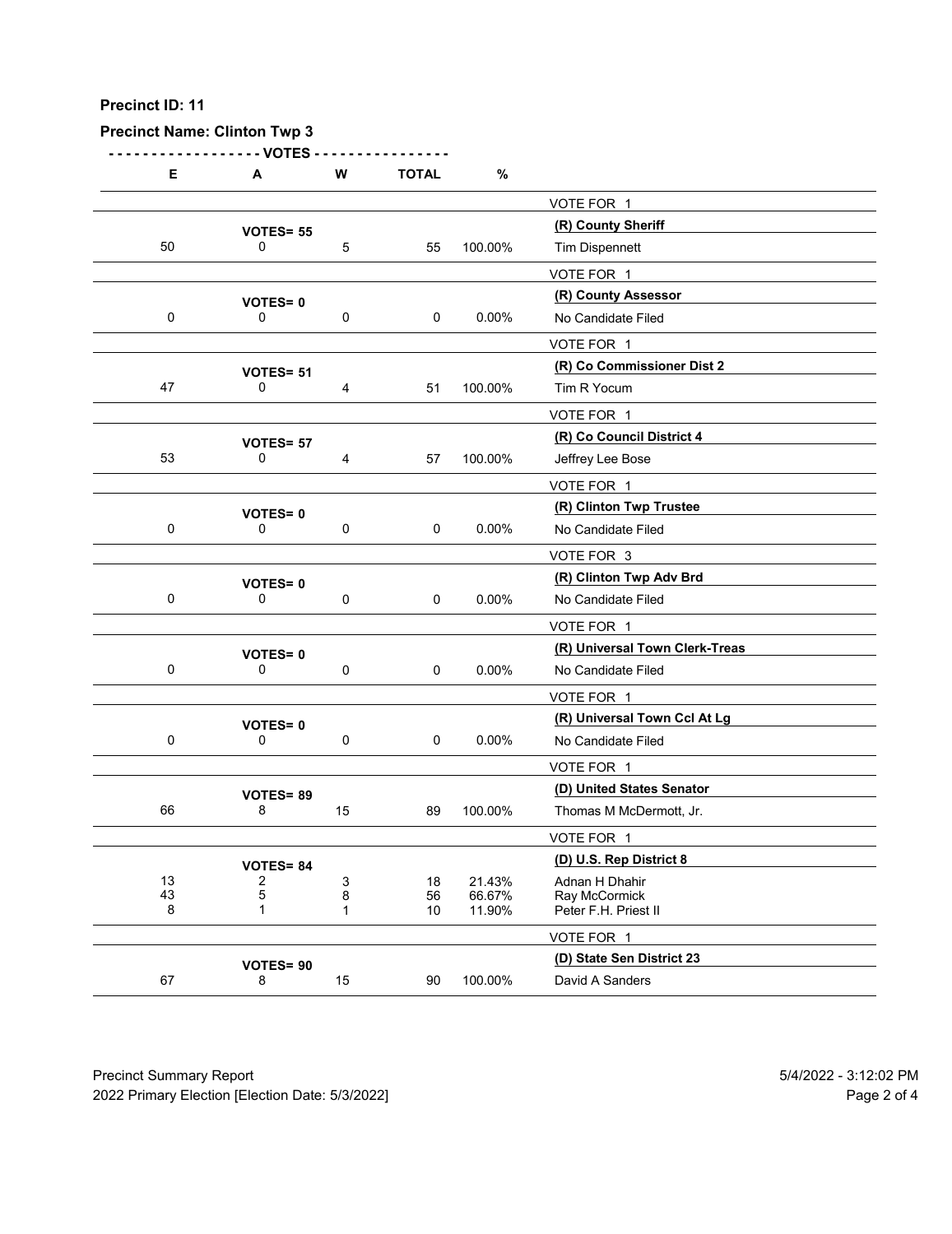### **Precinct Name: Clinton Twp 3**

**- - - - - - - - - - - - - - - - - - VOTES - - - - - - - - - - - - - - - -**

| E         | А                   | W         | <b>TOTAL</b> | $\%$             |                                                  |
|-----------|---------------------|-----------|--------------|------------------|--------------------------------------------------|
|           |                     |           |              |                  | VOTE FOR 1                                       |
|           | <b>VOTES=0</b>      |           |              |                  | (D) State Rep District 42                        |
| 0         | 0                   | 0         | $\mathbf 0$  | 0.00%            | No Candidate Filed                               |
|           |                     |           |              |                  | VOTE FOR 1                                       |
|           | <b>VOTES=91</b>     |           |              |                  | (D) Prosecuting Atty 47th Judici                 |
| 68        | 8                   | 15        | 91           | 100.00%          | <b>Bruce D Aukerman</b>                          |
|           |                     |           |              |                  | VOTE FOR 1                                       |
|           | <b>VOTES=95</b>     |           |              |                  | (D) County Recorder                              |
| 74        | 8                   | 13        | 95           | 100.00%          | Annie Wickens                                    |
|           |                     |           |              |                  | VOTE FOR 1                                       |
|           | <b>VOTES= 108</b>   |           |              |                  | (D) County Sheriff                               |
| 31<br>51  | 3<br>5              | 5<br>13   | 39<br>69     | 36.11%<br>63.89% | Chad A Hennis<br>Mike Holtkamp                   |
|           |                     |           |              |                  | VOTE FOR 1                                       |
|           | <b>VOTES=95</b>     |           |              |                  | (D) County Assessor                              |
| 71        | 8                   | 16        | 95           | 100.00%          | Paige Kilgore                                    |
|           |                     |           |              |                  | VOTE FOR 1                                       |
|           | <b>VOTES= 100</b>   |           |              |                  | (D) Co Commissioner Dist 2                       |
| 76        | 8                   | 16        | 100          | 100.00%          | Kim H Hawkins                                    |
|           |                     |           |              |                  | VOTE FOR 1                                       |
|           | <b>VOTES=98</b>     |           |              |                  | (D) Co Council District 4                        |
| 72        | 8                   | 18        | 98           | 100.00%          | Randy Dreher                                     |
|           |                     |           |              |                  | VOTE FOR 1                                       |
|           | <b>VOTES=92</b>     |           |              |                  | (D) Clinton Twp Trustee                          |
| 68        | 8                   | 16        | 92           | 100.00%          | <b>Vicki Ellis</b>                               |
|           |                     |           |              |                  | VOTE FOR 3                                       |
|           | <b>VOTES= 233</b>   |           |              |                  | (D) Clinton Twp Adv Brd                          |
| 50        | 7                   | 15        | 72           | 30.90%           | John Farrington                                  |
| 54<br>63  | 7<br>8              | 14<br>15  | 75<br>86     | 32.19%<br>36.91% | Michael E Smiley Ruffattola<br><b>Tom Wilson</b> |
|           |                     |           |              |                  | VOTE FOR 1                                       |
|           |                     |           |              |                  | (D) Universal Town Clerk-Treas                   |
| $\pmb{0}$ | <b>VOTES=0</b><br>0 | $\pmb{0}$ | $\mathbf 0$  | $0.00\%$         | No Candidate Filed                               |
|           |                     |           |              |                  | VOTE FOR 1                                       |
|           | <b>VOTES=43</b>     |           |              |                  | (D) Universal Town Ccl At Lg                     |
| 32        | 3                   | 8         | 43           | 100.00%          | Doug Martin                                      |
|           |                     |           |              |                  |                                                  |

Precinct Summary Report 61 November 2012 12:02 PM 2022 Primary Election [Election Date: 5/3/2022] **Page 3 of 4** and 2022 Primary Election [Election Date: 5/3/2022]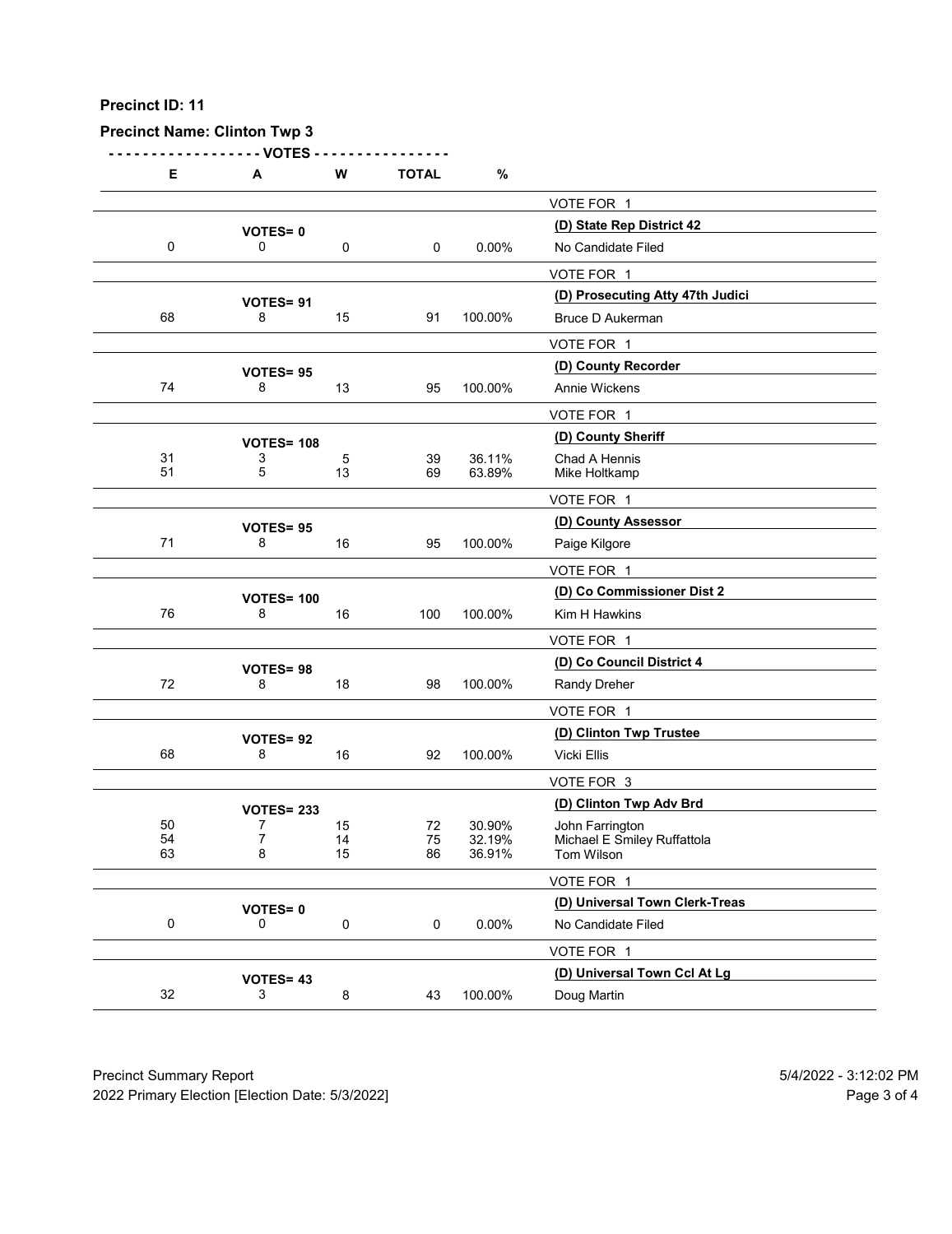## **Precinct Name: Clinton Twp 3**

**- - - - - - - - - - - - - - - - - - VOTES - - - - - - - - - - - - - - - -**

| Е  | А                 | w  | TOTAL | %       |                               |  |
|----|-------------------|----|-------|---------|-------------------------------|--|
|    |                   |    |       |         | VOTE FOR 4                    |  |
|    | <b>VOTES= 316</b> |    |       |         | (D) State Conv Delegate At-Lg |  |
| 53 | 8                 | 13 | 74    | 23.42%  | <b>Byron S Fultz</b>          |  |
| 66 | 8                 | 13 | 87    | 27.53%  | Kylee Mack                    |  |
| 56 | 8                 | 12 | 76    | 24.05%  | Kay Smith                     |  |
| 57 | 8                 | 14 | 79    | 25.00%  | Krystal A Wake                |  |
|    |                   |    |       |         | VOTE FOR 1                    |  |
|    | <b>VOTES=94</b>   |    |       |         | (D) P Cmmttmn Clinton Twp 3   |  |
| 70 | 8                 | 16 | 94    | 100.00% | Andrew J Zamani               |  |
|    |                   |    |       |         |                               |  |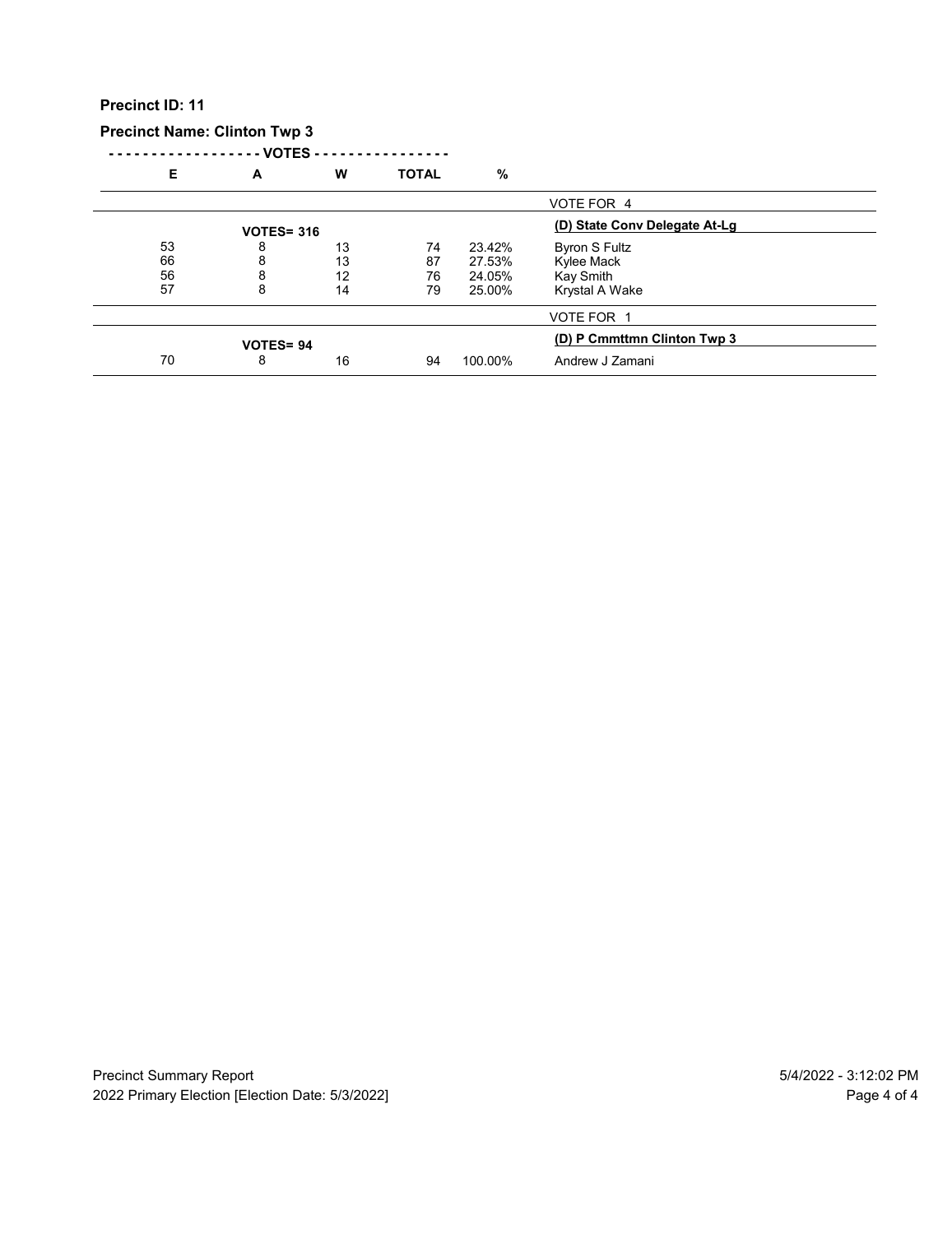

# **Vermillion County, Indiana**

**2022 Primary Election**

# **INVERP22**

**5/3/2022**

| $E - #$ Of Election Day            | 89 |
|------------------------------------|----|
| $\mathsf{A}$ - # Of Paper Absentee |    |
| <b>W</b> - # Of Walk-In Absentee   | 14 |

| <b>PUBLIC COUNT:</b>  | 105    |
|-----------------------|--------|
| <b>VOTER TURNOUT:</b> | 23.60% |
|                       | 445    |

### **Precinct ID: 12**

**Precinct Name: Fairview 1**

**- - - - - - - - - - - - - - - - - - VOTES - - - - - - - - - - - - - - - -**

**E A W TOTAL %**

|              |                  |                         |                                  |                                      | VOTE FOR 1                                                                              |
|--------------|------------------|-------------------------|----------------------------------|--------------------------------------|-----------------------------------------------------------------------------------------|
|              | <b>VOTES=40</b>  |                         |                                  |                                      | (R) United States Senator                                                               |
| 35           | 0                | 5                       | 40                               | 100.00%                              | <b>Todd Young</b>                                                                       |
|              |                  |                         |                                  |                                      | VOTE FOR 1                                                                              |
|              | <b>VOTES=43</b>  |                         |                                  |                                      | (R) U.S. Rep District 8                                                                 |
| 38           | 0                | 5                       | 43                               | 100.00%                              | Larry D Bucshon                                                                         |
|              |                  |                         |                                  |                                      | VOTE FOR 1                                                                              |
|              | <b>VOTES=44</b>  |                         |                                  |                                      | (R) State Sen District 23                                                               |
| 9<br>5<br>17 | 0<br>0<br>0<br>0 | $\frac{3}{3}$<br>0<br>0 | 12 <sup>2</sup><br>10<br>5<br>17 | 27.27%<br>22.73%<br>11.36%<br>38.64% | <b>Christian Beaver</b><br>Paula K Copenhaver<br>Spencer R Deery<br><b>Bill Webster</b> |
|              |                  |                         |                                  |                                      | VOTE FOR 1                                                                              |
|              | <b>VOTES=36</b>  |                         |                                  |                                      | (R) State Rep District 42                                                               |
| 30           | 0                | 6                       | 36                               | 100.00%                              | Alan Morrison                                                                           |
|              |                  |                         |                                  |                                      | VOTE FOR 1                                                                              |
|              | <b>VOTES=0</b>   |                         |                                  |                                      | (R) Prosecuting Atty 47th Judici                                                        |
| 0            | 0                | 0                       | $\mathbf 0$                      | $0.00\%$                             | No Candidate Filed                                                                      |
|              |                  |                         |                                  |                                      | VOTE FOR 1                                                                              |
|              | <b>VOTES=41</b>  |                         |                                  |                                      | (R) County Recorder                                                                     |
| 35           | 0                | 6                       | 41                               | 100.00%                              | Jennifer L Peebles                                                                      |

Precinct Summary Report 61 November 2012 12:02 PM

2022 Primary Election [Election Date: 5/3/2022] **Page 1 of 4** and 2022 Primary Election 1 of 4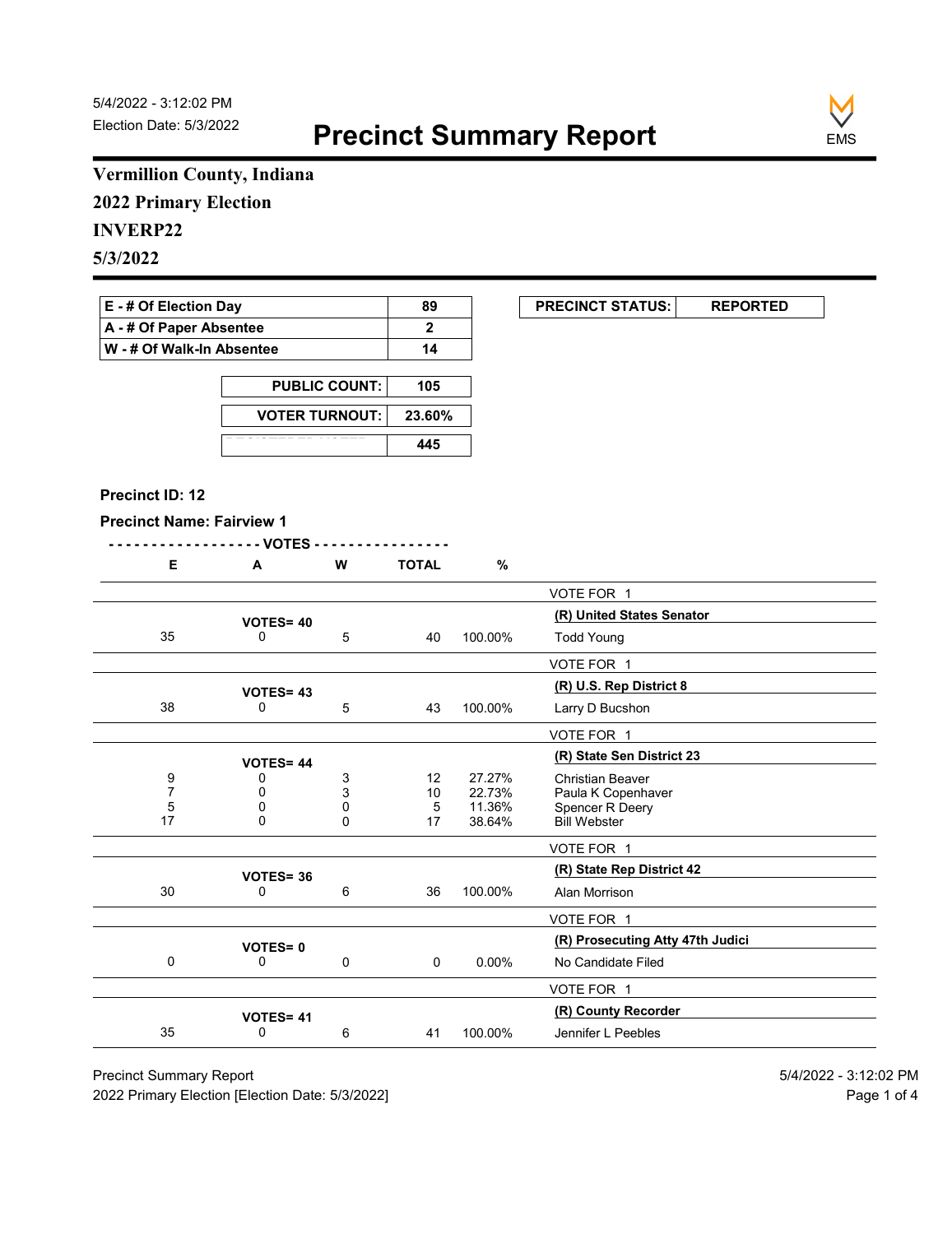**Precinct Name: Fairview 1**

**- - - - - - - - - - - - - - - - - - VOTES - - - - - - - - - - - - - - - -**

| Е         | А               | W | <b>TOTAL</b> | $\%$    |                               |
|-----------|-----------------|---|--------------|---------|-------------------------------|
|           |                 |   |              |         | VOTE FOR 1                    |
|           | <b>VOTES=37</b> |   |              |         | (R) County Sheriff            |
| 32        | 0               | 5 | 37           | 100.00% | <b>Tim Dispennett</b>         |
|           |                 |   |              |         | VOTE FOR 1                    |
|           | <b>VOTES=0</b>  |   |              |         | (R) County Assessor           |
| 0         | 0               | 0 | $\mathbf 0$  | 0.00%   | No Candidate Filed            |
|           |                 |   |              |         | VOTE FOR 1                    |
|           | <b>VOTES=37</b> |   |              |         | (R) Co Commissioner Dist 2    |
| 33        | 0               | 4 | 37           | 100.00% | Tim R Yocum                   |
|           |                 |   |              |         | VOTE FOR 1                    |
|           | <b>VOTES=39</b> |   |              |         | (R) Co Council District 2     |
| 34        | 0               | 5 | 39           | 100.00% | Neil David Costello           |
|           |                 |   |              |         | VOTE FOR 1                    |
|           | <b>VOTES=0</b>  |   |              |         | (R) Clinton Twp Trustee       |
| 0         | 0               | 0 | $\mathbf 0$  | 0.00%   | No Candidate Filed            |
|           |                 |   |              |         | VOTE FOR 3                    |
|           | <b>VOTES=0</b>  |   |              |         | (R) Clinton Twp Adv Brd       |
| 0         | 0               | 0 | $\mathbf 0$  | 0.00%   | No Candidate Filed            |
|           |                 |   |              |         | VOTE FOR 1                    |
|           | <b>VOTES=0</b>  |   |              |         | (R) Fairview Town Clerk-Treas |
| 0         | 0               | 0 | 0            | 0.00%   | No Candidate Filed            |
|           |                 |   |              |         | VOTE FOR 1                    |
|           | <b>VOTES=0</b>  |   |              |         | (R) Fairview Pk Town Ccl W1   |
| 0         | 0               | 0 | 0            | 0.00%   | No Candidate Filed            |
|           |                 |   |              |         | VOTE FOR 1                    |
|           | <b>VOTES=0</b>  |   |              |         | (R) Fairview Pk Town Ccl W2   |
| 0         | 0               | 0 | 0            | 0.00%   | No Candidate Filed            |
|           |                 |   |              |         | VOTE FOR 1                    |
|           | <b>VOTES=0</b>  |   |              |         | (R) Fairview Pk Town Ccl W3   |
| 0         | 0               | 0 | 0            | 0.00%   | No Candidate Filed            |
|           |                 |   |              |         | VOTE FOR 1                    |
|           | <b>VOTES=0</b>  |   |              |         | (R) Fairview Pk Town Ccl W4   |
| $\pmb{0}$ | 0               | 0 | 0            | 0.00%   | No Candidate Filed            |
|           |                 |   |              |         | VOTE FOR 1                    |
|           | <b>VOTES=0</b>  |   |              |         | (R) Fairview Pk Town Ccl W5   |
| $\pmb{0}$ | 0               | 0 | 0            | 0.00%   | No Candidate Filed            |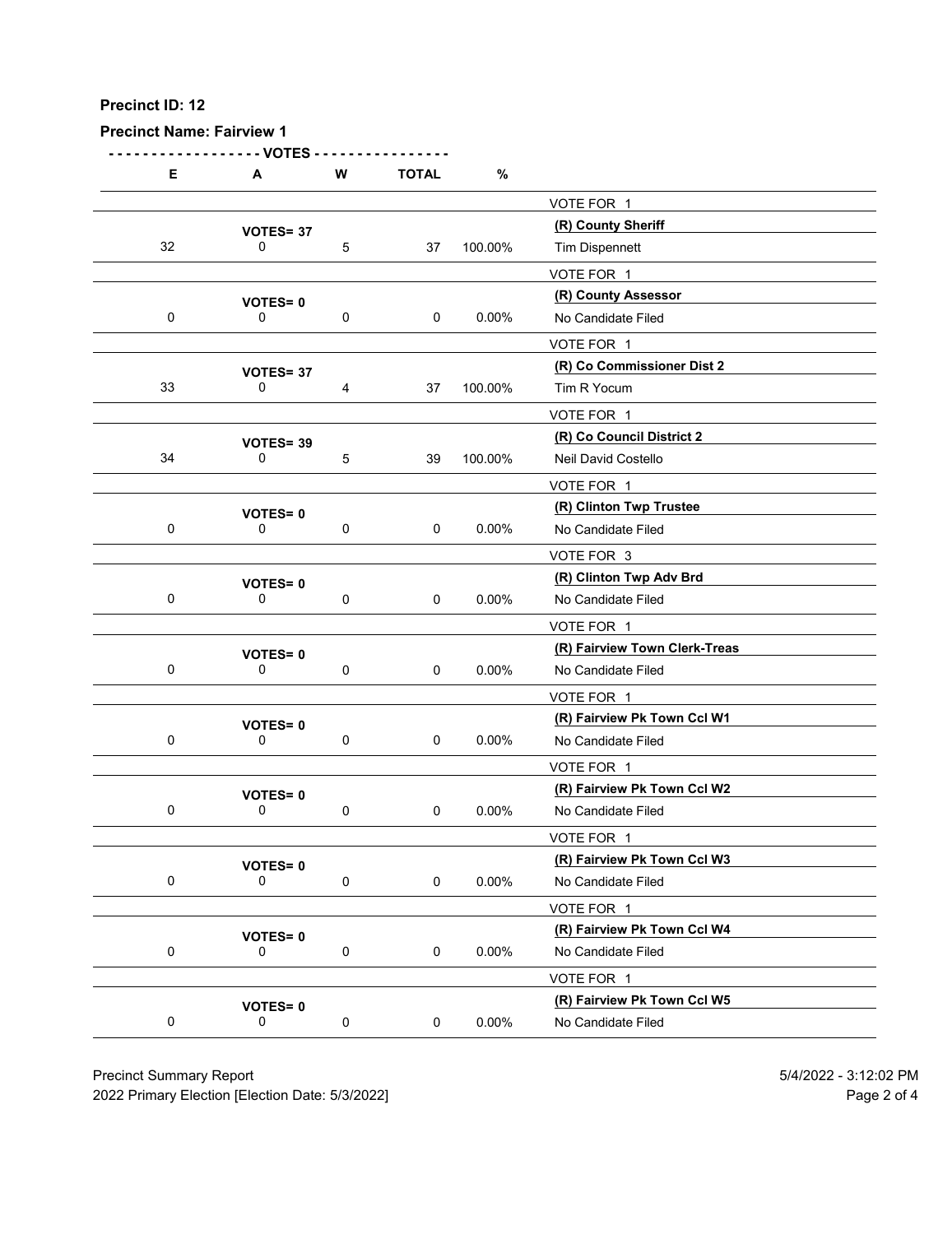**Precinct Name: Fairview 1**

**- - - - - - - - - - - - - - - - - - VOTES - - - - - - - - - - - - - - - -**

| Е              | A                   | W              | <b>TOTAL</b> | $\%$             |                                       |
|----------------|---------------------|----------------|--------------|------------------|---------------------------------------|
|                |                     |                |              |                  | VOTE FOR 1                            |
|                | <b>VOTES=41</b>     |                |              |                  | (D) United States Senator             |
| 35             | 1                   | 5              | 41           | 100.00%          | Thomas M McDermott, Jr.               |
|                |                     |                |              |                  | VOTE FOR 1                            |
|                | <b>VOTES=45</b>     |                |              |                  | (D) U.S. Rep District 8               |
| $\overline{2}$ | 0                   | 0              | 2            | 4.44%            | Adnan H Dhahir                        |
| 29<br>5        | 1<br>0              | 6<br>2         | 36<br>7      | 80.00%<br>15.56% | Ray McCormick<br>Peter F.H. Priest II |
|                |                     |                |              |                  | VOTE FOR 1                            |
|                |                     |                |              |                  | (D) State Sen District 23             |
| 34             | VOTES=39<br>1       | 4              | 39           | 100.00%          | David A Sanders                       |
|                |                     |                |              |                  | VOTE FOR 1                            |
|                | <b>VOTES=0</b>      |                |              |                  | (D) State Rep District 42             |
| 0              | 0                   | 0              | 0            | 0.00%            | No Candidate Filed                    |
|                |                     |                |              |                  | VOTE FOR 1                            |
|                | <b>VOTES=44</b>     |                |              |                  | (D) Prosecuting Atty 47th Judici      |
| 37             | 1                   | 6              | 44           | 100.00%          | Bruce D Aukerman                      |
|                |                     |                |              |                  | VOTE FOR 1                            |
|                | <b>VOTES=43</b>     |                |              |                  | (D) County Recorder                   |
| 37             | 1                   | 5              | 43           | 100.00%          | Annie Wickens                         |
|                |                     |                |              |                  | VOTE FOR 1                            |
|                | <b>VOTES=56</b>     |                |              |                  | (D) County Sheriff                    |
| 16             | 0<br>$\overline{2}$ | 4              | 20           | 35.71%           | Chad A Hennis                         |
| 30             |                     | 4              | 36           | 64.29%           | Mike Holtkamp                         |
|                |                     |                |              |                  | VOTE FOR 1                            |
|                | <b>VOTES=45</b>     |                |              |                  | (D) County Assessor                   |
| 38             | 1                   | 6              | 45           | 100.00%          | Paige Kilgore                         |
|                |                     |                |              |                  | VOTE FOR 1                            |
|                | <b>VOTES=47</b>     |                |              |                  | (D) Co Commissioner Dist 2            |
| 40             | 1                   | 6              | 47           | 100.00%          | Kim H Hawkins                         |
|                |                     |                |              |                  | VOTE FOR 1                            |
|                | <b>VOTES=45</b>     |                |              |                  | (D) Co Council District 2             |
| 37             | 1                   | $\overline{7}$ | 45           | 100.00%          | William (Brent) Bush                  |
|                |                     |                |              |                  | VOTE FOR 1                            |
|                | <b>VOTES=43</b>     |                |              |                  | (D) Clinton Twp Trustee               |
| $35\,$         | 1                   | $\overline{7}$ | 43           | 100.00%          | <b>Vicki Ellis</b>                    |

Precinct Summary Report 61 November 2012 12:02 PM 2022 Primary Election [Election Date: 5/3/2022] **Page 3 of 4** and 2022 Primary Election [Election Date: 5/3/2022]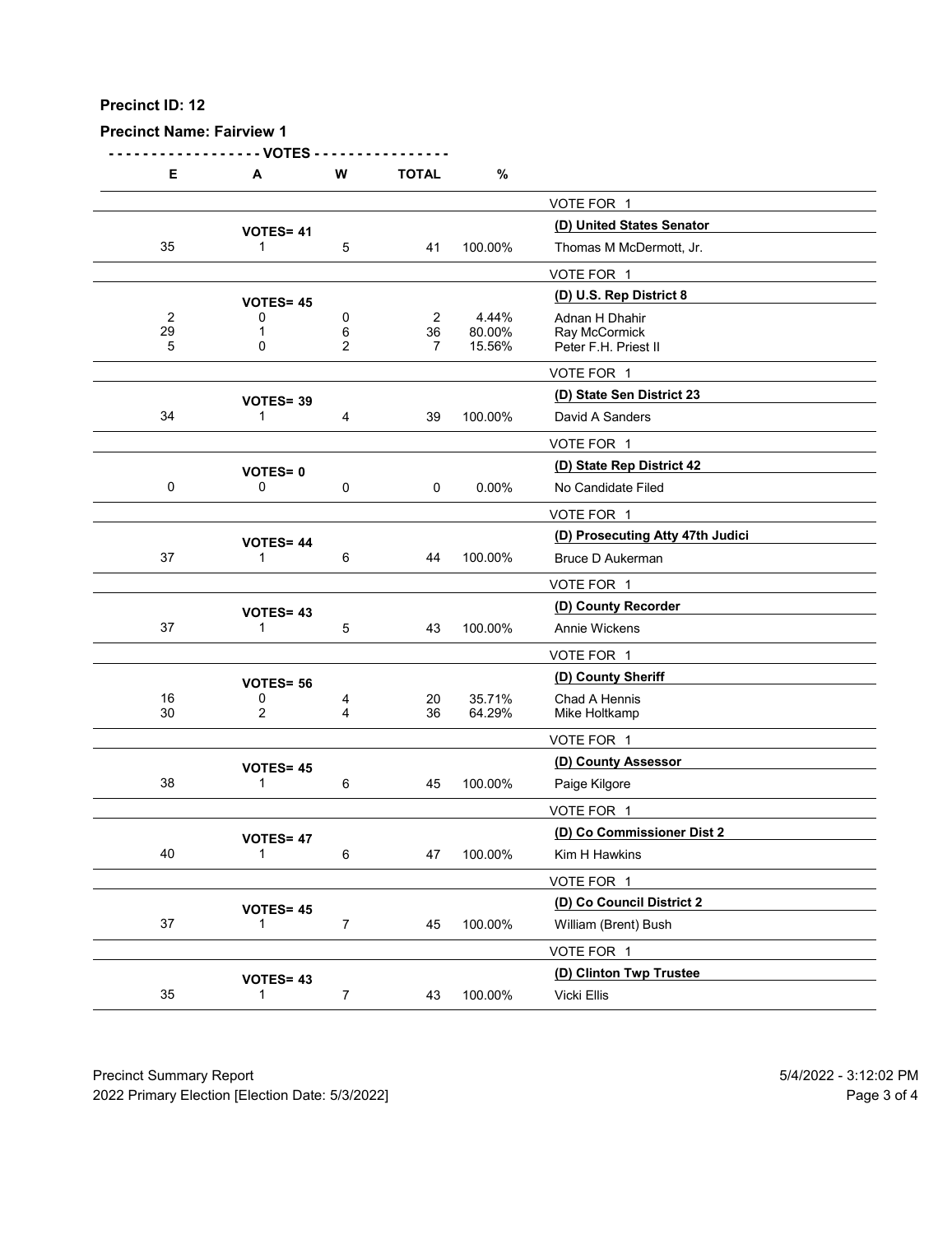**Precinct Name: Fairview 1**

**- - - - - - - - - - - - - - - - - - VOTES - - - - - - - - - - - - - - - -**

| Е        | A                 | W              | <b>TOTAL</b> | %       |                               |
|----------|-------------------|----------------|--------------|---------|-------------------------------|
|          |                   |                |              |         | VOTE FOR 3                    |
|          | <b>VOTES= 114</b> |                |              |         | (D) Clinton Twp Adv Brd       |
| 26       | 1                 | 3              | 30           | 26.32%  | John Farrington               |
| 32       | 1                 | 4              | 37           | 32.46%  | Michael E Smiley Ruffattola   |
| 40       | 1                 | 6              | 47           | 41.23%  | Tom Wilson                    |
|          |                   |                |              |         | VOTE FOR 1                    |
|          | <b>VOTES=47</b>   |                |              |         | (D) Fairview Town Clerk-Treas |
| 40       | 1                 | 6              | 47           | 100.00% | Milisa Carty                  |
|          |                   |                |              |         | VOTE FOR 1                    |
|          | <b>VOTES=48</b>   |                |              |         | (D) Fairview Pk Town Ccl W1   |
| 40       | 1                 | $\overline{7}$ | 48           | 100.00% | James A Hall                  |
|          |                   |                |              |         | VOTE FOR 1                    |
|          | <b>VOTES=47</b>   |                |              |         | (D) Fairview Pk Town Ccl W2   |
| 39       | $\mathbf{1}$      | $\overline{7}$ | 47           | 100.00% | <b>Larry Natalie</b>          |
|          |                   |                |              |         | VOTE FOR 1                    |
|          | <b>VOTES=45</b>   |                |              |         | (D) Fairview Pk Town Ccl W3   |
| 38       | 1                 | 6              | 45           | 100.00% | Tonya Lee Cox                 |
|          |                   |                |              |         | VOTE FOR 1                    |
|          | <b>VOTES=42</b>   |                |              |         | (D) Fairview Pk Town Ccl W4   |
| 34       | 1                 | $\overline{7}$ | 42           | 100.00% | Larry J Wilson                |
|          |                   |                |              |         | VOTE FOR 1                    |
|          | <b>VOTES=46</b>   |                |              |         | (D) Fairview Pk Town Ccl W5   |
| 39       | 1                 | 6              | 46           | 100.00% | Jim Moore                     |
|          |                   |                |              |         | VOTE FOR 4                    |
|          | <b>VOTES= 146</b> |                |              |         | (D) State Conv Delegate At-Lg |
| 28       |                   | 4              | 33           | 22.60%  | <b>Byron S Fultz</b>          |
| 35       | 1                 | 6              | 42           | 28.77%  | Kylee Mack                    |
| 28<br>31 | 1<br>1            | 5              | 34           | 23.29%  | Kay Smith                     |
|          |                   | 5              | 37           | 25.34%  | Krystal A Wake                |
|          |                   |                |              |         | VOTE FOR 1                    |
|          | <b>VOTES=0</b>    |                |              |         | (D) Pct Cmmttmn Fairview 1    |
| 0        | 0                 | 0              | 0            | 0.00%   | No Candidate Filed            |
|          |                   |                |              |         |                               |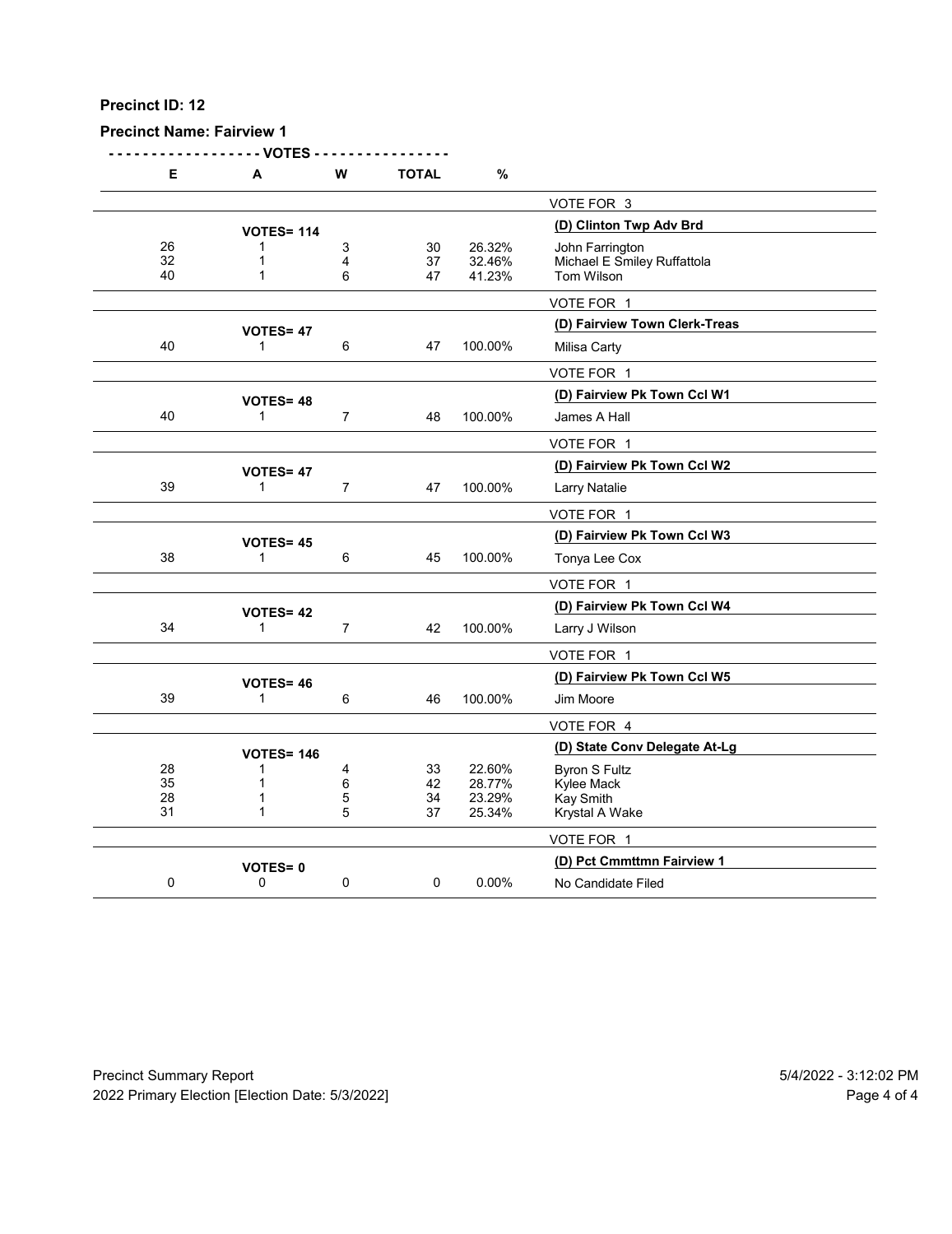

# **Vermillion County, Indiana**

**2022 Primary Election**

## **INVERP22**

**5/3/2022**

| <b>E</b> - # Of Election Day     | 128 |
|----------------------------------|-----|
| A - # Of Paper Absentee          |     |
| <b>W</b> - # Of Walk-In Absentee | 34  |

| <b>PUBLIC COUNT:</b>  | 168    |
|-----------------------|--------|
| <b>VOTER TURNOUT:</b> | 27.18% |
|                       | 618    |

### **Precinct ID: 13**

**Precinct Name: Fairview 2**

**- - - - - - - - - - - - - - - - - - VOTES - - - - - - - - - - - - - - - -**

**E A W TOTAL %**

|                  |                                                                                                                   |                     |                                      | VOTE FOR 1                                                                              |
|------------------|-------------------------------------------------------------------------------------------------------------------|---------------------|--------------------------------------|-----------------------------------------------------------------------------------------|
|                  |                                                                                                                   |                     |                                      | (R) United States Senator                                                               |
| 0                | 17                                                                                                                | 56                  | 100.00%                              | <b>Todd Young</b>                                                                       |
|                  |                                                                                                                   |                     |                                      | VOTE FOR 1                                                                              |
|                  |                                                                                                                   |                     |                                      | (R) U.S. Rep District 8                                                                 |
| 0                | 16                                                                                                                | 54                  | 100.00%                              | Larry D Bucshon                                                                         |
|                  |                                                                                                                   |                     |                                      | VOTE FOR 1                                                                              |
|                  |                                                                                                                   |                     |                                      | (R) State Sen District 23                                                               |
| 0<br>0<br>0<br>0 | 6<br>$\frac{2}{2}$<br>8                                                                                           | 15<br>7<br>10<br>31 | 23.81%<br>11.11%<br>15.87%<br>49.21% | <b>Christian Beaver</b><br>Paula K Copenhaver<br>Spencer R Deery<br><b>Bill Webster</b> |
|                  |                                                                                                                   |                     |                                      | VOTE FOR 1                                                                              |
|                  |                                                                                                                   |                     |                                      | (R) State Rep District 42                                                               |
| 0                | 17                                                                                                                | 59                  | 100.00%                              | Alan Morrison                                                                           |
|                  |                                                                                                                   |                     |                                      | VOTE FOR 1                                                                              |
|                  |                                                                                                                   |                     |                                      | (R) Prosecuting Atty 47th Judici                                                        |
| 0                | 0                                                                                                                 | $\Omega$            | $0.00\%$                             | No Candidate Filed                                                                      |
|                  |                                                                                                                   |                     |                                      | VOTE FOR 1                                                                              |
|                  |                                                                                                                   |                     |                                      | (R) County Recorder                                                                     |
| 0                | 16                                                                                                                | 53                  | 100.00%                              | Jennifer L Peebles                                                                      |
|                  | <b>VOTES=56</b><br><b>VOTES= 54</b><br><b>VOTES= 63</b><br><b>VOTES= 59</b><br><b>VOTES=0</b><br><b>VOTES= 53</b> |                     |                                      |                                                                                         |

Precinct Summary Report 61 November 2012 12:02 PM

2022 Primary Election [Election Date: 5/3/2022] **Page 1 of 4** and 2022 Primary Election 1 of 4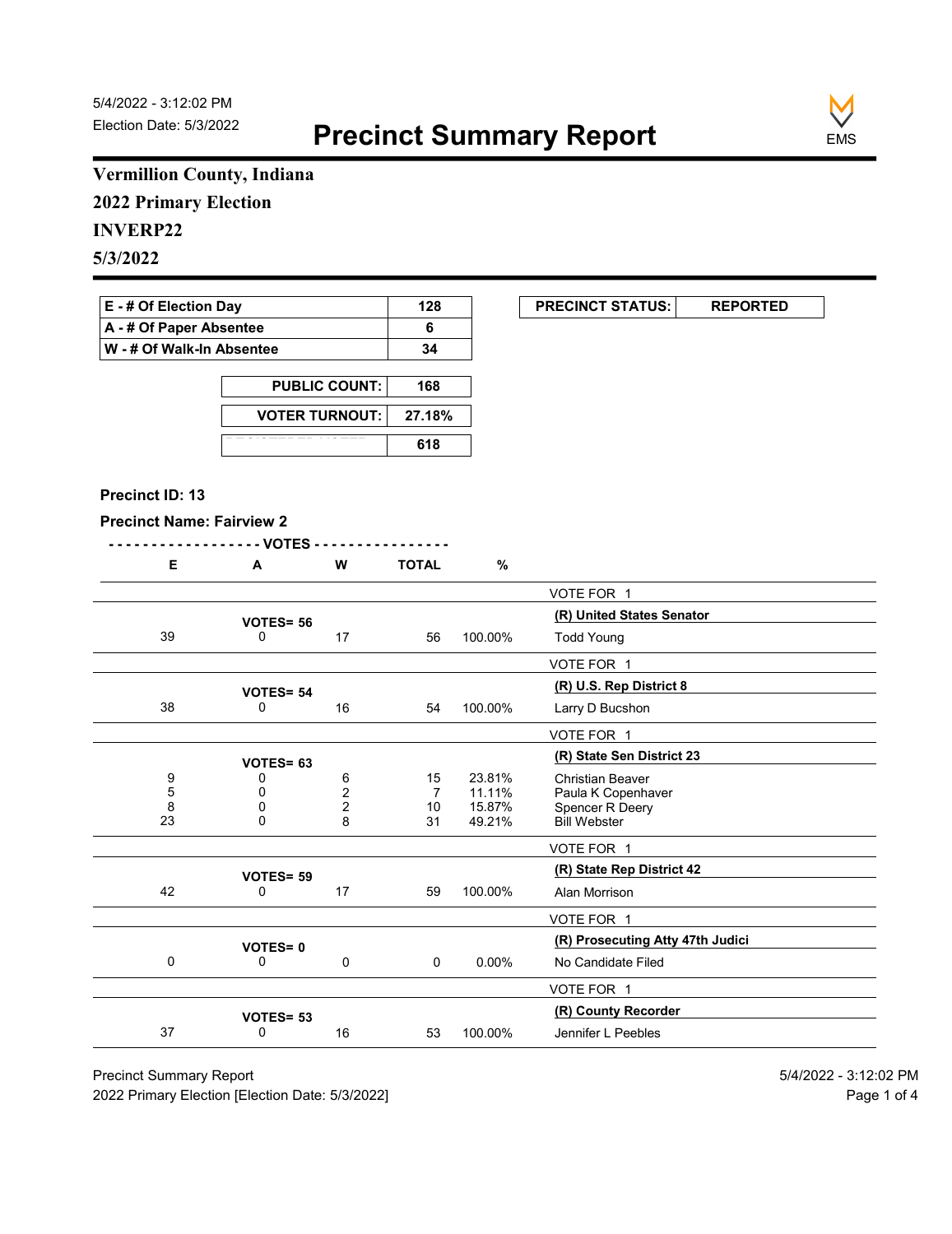**Precinct Name: Fairview 2**

**- - - - - - - - - - - - - - - - - - VOTES - - - - - - - - - - - - - - - -**

| Е         | A                | W  | <b>TOTAL</b> | %       |                               |
|-----------|------------------|----|--------------|---------|-------------------------------|
|           |                  |    |              |         | VOTE FOR 1                    |
|           | <b>VOTES= 52</b> |    |              |         | (R) County Sheriff            |
| 36        | 0                | 16 | 52           | 100.00% | <b>Tim Dispennett</b>         |
|           |                  |    |              |         | VOTE FOR 1                    |
|           | <b>VOTES=0</b>   |    |              |         | (R) County Assessor           |
| 0         | 0                | 0  | 0            | 0.00%   | No Candidate Filed            |
|           |                  |    |              |         | VOTE FOR 1                    |
|           | <b>VOTES= 55</b> |    |              |         | (R) Co Commissioner Dist 2    |
| 39        | 0                | 16 | 55           | 100.00% | Tim R Yocum                   |
|           |                  |    |              |         | VOTE FOR 1                    |
|           | <b>VOTES= 56</b> |    |              |         | (R) Co Council District 2     |
| 40        | 0                | 16 | 56           | 100.00% | Neil David Costello           |
|           |                  |    |              |         | VOTE FOR 1                    |
|           | <b>VOTES=0</b>   |    |              |         | (R) Clinton Twp Trustee       |
| 0         | 0                | 0  | $\mathbf 0$  | 0.00%   | No Candidate Filed            |
|           |                  |    |              |         | VOTE FOR 3                    |
|           | <b>VOTES=0</b>   |    |              |         | (R) Clinton Twp Adv Brd       |
| 0         | 0                | 0  | 0            | 0.00%   | No Candidate Filed            |
|           |                  |    |              |         | VOTE FOR 1                    |
|           | <b>VOTES=0</b>   |    |              |         | (R) Fairview Town Clerk-Treas |
| $\pmb{0}$ | 0                | 0  | $\mathbf 0$  | 0.00%   | No Candidate Filed            |
|           |                  |    |              |         | VOTE FOR 1                    |
|           | <b>VOTES=0</b>   |    |              |         | (R) Fairview Pk Town Ccl W1   |
| 0         | 0                | 0  | 0            | 0.00%   | No Candidate Filed            |
|           |                  |    |              |         | VOTE FOR 1                    |
|           | <b>VOTES=0</b>   |    |              |         | (R) Fairview Pk Town Ccl W2   |
| 0         | 0                | 0  | $\mathbf 0$  | 0.00%   | No Candidate Filed            |
|           |                  |    |              |         | VOTE FOR 1                    |
|           | <b>VOTES=0</b>   |    |              |         | (R) Fairview Pk Town Ccl W3   |
| 0         | 0                | 0  | $\mathbf 0$  | 0.00%   | No Candidate Filed            |
|           |                  |    |              |         | VOTE FOR 1                    |
|           | <b>VOTES=0</b>   |    |              |         | (R) Fairview Pk Town Ccl W4   |
| $\pmb{0}$ | 0                | 0  | 0            | 0.00%   | No Candidate Filed            |
|           |                  |    |              |         | VOTE FOR 1                    |
|           | <b>VOTES=0</b>   |    |              |         | (R) Fairview Pk Town Ccl W5   |
| 0         | 0                | 0  | 0            | 0.00%   | No Candidate Filed            |
|           |                  |    |              |         |                               |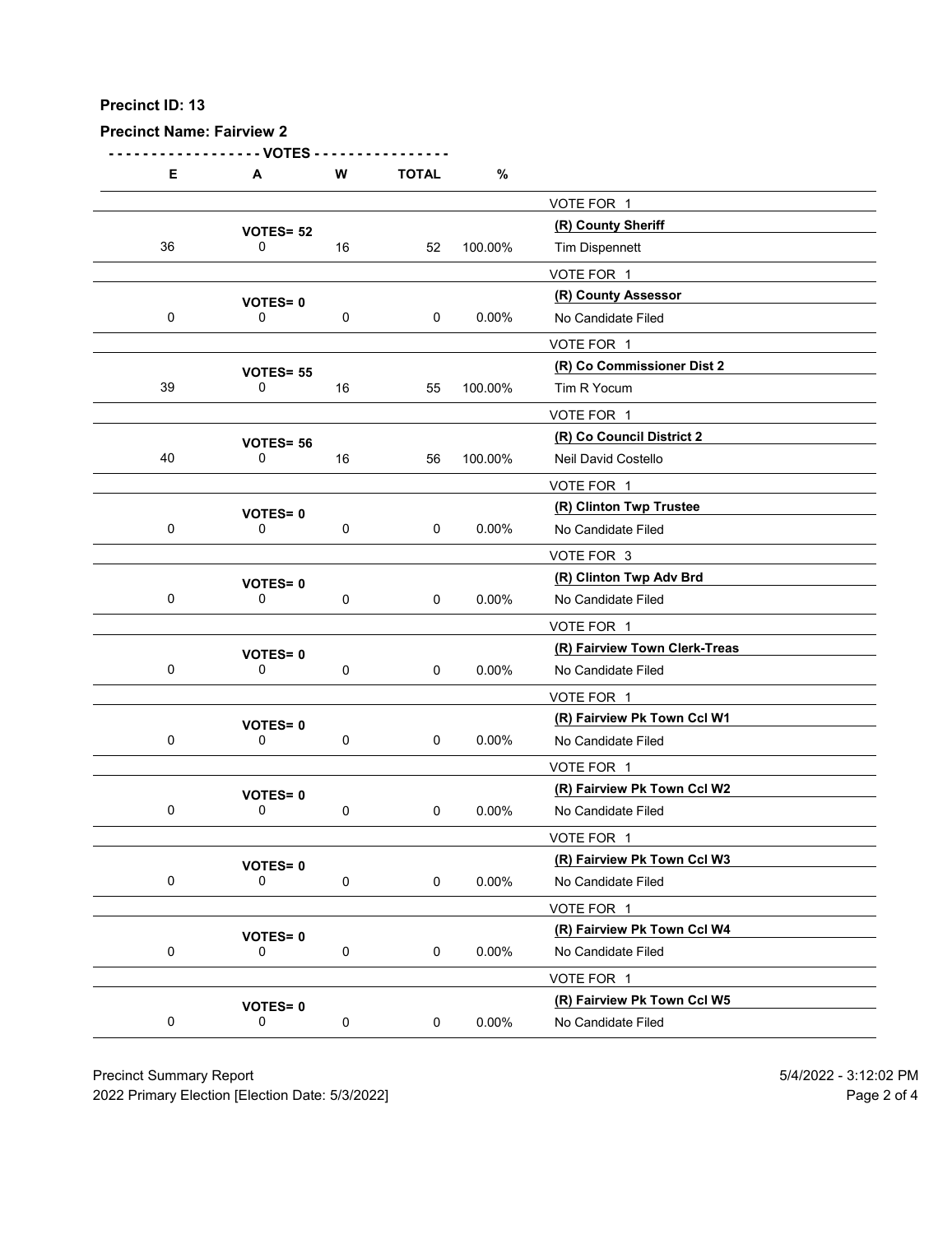**Precinct Name: Fairview 2**

**- - - - - - - - - - - - - - - - - - VOTES - - - - - - - - - - - - - - - -**

| Е       | Α                    | W       | <b>TOTAL</b> | $\%$             |                                       |
|---------|----------------------|---------|--------------|------------------|---------------------------------------|
|         |                      |         |              |                  | VOTE FOR 1                            |
|         | <b>VOTES=77</b>      |         |              |                  | (D) United States Senator             |
| 60      | 3                    | 14      | 77           | 100.00%          | Thomas M McDermott, Jr.               |
|         |                      |         |              |                  | VOTE FOR 1                            |
|         | <b>VOTES=84</b>      |         |              |                  | (D) U.S. Rep District 8               |
| 11      | 1                    | 1       | 13           | 15.48%           | Adnan H Dhahir                        |
| 48<br>9 | 2<br>0               | 11<br>1 | 61<br>10     | 72.62%<br>11.90% | Ray McCormick<br>Peter F.H. Priest II |
|         |                      |         |              |                  | VOTE FOR 1                            |
|         |                      |         |              |                  | (D) State Sen District 23             |
| 60      | <b>VOTES=76</b><br>3 | 13      | 76           | 100.00%          | David A Sanders                       |
|         |                      |         |              |                  | VOTE FOR 1                            |
|         |                      |         |              |                  | (D) State Rep District 42             |
| 0       | <b>VOTES=0</b><br>0  | 0       | 0            | 0.00%            | No Candidate Filed                    |
|         |                      |         |              |                  | VOTE FOR 1                            |
|         | <b>VOTES=74</b>      |         |              |                  | (D) Prosecuting Atty 47th Judici      |
| 61      | 1                    | 12      | 74           | 100.00%          | Bruce D Aukerman                      |
|         |                      |         |              |                  | VOTE FOR 1                            |
|         | <b>VOTES=72</b>      |         |              |                  | (D) County Recorder                   |
| 61      | 3                    | 8       | 72           | 100.00%          | Annie Wickens                         |
|         |                      |         |              |                  | VOTE FOR 1                            |
|         | <b>VOTES=99</b>      |         |              |                  | (D) County Sheriff                    |
| 22      | 0                    | 5       | 27           | 27.27%           | Chad A Hennis                         |
| 57      | 6                    | 9       | 72           | 72.73%           | Mike Holtkamp                         |
|         |                      |         |              |                  | VOTE FOR 1                            |
|         | <b>VOTES=81</b>      |         |              |                  | (D) County Assessor                   |
| 66      | 4                    | 11      | 81           | 100.00%          | Paige Kilgore                         |
|         |                      |         |              |                  | VOTE FOR 1                            |
|         | <b>VOTES=81</b>      |         |              |                  | (D) Co Commissioner Dist 2            |
| 66      | 3                    | 12      | 81           | 100.00%          | Kim H Hawkins                         |
|         |                      |         |              |                  | VOTE FOR 1                            |
|         | <b>VOTES=74</b>      |         |              |                  | (D) Co Council District 2             |
| 62      | 2                    | 10      | 74           | 100.00%          | William (Brent) Bush                  |
|         |                      |         |              |                  | VOTE FOR 1                            |
|         | VOTES=79             |         |              |                  | (D) Clinton Twp Trustee               |
| 64      | 3                    | 12      | 79           | 100.00%          | Vicki Ellis                           |
|         |                      |         |              |                  |                                       |

Precinct Summary Report 61 November 2012 12:02 PM 2022 Primary Election [Election Date: 5/3/2022] **Page 3 of 4** and 2022 Primary Election [Election Date: 5/3/2022]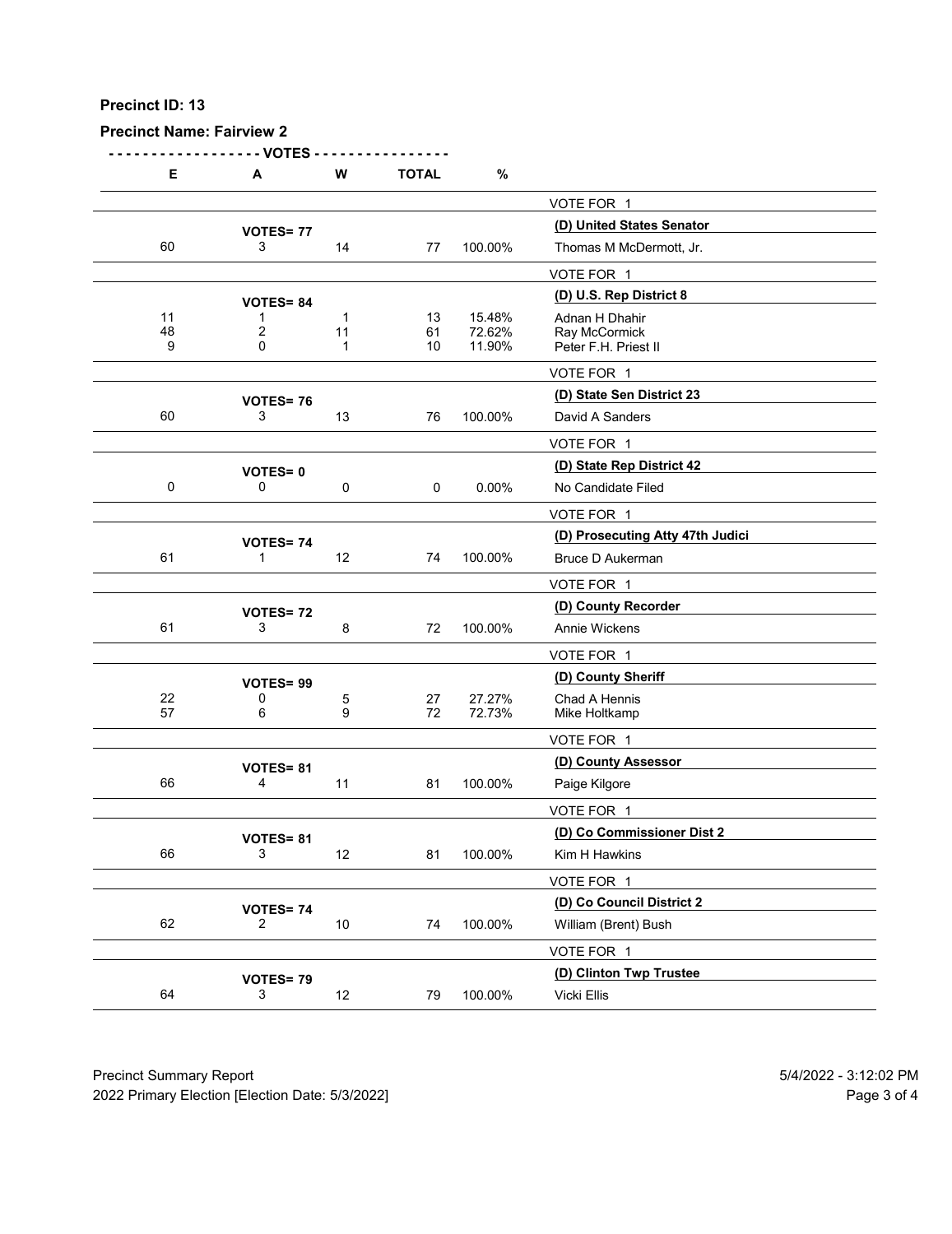### **Precinct Name: Fairview 2**

**- - - - - - - - - - - - - - - - - - VOTES - - - - - - - - - - - - - - - -**

| Е  | A                 | W  | <b>TOTAL</b> | %       |                               |
|----|-------------------|----|--------------|---------|-------------------------------|
|    |                   |    |              |         | VOTE FOR 3                    |
|    | <b>VOTES= 197</b> |    |              |         | (D) Clinton Twp Adv Brd       |
| 42 | 3                 | 9  | 54           | 27.41%  | John Farrington               |
| 60 | $\overline{c}$    | 12 | 74           | 37.56%  | Michael E Smiley Ruffattola   |
| 57 | $\overline{2}$    | 10 | 69           | 35.03%  | Tom Wilson                    |
|    |                   |    |              |         | VOTE FOR 1                    |
|    | <b>VOTES=81</b>   |    |              |         | (D) Fairview Town Clerk-Treas |
| 65 | 3                 | 13 | 81           | 100.00% | <b>Milisa Carty</b>           |
|    |                   |    |              |         | VOTE FOR 1                    |
|    | <b>VOTES=80</b>   |    |              |         | (D) Fairview Pk Town Ccl W1   |
| 68 | $\overline{2}$    | 10 | 80           | 100.00% | James A Hall                  |
|    |                   |    |              |         | VOTE FOR 1                    |
|    | <b>VOTES=80</b>   |    |              |         | (D) Fairview Pk Town Ccl W2   |
| 67 | 3                 | 10 | 80           | 100.00% | <b>Larry Natalie</b>          |
|    |                   |    |              |         | VOTE FOR 1                    |
|    | <b>VOTES=78</b>   |    |              |         | (D) Fairview Pk Town Ccl W3   |
| 63 | 3                 | 12 | 78           | 100.00% | Tonya Lee Cox                 |
|    |                   |    |              |         | VOTE FOR 1                    |
|    | <b>VOTES=76</b>   |    |              |         | (D) Fairview Pk Town Ccl W4   |
| 62 | 3                 | 11 | 76           | 100.00% | Larry J Wilson                |
|    |                   |    |              |         | VOTE FOR 1                    |
|    | <b>VOTES=81</b>   |    |              |         | (D) Fairview Pk Town Ccl W5   |
| 68 | $\overline{2}$    | 11 | 81           | 100.00% | Jim Moore                     |
|    |                   |    |              |         | VOTE FOR 4                    |
|    | <b>VOTES= 262</b> |    |              |         | (D) State Conv Delegate At-Lg |
| 48 | 3                 | 12 | 63           | 24.05%  | <b>Byron S Fultz</b>          |
| 64 | $\overline{2}$    | 10 | 76           | 29.01%  | Kylee Mack                    |
| 48 | 3                 | 9  | 60           | 22.90%  | Kay Smith                     |
| 50 | 3                 | 10 | 63           | 24.05%  | Krystal A Wake                |
|    |                   |    |              |         | VOTE FOR 1                    |
|    | <b>VOTES=95</b>   |    |              |         | (D) Pct Cmmttmn Fairview 2    |
| 43 | 1                 | 5  | 49           | 51.58%  | <b>Ron Ellis</b>              |
| 34 | 3                 | 9  | 46           | 48.42%  | John J Sanquenetti            |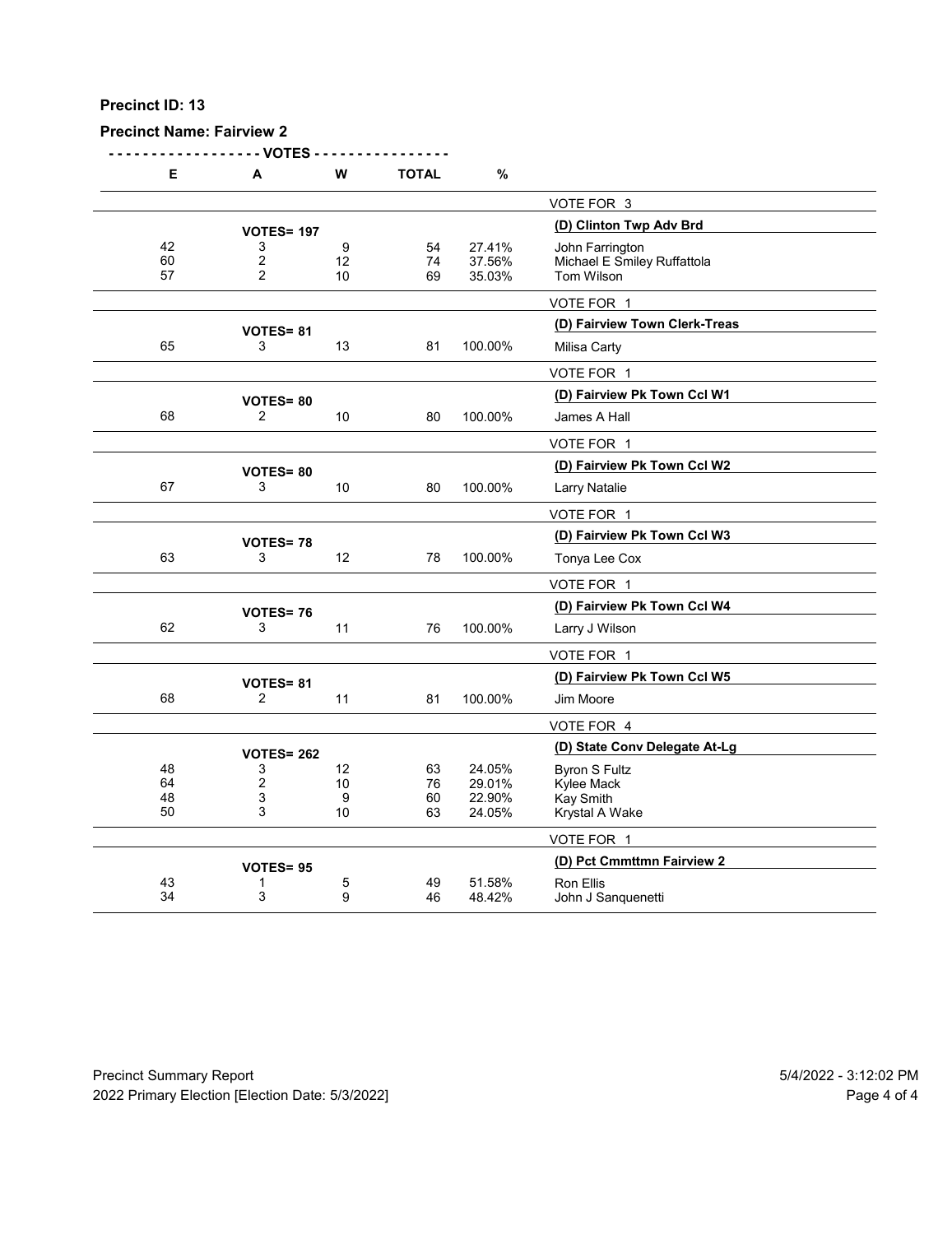

# **Vermillion County, Indiana**

**2022 Primary Election**

# **INVERP22**

**5/3/2022**

| $E - #$ Of Election Day            | 142 |
|------------------------------------|-----|
| $\mathsf{A}$ - # Of Paper Absentee |     |
| <b>W</b> - # Of Walk-In Absentee   | 40  |

| <b>PUBLIC COUNT:</b>  | 188    |
|-----------------------|--------|
| <b>VOTER TURNOUT:</b> | 21.56% |
|                       | 872    |

### **Precinct ID: 14**

**Precinct Name: Clinton City 1**

**- - - - - - - - - - - - - - - - - - VOTES - - - - - - - - - - - - - - - -**

| n |  |  | W | <b>TOTAL</b> | 7٥ |
|---|--|--|---|--------------|----|
|---|--|--|---|--------------|----|

|                     |                        |             |                            |                                        | VOTE FOR 1                                                                              |
|---------------------|------------------------|-------------|----------------------------|----------------------------------------|-----------------------------------------------------------------------------------------|
|                     | <b>VOTES= 62</b>       |             |                            |                                        | (R) United States Senator                                                               |
| 47                  |                        | 14          | 62                         | 100.00%                                | <b>Todd Young</b>                                                                       |
|                     |                        |             |                            |                                        | VOTE FOR 1                                                                              |
|                     | <b>VOTES=66</b>        |             |                            |                                        | (R) U.S. Rep District 8                                                                 |
| 50                  |                        | 15          | 66                         | 100.00%                                | Larry D Bucshon                                                                         |
|                     |                        |             |                            |                                        | VOTE FOR 1                                                                              |
|                     | <b>VOTES= 67</b>       |             |                            |                                        | (R) State Sen District 23                                                               |
| 19<br>0<br>20<br>14 | 0<br>0<br>$\mathbf{0}$ | 4<br>0<br>8 | 24<br>$\Omega$<br>21<br>22 | 35.82%<br>$0.00\%$<br>31.34%<br>32.84% | <b>Christian Beaver</b><br>Paula K Copenhaver<br>Spencer R Deery<br><b>Bill Webster</b> |
|                     |                        |             |                            |                                        | VOTE FOR 1                                                                              |
|                     | <b>VOTES=61</b>        |             |                            |                                        | (R) State Rep District 42                                                               |
| 46                  | 1                      | 14          | 61                         | 100.00%                                | Alan Morrison                                                                           |
|                     |                        |             |                            |                                        | VOTE FOR 1                                                                              |
|                     | <b>VOTES=0</b>         |             |                            |                                        | (R) Prosecuting Atty 47th Judici                                                        |
| $\mathbf{0}$        | 0                      | $\mathbf 0$ | $\mathbf{0}$               | $0.00\%$                               | No Candidate Filed                                                                      |
|                     |                        |             |                            |                                        | VOTE FOR 1                                                                              |
|                     | <b>VOTES= 62</b>       |             |                            |                                        | (R) County Recorder                                                                     |
| 48                  |                        | 13          | 62                         | 100.00%                                | Jennifer L Peebles                                                                      |

Precinct Summary Report 61 November 2012 12:02 PM

2022 Primary Election [Election Date: 5/3/2022] **Page 1 of 3** and 2022 Primary Election Date: 5/3/2022]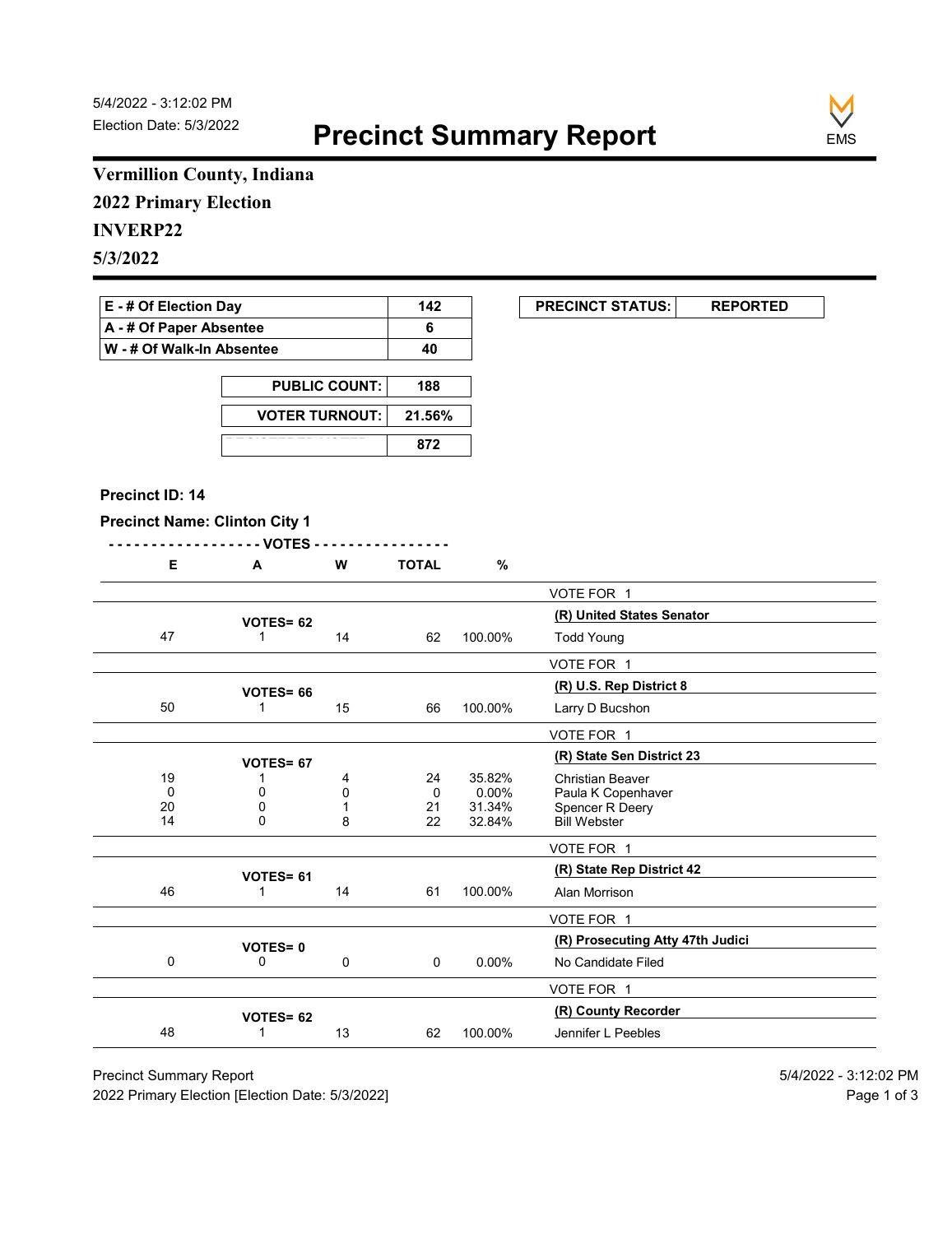**Precinct Name: Clinton City 1**

**- - - - - - - - - - - - - - - - - - VOTES - - - - - - - - - - - - - - - -**

| Е         | A                | W         | <b>TOTAL</b> | %                |                                       |
|-----------|------------------|-----------|--------------|------------------|---------------------------------------|
|           |                  |           |              |                  | VOTE FOR 1                            |
|           | <b>VOTES= 62</b> |           |              |                  | (R) County Sheriff                    |
| 46        | 1                | 15        | 62           | 100.00%          | <b>Tim Dispennett</b>                 |
|           |                  |           |              |                  | VOTE FOR 1                            |
|           | <b>VOTES=0</b>   |           |              |                  | (R) County Assessor                   |
| 0         | 0                | 0         | 0            | 0.00%            | No Candidate Filed                    |
|           |                  |           |              |                  | VOTE FOR 1                            |
|           | <b>VOTES=58</b>  |           |              |                  | (R) Co Commissioner Dist 2            |
| 44        | 1                | 13        | 58           | 100.00%          | Tim R Yocum                           |
|           |                  |           |              |                  | VOTE FOR 1                            |
|           | <b>VOTES=0</b>   |           |              |                  | (R) Co Council District 3             |
| 0         | 0                | 0         | 0            | 0.00%            | No Candidate Filed                    |
|           |                  |           |              |                  | VOTE FOR 1                            |
|           | <b>VOTES=0</b>   |           |              |                  | (R) Clinton Twp Trustee               |
| 0         | 0                | 0         | 0            | 0.00%            | No Candidate Filed                    |
|           |                  |           |              |                  | VOTE FOR 3                            |
|           | <b>VOTES=0</b>   |           |              |                  | (R) Clinton Twp Adv Brd               |
| 0         | 0                | 0         | 0            | 0.00%            | No Candidate Filed                    |
|           |                  |           |              |                  | VOTE FOR 1                            |
|           | <b>VOTES=87</b>  |           |              |                  | (D) United States Senator             |
| 65        | 5                | 17        | 87           | 100.00%          | Thomas M McDermott, Jr.               |
|           |                  |           |              |                  | VOTE FOR 1                            |
|           | <b>VOTES=94</b>  |           |              |                  | (D) U.S. Rep District 8               |
| 9         | 0                | 0         | 9            | 9.57%            | Adnan H Dhahir                        |
| 53<br>9   | 4<br>1           | 10<br>8   | 67<br>18     | 71.28%<br>19.15% | Ray McCormick<br>Peter F.H. Priest II |
|           |                  |           |              |                  | VOTE FOR 1                            |
|           | <b>VOTES=89</b>  |           |              |                  | (D) State Sen District 23             |
| 66        | 5                | 18        | 89           | 100.00%          | David A Sanders                       |
|           |                  |           |              |                  | VOTE FOR 1                            |
|           | <b>VOTES=0</b>   |           |              |                  | (D) State Rep District 42             |
| $\pmb{0}$ | 0                | $\pmb{0}$ | $\pmb{0}$    | 0.00%            | No Candidate Filed                    |
|           |                  |           |              |                  | VOTE FOR 1                            |
|           | <b>VOTES=92</b>  |           |              |                  | (D) Prosecuting Atty 47th Judici      |
| $70\,$    | 5                | 17        | 92           | 100.00%          | Bruce D Aukerman                      |
|           |                  |           |              |                  |                                       |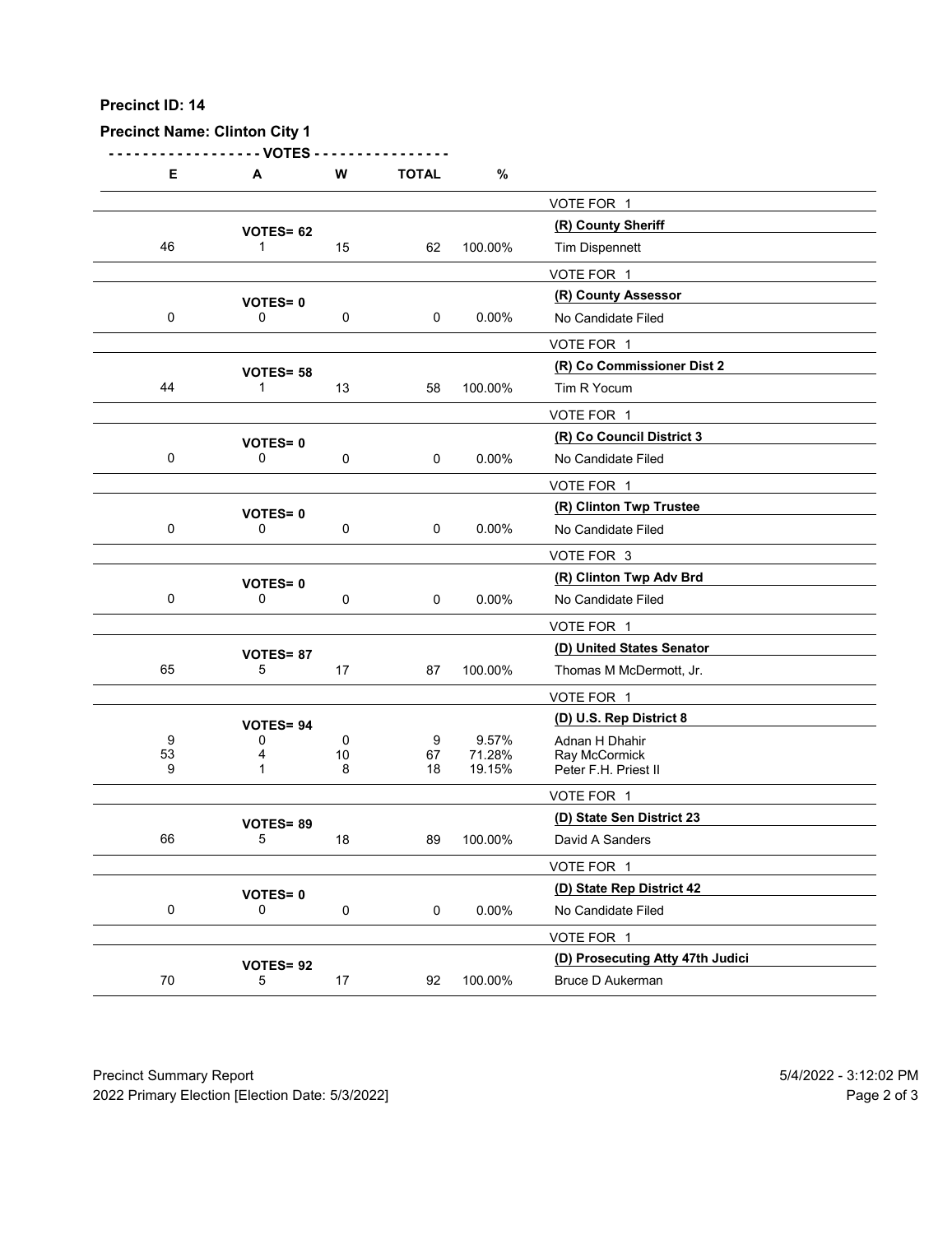## **Precinct Name: Clinton City 1**

**- - - - - - - - - - - - - - - - - - VOTES - - - - - - - - - - - - - - - -**

| Е        | A                 | w        | <b>TOTAL</b> | %                |                               |
|----------|-------------------|----------|--------------|------------------|-------------------------------|
|          |                   |          |              |                  | VOTE FOR 1                    |
|          | <b>VOTES=87</b>   |          |              |                  | (D) County Recorder           |
| 64       | 5                 | 18       | 87           | 100.00%          | Annie Wickens                 |
|          |                   |          |              |                  | VOTE FOR 1                    |
|          | <b>VOTES= 109</b> |          |              |                  | (D) County Sheriff            |
| 36       | 0                 | 6        | 42           | 38.53%           | Chad A Hennis                 |
| 45       | 5                 | 17       | 67           | 61.47%           | Mike Holtkamp                 |
|          |                   |          |              |                  | VOTE FOR 1                    |
|          | <b>VOTES=87</b>   |          |              |                  | (D) County Assessor           |
| 63       | 5                 | 19       | 87           | 100.00%          | Paige Kilgore                 |
|          |                   |          |              |                  | VOTE FOR 1                    |
|          | <b>VOTES=97</b>   |          |              |                  | (D) Co Commissioner Dist 2    |
| 71       | 5                 | 21       | 97           | 100.00%          | Kim H Hawkins                 |
|          |                   |          |              |                  | VOTE FOR 1                    |
|          | <b>VOTES=89</b>   |          |              |                  | (D) Co Council District 3     |
| 67       | 5                 | 17       | 89           | 100.00%          | James (J T) Walker            |
|          |                   |          |              |                  | VOTE FOR 1                    |
|          | <b>VOTES=87</b>   |          |              |                  | (D) Clinton Twp Trustee       |
| 64       | 5                 | 18       | 87           | 100.00%          | <b>Vicki Ellis</b>            |
|          |                   |          |              |                  | VOTE FOR 3                    |
|          | <b>VOTES= 237</b> |          |              |                  | (D) Clinton Twp Adv Brd       |
| 50       | 5                 | 19       | 74           | 31.22%           | John Farrington               |
| 57       | 5                 | 15       | 77           | 32.49%           | Michael E Smiley Ruffattola   |
| 61       | 5                 | 20       | 86           | 36.29%           | <b>Tom Wilson</b>             |
|          |                   |          |              |                  | VOTE FOR 4                    |
|          | <b>VOTES= 313</b> |          |              |                  | (D) State Conv Delegate At-Lg |
| 50       | 5                 | 17       | 72           | 23.00%           | <b>Byron S Fultz</b>          |
| 66<br>52 | 5<br>5            | 21       | 92           | 29.39%           | Kylee Mack                    |
| 51       | 5                 | 18<br>18 | 75<br>74     | 23.96%<br>23.64% | Kay Smith<br>Krystal A Wake   |
|          |                   |          |              |                  | VOTE FOR 1                    |
|          |                   |          |              |                  | (D) P Cmmttmn Clinton City 1  |
|          | <b>VOTES=92</b>   |          |              |                  |                               |
| 68       | 4                 | 20       | 92           | 100.00%          | Scott A Johansen, Jr.         |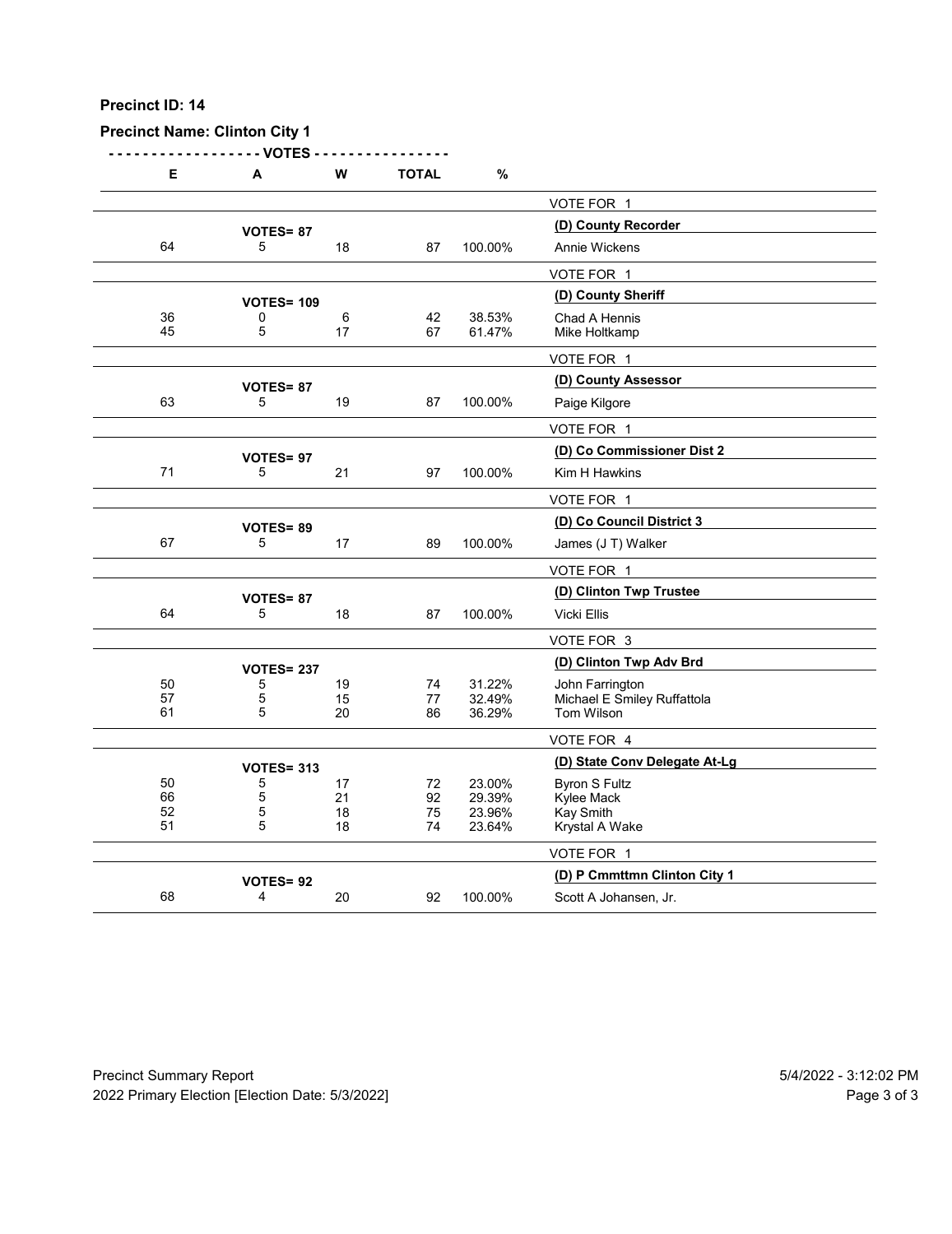

# **Vermillion County, Indiana**

**2022 Primary Election**

# **INVERP22**

**5/3/2022**

| $E - #$ Of Election Day            | 74 |
|------------------------------------|----|
| $\mathsf{A}$ - # Of Paper Absentee |    |
| <b>W</b> - # Of Walk-In Absentee   | 34 |

| <b>PUBLIC COUNT:</b>  | 110    |
|-----------------------|--------|
| <b>VOTER TURNOUT:</b> | 16.47% |
|                       | 668    |

### **Precinct ID: 15**

**Precinct Name: Clinton City 2**

**- - - - - - - - - - - - - - - - - - VOTES - - - - - - - - - - - - - - - -**

**E A W TOTAL %**

|                             |                                                                                                                 |                     |                                     | VOTE FOR 1                                                                              |
|-----------------------------|-----------------------------------------------------------------------------------------------------------------|---------------------|-------------------------------------|-----------------------------------------------------------------------------------------|
|                             |                                                                                                                 |                     |                                     | (R) United States Senator                                                               |
| 0                           | 15                                                                                                              | 51                  | 100.00%                             | <b>Todd Young</b>                                                                       |
|                             |                                                                                                                 |                     |                                     | VOTE FOR 1                                                                              |
|                             |                                                                                                                 |                     |                                     | (R) U.S. Rep District 8                                                                 |
| 0                           | 13                                                                                                              | 50                  | 100.00%                             | Larry D Bucshon                                                                         |
|                             |                                                                                                                 |                     |                                     | VOTE FOR 1                                                                              |
|                             |                                                                                                                 |                     |                                     | (R) State Sen District 23                                                               |
| 0<br>0<br>0<br>$\mathbf{0}$ | 6<br>0<br>5<br>5                                                                                                | 16<br>3<br>17<br>19 | 29.09%<br>5.45%<br>30.91%<br>34.55% | <b>Christian Beaver</b><br>Paula K Copenhaver<br>Spencer R Deery<br><b>Bill Webster</b> |
|                             |                                                                                                                 |                     |                                     | VOTE FOR 1                                                                              |
|                             |                                                                                                                 |                     |                                     | (R) State Rep District 42                                                               |
| 0                           | 14                                                                                                              | 50                  | 100.00%                             | Alan Morrison                                                                           |
|                             |                                                                                                                 |                     |                                     | VOTE FOR 1                                                                              |
|                             |                                                                                                                 |                     |                                     | (R) Prosecuting Atty 47th Judici                                                        |
| 0                           | 0                                                                                                               | $\mathbf{0}$        | $0.00\%$                            | No Candidate Filed                                                                      |
|                             |                                                                                                                 |                     |                                     | VOTE FOR 1                                                                              |
|                             |                                                                                                                 |                     |                                     | (R) County Recorder                                                                     |
| 0                           | 14                                                                                                              | 48                  | 100.00%                             | Jennifer L Peebles                                                                      |
|                             | <b>VOTES= 51</b><br><b>VOTES=50</b><br><b>VOTES= 55</b><br><b>VOTES=50</b><br><b>VOTES=0</b><br><b>VOTES=48</b> |                     |                                     |                                                                                         |

Precinct Summary Report 61 November 2012 12:02 PM

2022 Primary Election [Election Date: 5/3/2022] **Page 1 of 3** and 2022 Primary Election Date: 5/3/2022]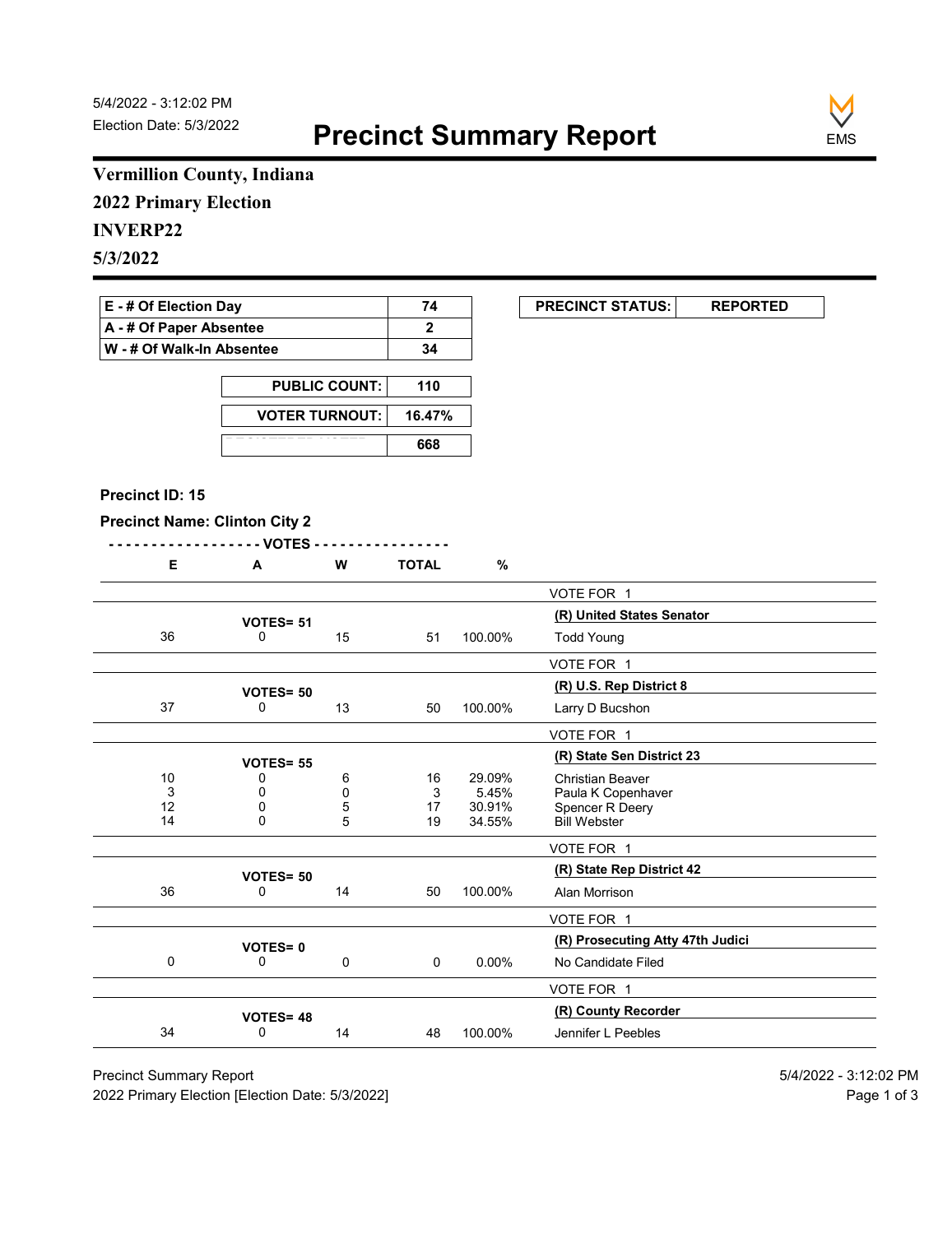## **Precinct Name: Clinton City 2**

**- - - - - - - - - - - - - - - - - - VOTES - - - - - - - - - - - - - - - -**

| Е         | A               | W                   | <b>TOTAL</b> | %                |                                       |
|-----------|-----------------|---------------------|--------------|------------------|---------------------------------------|
|           |                 |                     |              |                  | VOTE FOR 1                            |
|           | VOTES= 53       |                     |              |                  | (R) County Sheriff                    |
| 37        | 0               | 16                  | 53           | 100.00%          | <b>Tim Dispennett</b>                 |
|           |                 |                     |              |                  | VOTE FOR 1                            |
|           | <b>VOTES=0</b>  |                     |              |                  | (R) County Assessor                   |
| 0         | 0               | 0                   | 0            | 0.00%            | No Candidate Filed                    |
|           |                 |                     |              |                  | VOTE FOR 1                            |
|           | <b>VOTES=45</b> |                     |              |                  | (R) Co Commissioner Dist 2            |
| 34        | 0               | 11                  | 45           | 100.00%          | Tim R Yocum                           |
|           |                 |                     |              |                  | VOTE FOR 1                            |
|           | <b>VOTES=0</b>  |                     |              |                  | (R) Co Council District 3             |
| 0         | 0               | 0                   | 0            | 0.00%            | No Candidate Filed                    |
|           |                 |                     |              |                  | VOTE FOR 1                            |
|           | <b>VOTES=0</b>  |                     |              |                  | (R) Clinton Twp Trustee               |
| 0         | 0               | 0                   | 0            | 0.00%            | No Candidate Filed                    |
|           |                 |                     |              |                  | VOTE FOR 3                            |
|           | <b>VOTES=0</b>  |                     |              |                  | (R) Clinton Twp Adv Brd               |
| 0         | 0               | 0                   | 0            | 0.00%            | No Candidate Filed                    |
|           |                 |                     |              |                  | VOTE FOR 1                            |
|           | <b>VOTES=43</b> |                     |              |                  | (D) United States Senator             |
| 29        | 0               | 14                  | 43           | 100.00%          | Thomas M McDermott, Jr.               |
|           |                 |                     |              |                  | VOTE FOR 1                            |
|           | <b>VOTES=44</b> |                     |              |                  | (D) U.S. Rep District 8               |
| 1         | 2               | 2                   | 5            | 11.36%           | Adnan H Dhahir                        |
| 24<br>4   | 0<br>0          | 9<br>$\overline{2}$ | 33<br>6      | 75.00%<br>13.64% | Ray McCormick<br>Peter F.H. Priest II |
|           |                 |                     |              |                  | VOTE FOR 1                            |
|           | <b>VOTES=40</b> |                     |              |                  | (D) State Sen District 23             |
| 27        | 0               | 13                  | 40           | 100.00%          | David A Sanders                       |
|           |                 |                     |              |                  | VOTE FOR 1                            |
|           | <b>VOTES=0</b>  |                     |              |                  | (D) State Rep District 42             |
| $\pmb{0}$ | 0               | $\pmb{0}$           | 0            | 0.00%            | No Candidate Filed                    |
|           |                 |                     |              |                  | VOTE FOR 1                            |
|           | <b>VOTES=41</b> |                     |              |                  | (D) Prosecuting Atty 47th Judici      |
| 25        | 1               | 15                  | 41           | 100.00%          | Bruce D Aukerman                      |
|           |                 |                     |              |                  |                                       |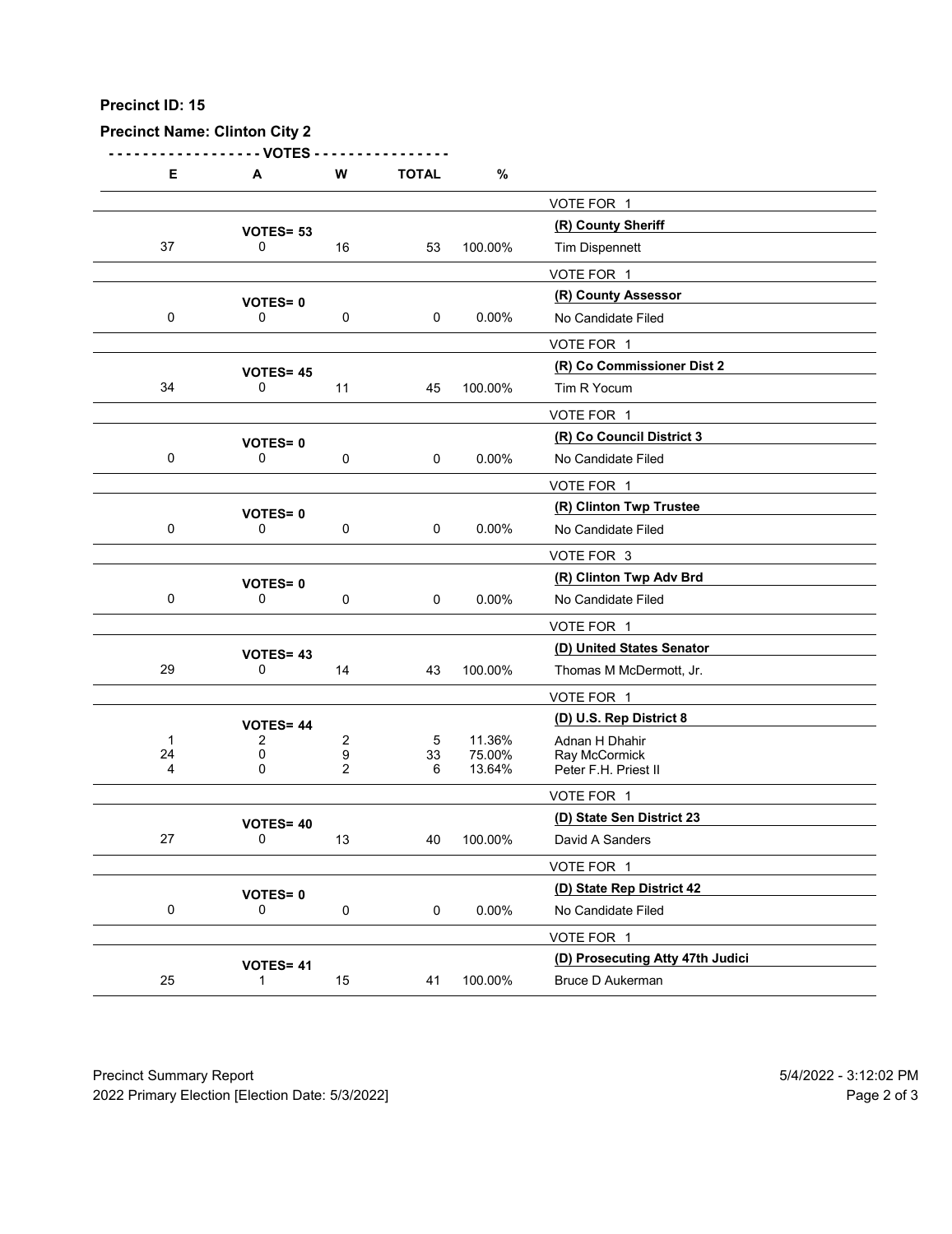## **Precinct Name: Clinton City 2**

**- - - - - - - - - - - - - - - - - - VOTES - - - - - - - - - - - - - - - -**

| Е        | A                 | W        | <b>TOTAL</b> | $\%$             |                                |
|----------|-------------------|----------|--------------|------------------|--------------------------------|
|          |                   |          |              |                  | VOTE FOR 1                     |
|          | <b>VOTES= 40</b>  |          |              |                  | (D) County Recorder            |
| 26       | 0                 | 14       | 40           | 100.00%          | Annie Wickens                  |
|          |                   |          |              |                  | VOTE FOR 1                     |
|          | <b>VOTES= 51</b>  |          |              |                  | (D) County Sheriff             |
| 4        | 0                 | 3        | 7            | 13.73%           | Chad A Hennis                  |
| 29       | $\overline{2}$    | 13       | 44           | 86.27%           | Mike Holtkamp                  |
|          |                   |          |              |                  | VOTE FOR 1                     |
|          | <b>VOTES=46</b>   |          |              |                  | (D) County Assessor            |
| 32       | 0                 | 14       | 46           | 100.00%          | Paige Kilgore                  |
|          |                   |          |              |                  | VOTE FOR 1                     |
|          | <b>VOTES=46</b>   |          |              |                  | (D) Co Commissioner Dist 2     |
| 29       | 1                 | 16       | 46           | 100.00%          | Kim H Hawkins                  |
|          |                   |          |              |                  | VOTE FOR 1                     |
|          | <b>VOTES=43</b>   |          |              |                  | (D) Co Council District 3      |
| 28       | 0                 | 15       | 43           | 100.00%          | James (J T) Walker             |
|          |                   |          |              |                  | VOTE FOR 1                     |
|          | <b>VOTES=41</b>   |          |              |                  | (D) Clinton Twp Trustee        |
| 28       | 1                 | 12       | 41           | 100.00%          | Vicki Ellis                    |
|          |                   |          |              |                  | VOTE FOR 3                     |
|          | <b>VOTES= 110</b> |          |              |                  | (D) Clinton Twp Adv Brd        |
| 22       | 0                 | 13       | 35           | 31.82%           | John Farrington                |
| 24<br>25 | 0                 | 12       | 36           | 32.73%           | Michael E Smiley Ruffattola    |
|          | 0                 | 14       | 39           | 35.45%           | <b>Tom Wilson</b>              |
|          |                   |          |              |                  | VOTE FOR 4                     |
|          | <b>VOTES= 139</b> |          |              |                  | (D) State Conv Delegate At-Lg  |
| 19       | 0                 | 13       | 32           | 23.02%           | <b>Byron S Fultz</b>           |
| 29<br>18 | 0<br>0            | 15<br>14 | 44<br>32     | 31.65%<br>23.02% | <b>Kylee Mack</b><br>Kay Smith |
| 19       | 0                 | 12       | 31           | 22.30%           | Krystal A Wake                 |
|          |                   |          |              |                  | VOTE FOR 1                     |
|          | <b>VOTES=45</b>   |          |              |                  | (D) P Cmmttmn Clinton City 2   |
| 30       | 0                 | 15       | 45           | 100.00%          | Richard M (Rick) Giovanini     |
|          |                   |          |              |                  |                                |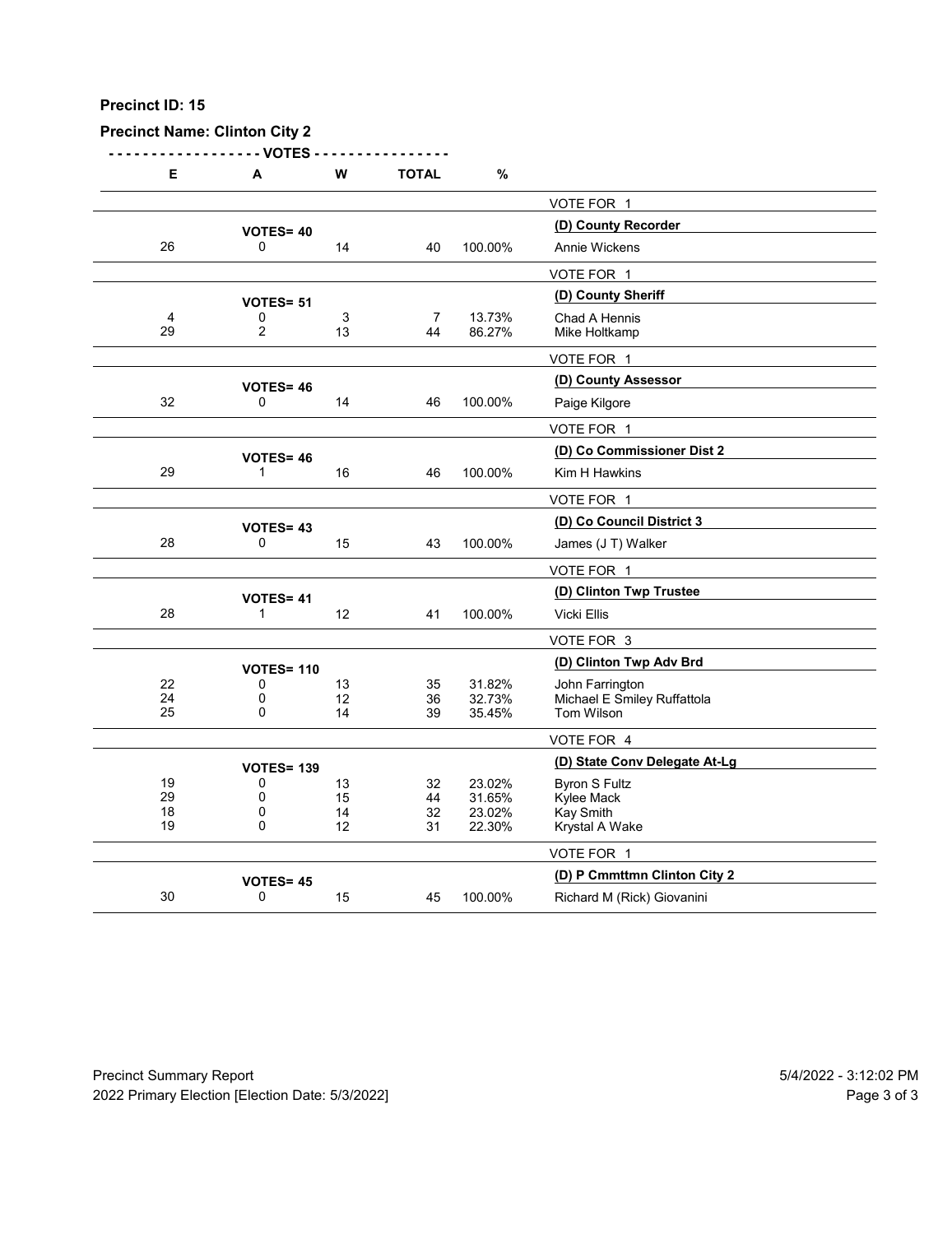

# **Vermillion County, Indiana**

**2022 Primary Election**

# **INVERP22**

**5/3/2022**

| $E - #$ Of Election Day            | 106 |
|------------------------------------|-----|
| $\mathsf{A}$ - # Of Paper Absentee |     |
| ∣ W - # Of Walk-In Absentee        | 28  |

| <b>PUBLIC COUNT:</b>  | 136    |
|-----------------------|--------|
| <b>VOTER TURNOUT:</b> | 20.03% |
|                       | 679    |

### **Precinct ID: 16**

**Precinct Name: Clinton City 3**

**- - - - - - - - - - - - - - - - - - VOTES - - - - - - - - - - - - - - - -**

**E A W TOTAL %**

|    |                  |                |                 |          | VOTE FOR 1                       |
|----|------------------|----------------|-----------------|----------|----------------------------------|
|    | <b>VOTES=48</b>  |                |                 |          | (R) United States Senator        |
| 36 | 1                | 11             | 48              | 100.00%  | <b>Todd Young</b>                |
|    |                  |                |                 |          | VOTE FOR 1                       |
|    | <b>VOTES=47</b>  |                |                 |          | (R) U.S. Rep District 8          |
| 35 | 1                | 11             | 47              | 100.00%  | Larry D Bucshon                  |
|    |                  |                |                 |          | VOTE FOR 1                       |
|    | <b>VOTES= 52</b> |                |                 |          | (R) State Sen District 23        |
| 8  | 0                | 2              | 10 <sup>°</sup> | 19.23%   | <b>Christian Beaver</b>          |
| 3  |                  | $\overline{2}$ | 6               | 11.54%   | Paula K Copenhaver               |
| 14 | 0                |                | 15              | 28.85%   | Spencer R Deery                  |
| 14 | 0                | 7              | 21              | 40.38%   | <b>Bill Webster</b>              |
|    |                  |                |                 |          | VOTE FOR 1                       |
|    | <b>VOTES=49</b>  |                |                 |          | (R) State Rep District 42        |
| 37 | 1                | 11             | 49              | 100.00%  | Alan Morrison                    |
|    |                  |                |                 |          | VOTE FOR 1                       |
|    | <b>VOTES=0</b>   |                |                 |          | (R) Prosecuting Atty 47th Judici |
| 0  | 0                | 0              | $\Omega$        | $0.00\%$ | No Candidate Filed               |
|    |                  |                |                 |          | VOTE FOR 1                       |
|    | <b>VOTES=48</b>  |                |                 |          | (R) County Recorder              |
| 36 |                  | 11             | 48              | 100.00%  | Jennifer L Peebles               |

Precinct Summary Report 61 November 2012 12:02 PM

2022 Primary Election [Election Date: 5/3/2022] **Page 1 of 3** and 2022 Primary Election Date: 5/3/2022]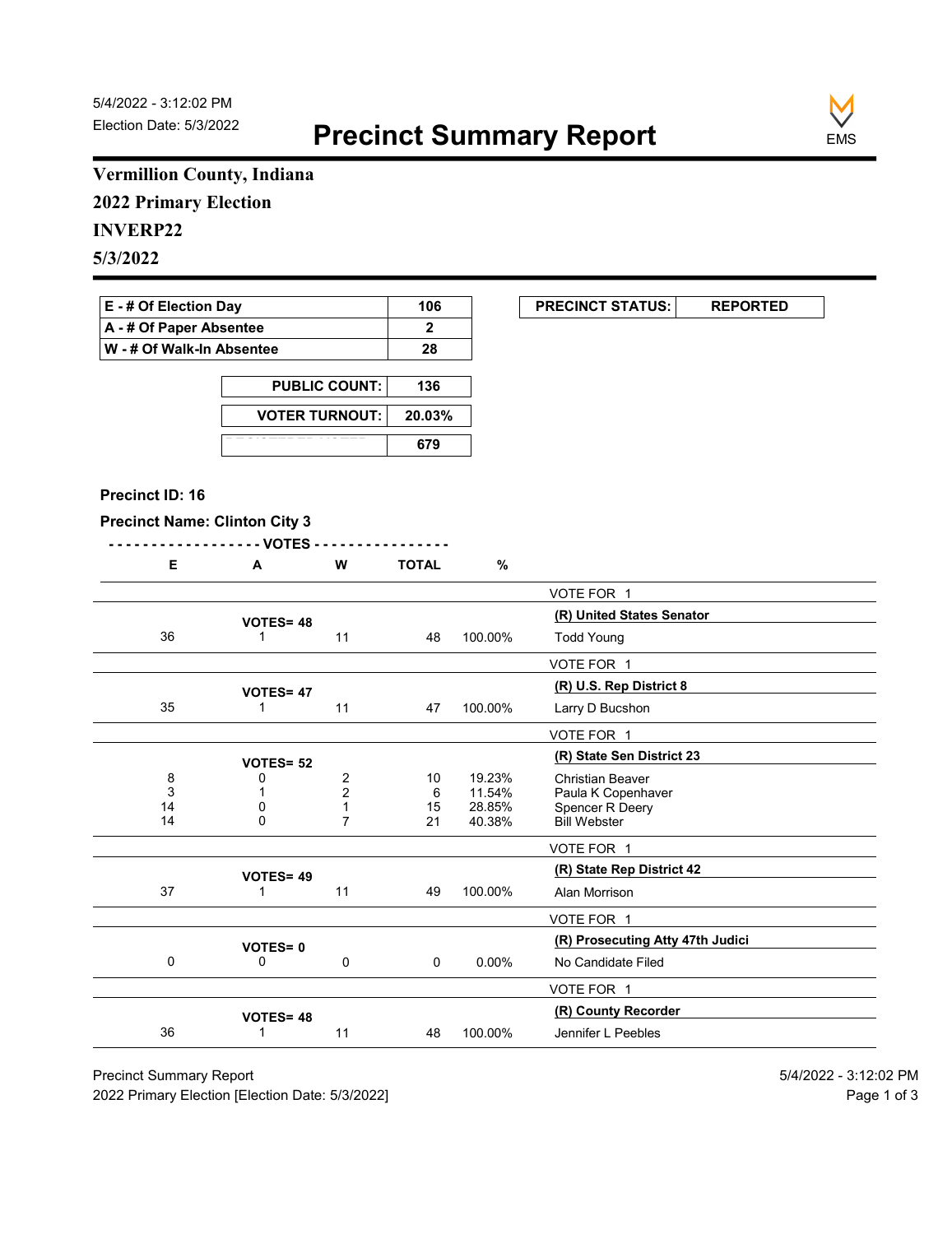## **Precinct Name: Clinton City 3**

**- - - - - - - - - - - - - - - - - - VOTES - - - - - - - - - - - - - - - -**

| Е       | Α                | W      | <b>TOTAL</b> | $\%$             |                                       |
|---------|------------------|--------|--------------|------------------|---------------------------------------|
|         |                  |        |              |                  | VOTE FOR 1                            |
|         | <b>VOTES=48</b>  |        |              |                  | (R) County Sheriff                    |
| 36      | 1                | 11     | 48           | 100.00%          | <b>Tim Dispennett</b>                 |
|         |                  |        |              |                  | VOTE FOR 1                            |
|         | <b>VOTES=0</b>   |        |              |                  | (R) County Assessor                   |
| 0       | 0                | 0      | 0            | 0.00%            | No Candidate Filed                    |
|         |                  |        |              |                  | VOTE FOR 1                            |
|         | <b>VOTES=44</b>  |        |              |                  | (R) Co Commissioner Dist 2            |
| 32      | 1                | 11     | 44           | 100.00%          | Tim R Yocum                           |
|         |                  |        |              |                  | VOTE FOR 1                            |
|         | <b>VOTES=0</b>   |        |              |                  | (R) Co Council District 3             |
| 0       | 0                | 0      | 0            | 0.00%            | No Candidate Filed                    |
|         |                  |        |              |                  | VOTE FOR 1                            |
|         | <b>VOTES=0</b>   |        |              |                  | (R) Clinton Twp Trustee               |
| 0       | 0                | 0      | 0            | $0.00\%$         | No Candidate Filed                    |
|         |                  |        |              |                  | VOTE FOR 3                            |
|         | <b>VOTES=0</b>   |        |              |                  | (R) Clinton Twp Adv Brd               |
| 0       | 0                | 0      | 0            | 0.00%            | No Candidate Filed                    |
|         |                  |        |              |                  | VOTE FOR 1                            |
|         | <b>VOTES= 62</b> |        |              |                  | (D) United States Senator             |
| 51      | 0                | 11     | 62           | 100.00%          | Thomas M McDermott, Jr.               |
|         |                  |        |              |                  | VOTE FOR 1                            |
|         | <b>VOTES= 67</b> |        |              |                  | (D) U.S. Rep District 8               |
| 3       | 0                | 2      | 5            | 7.46%            | Adnan H Dhahir                        |
| 42<br>9 | 1<br>0           | 9<br>1 | 52<br>10     | 77.61%<br>14.93% | Ray McCormick<br>Peter F.H. Priest II |
|         |                  |        |              |                  | VOTE FOR 1                            |
|         | <b>VOTES= 56</b> |        |              |                  | (D) State Sen District 23             |
| 48      | 0                | 8      | 56           | 100.00%          | David A Sanders                       |
|         |                  |        |              |                  | VOTE FOR 1                            |
|         | <b>VOTES=0</b>   |        |              |                  | (D) State Rep District 42             |
| 0       | 0                | 0      | 0            | 0.00%            | No Candidate Filed                    |
|         |                  |        |              |                  | VOTE FOR 1                            |
|         | <b>VOTES= 62</b> |        |              |                  | (D) Prosecuting Atty 47th Judici      |
| 49      | 0                | 13     | 62           | 100.00%          | Bruce D Aukerman                      |
|         |                  |        |              |                  |                                       |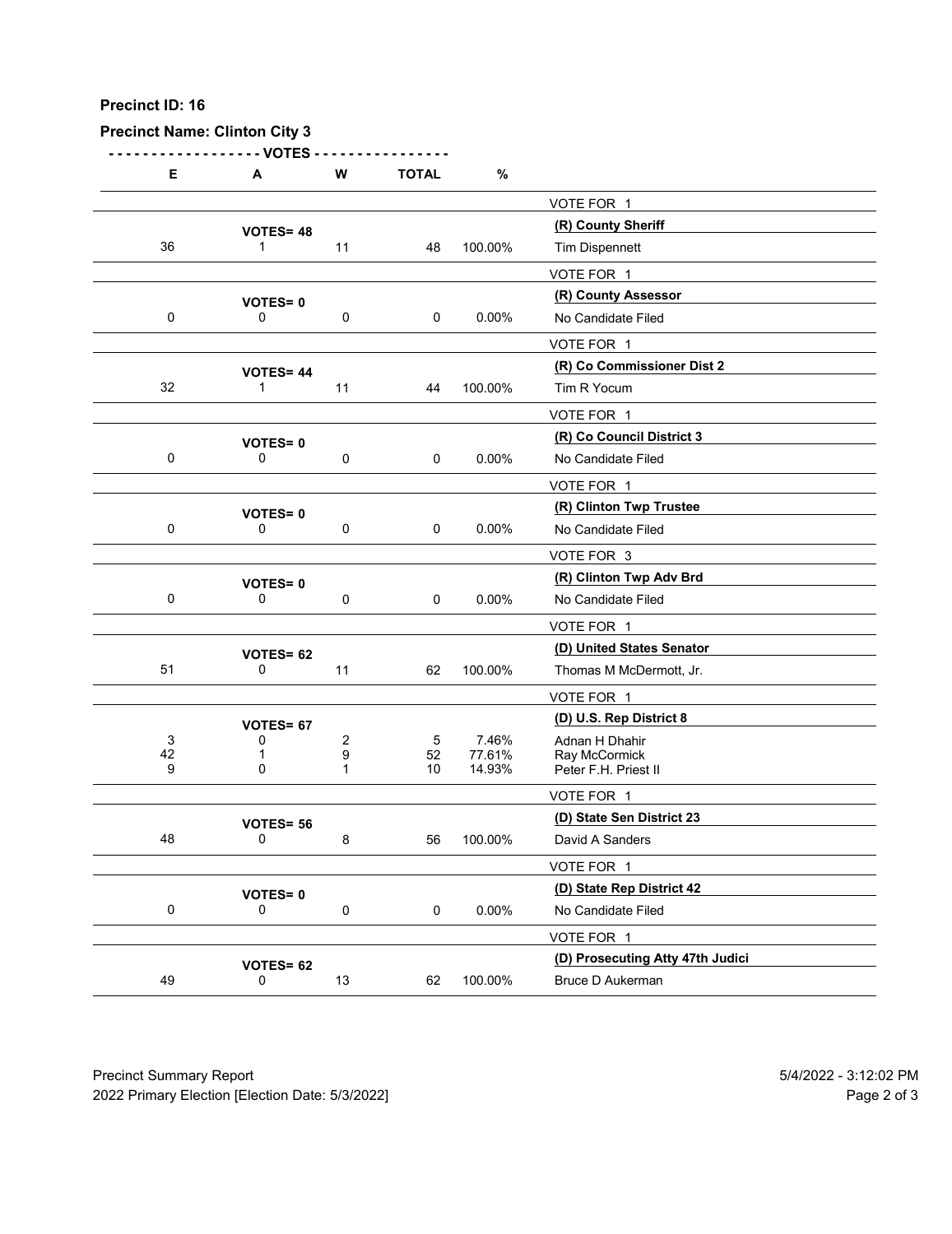## **Precinct Name: Clinton City 3**

**- - - - - - - - - - - - - - - - - - VOTES - - - - - - - - - - - - - - - -**

| E        | A                 | W        | <b>TOTAL</b> | %                |                               |
|----------|-------------------|----------|--------------|------------------|-------------------------------|
|          |                   |          |              |                  | VOTE FOR 1                    |
|          | <b>VOTES= 53</b>  |          |              |                  | (D) County Recorder           |
| 43       | 0                 | 10       | 53           | 100.00%          | Annie Wickens                 |
|          |                   |          |              |                  | VOTE FOR 1                    |
|          | <b>VOTES=81</b>   |          |              |                  | (D) County Sheriff            |
| 25       | 1                 | 4        | 30           | 37.04%           | Chad A Hennis                 |
| 40       | $\mathbf{0}$      | 11       | 51           | 62.96%           | Mike Holtkamp                 |
|          |                   |          |              |                  | VOTE FOR 1                    |
|          | <b>VOTES=58</b>   |          |              |                  | (D) County Assessor           |
| 48       | 0                 | 10       | 58           | 100.00%          | Paige Kilgore                 |
|          |                   |          |              |                  | VOTE FOR 1                    |
|          | <b>VOTES=71</b>   |          |              |                  | (D) Co Commissioner Dist 2    |
| 58       | 0                 | 13       | 71           | 100.00%          | Kim H Hawkins                 |
|          |                   |          |              |                  | VOTE FOR 1                    |
|          | <b>VOTES=58</b>   |          |              |                  | (D) Co Council District 3     |
| 47       | 0                 | 11       | 58           | 100.00%          | James (J T) Walker            |
|          |                   |          |              |                  | VOTE FOR 1                    |
|          | <b>VOTES=58</b>   |          |              |                  | (D) Clinton Twp Trustee       |
| 46       | 0                 | 12       | 58           | 100.00%          | Vicki Ellis                   |
|          |                   |          |              |                  | VOTE FOR 3                    |
|          | <b>VOTES= 160</b> |          |              |                  | (D) Clinton Twp Adv Brd       |
| 35       | 0                 | 13       | 48           | 30.00%           | John Farrington               |
| 38       | 0                 | 12       | 50           | 31.25%           | Michael E Smiley Ruffattola   |
| 49       | $\mathbf{0}$      | 13       | 62           | 38.75%           | <b>Tom Wilson</b>             |
|          |                   |          |              |                  | VOTE FOR 4                    |
|          | <b>VOTES= 215</b> |          |              |                  | (D) State Conv Delegate At-Lg |
| 36       | 0                 | 12       | 48           | 22.33%           | <b>Byron S Fultz</b>          |
| 53       | 0                 | 13       | 66           | 30.70%           | <b>Kylee Mack</b>             |
| 42<br>35 | 0<br>0            | 12<br>12 | 54<br>47     | 25.12%<br>21.86% | Kay Smith<br>Krystal A Wake   |
|          |                   |          |              |                  |                               |
|          |                   |          |              |                  | VOTE FOR 1                    |
|          | <b>VOTES= 57</b>  |          |              |                  | (D) P Cmmttmn Clinton City 3  |
| 45       | $\mathbf{0}$      | 12       | 57           | 100.00%          | Dee Tackett                   |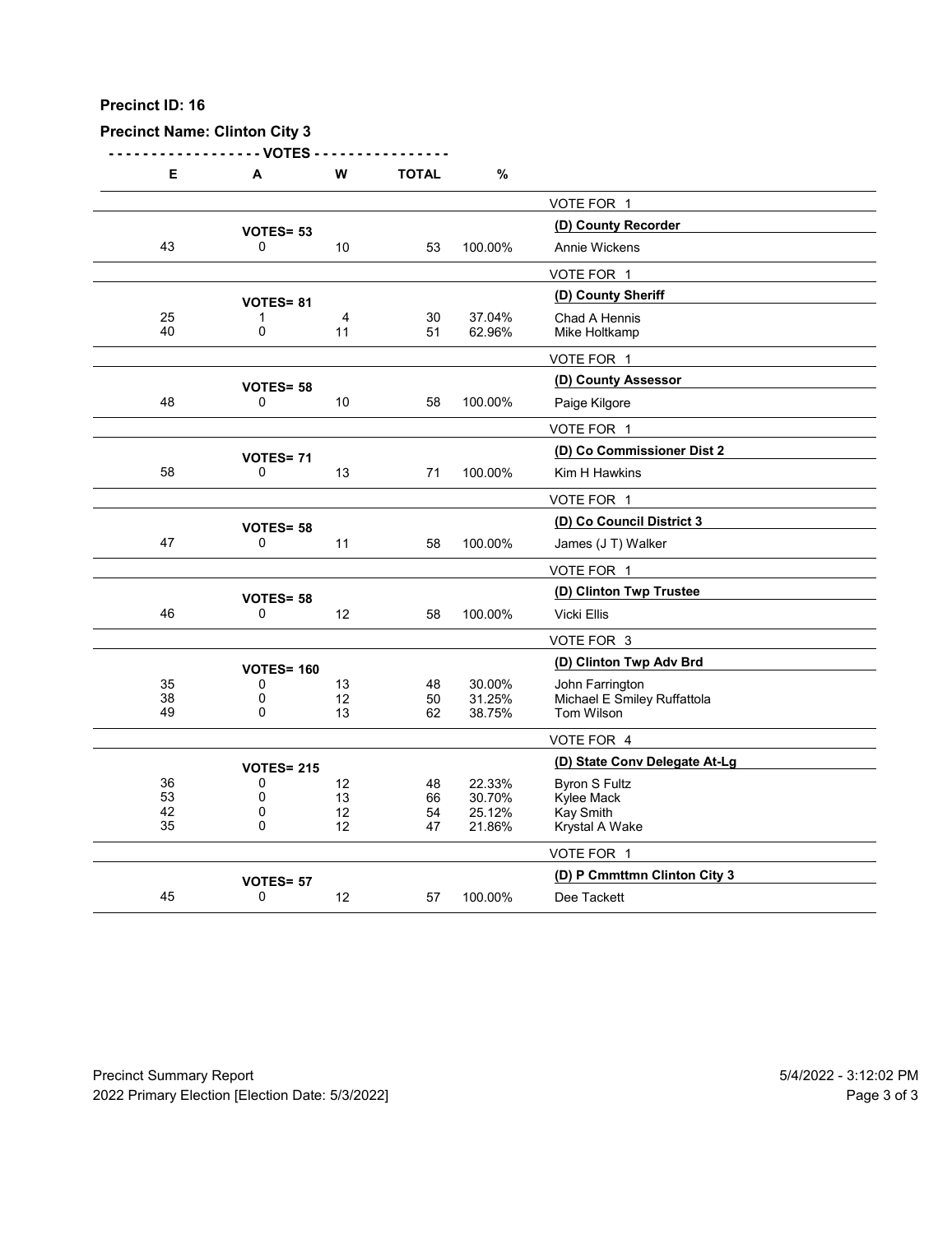

# **Vermillion County, Indiana**

**2022 Primary Election**

# **INVERP22**

**5/3/2022**

| $E - #$ Of Election Day              | 142 |
|--------------------------------------|-----|
| $\mathsf{A}$ - # Of Paper Absentee   | 10  |
| $\mathsf{W}$ - # Of Walk-In Absentee | 19  |

| <b>PUBLIC COUNT:</b>  | 171    |
|-----------------------|--------|
| <b>VOTER TURNOUT:</b> | 23.68% |
|                       | 722    |

### **Precinct ID: 17**

**Precinct Name: Clinton City 4**

**- - - - - - - - - - - - - - - - - - VOTES - - - - - - - - - - - - - - - -**

**E A W TOTAL %**

|                |                 |   |             |          | VOTE FOR 1                       |
|----------------|-----------------|---|-------------|----------|----------------------------------|
|                | <b>VOTES=74</b> |   |             |          | (R) United States Senator        |
| 64             | 5               | 5 | 74          | 100.00%  | <b>Todd Young</b>                |
|                |                 |   |             |          | VOTE FOR 1                       |
|                | <b>VOTES=78</b> |   |             |          | (R) U.S. Rep District 8          |
| 68             | 5               | 5 | 78          | 100.00%  | Larry D Bucshon                  |
|                |                 |   |             |          | VOTE FOR 1                       |
|                | <b>VOTES=87</b> |   |             |          | (R) State Sen District 23        |
| 18             | 0               | 2 | 20          | 22.99%   | <b>Christian Beaver</b>          |
| $\overline{7}$ | 0               | 1 | 8           | 9.20%    | Paula K Copenhaver               |
| 23             |                 |   | 25          | 28.74%   | Spencer R Deery                  |
| 27             | 4               | 3 | 34          | 39.08%   | <b>Bill Webster</b>              |
|                |                 |   |             |          | VOTE FOR 1                       |
|                | <b>VOTES=75</b> |   |             |          | (R) State Rep District 42        |
| 65             | 5               | 5 | 75          | 100.00%  | Alan Morrison                    |
|                |                 |   |             |          | VOTE FOR 1                       |
|                | <b>VOTES=0</b>  |   |             |          | (R) Prosecuting Atty 47th Judici |
| 0              | 0               | 0 | $\mathbf 0$ | $0.00\%$ | No Candidate Filed               |
|                |                 |   |             |          | VOTE FOR 1                       |
|                | <b>VOTES=72</b> |   |             |          | (R) County Recorder              |
| 61             | 5               | 6 | 72          | 100.00%  | Jennifer L Peebles               |

Precinct Summary Report 61 November 2012 12:02 PM

2022 Primary Election [Election Date: 5/3/2022] **Page 1 of 3** and 2022 Primary Election Date: 5/3/2022]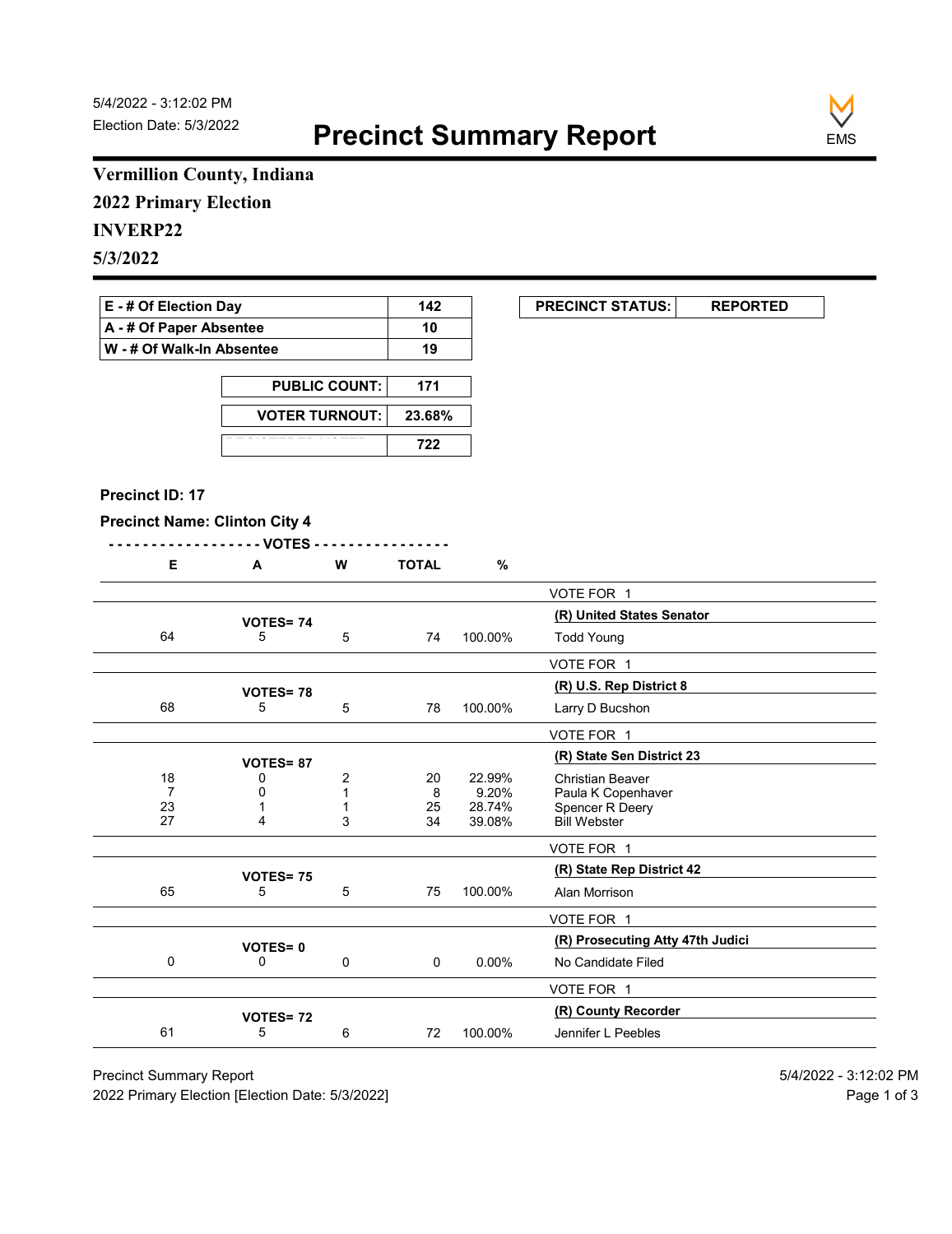## **Precinct Name: Clinton City 4**

**- - - - - - - - - - - - - - - - - - VOTES - - - - - - - - - - - - - - - -**

| E                    | A                | W      | <b>TOTAL</b> | $\%$             |                                       |
|----------------------|------------------|--------|--------------|------------------|---------------------------------------|
|                      |                  |        |              |                  | VOTE FOR 1                            |
|                      | <b>VOTES=69</b>  |        |              |                  | (R) County Sheriff                    |
| 57                   | 5                | 7      | 69           | 100.00%          | <b>Tim Dispennett</b>                 |
|                      |                  |        |              |                  | VOTE FOR 1                            |
|                      | <b>VOTES=0</b>   |        |              |                  | (R) County Assessor                   |
| 0                    | 0                | 0      | $\mathbf 0$  | 0.00%            | No Candidate Filed                    |
|                      |                  |        |              |                  | VOTE FOR 1                            |
|                      | <b>VOTES=63</b>  |        |              |                  | (R) Co Commissioner Dist 2            |
| 51                   | 5                | 7      | 63           | 100.00%          | Tim R Yocum                           |
|                      |                  |        |              |                  | VOTE FOR 1                            |
|                      | <b>VOTES=73</b>  |        |              |                  | (R) Co Council District 4             |
| 62                   | 5                | 6      | 73           | 100.00%          | Jeffrey Lee Bose                      |
|                      |                  |        |              |                  | VOTE FOR 1                            |
|                      | <b>VOTES=0</b>   |        |              |                  | (R) Clinton Twp Trustee               |
| 0                    | 0                | 0      | $\mathbf 0$  | 0.00%            | No Candidate Filed                    |
|                      |                  |        |              |                  | VOTE FOR 3                            |
|                      | <b>VOTES=0</b>   |        |              |                  | (R) Clinton Twp Adv Brd               |
| 0                    | 0                | 0      | $\mathbf 0$  | 0.00%            | No Candidate Filed                    |
|                      |                  |        |              |                  | VOTE FOR 1                            |
|                      | <b>VOTES=59</b>  |        |              |                  | (D) United States Senator             |
| 46                   | 5                | 8      | 59           | 100.00%          | Thomas M McDermott, Jr.               |
|                      |                  |        |              |                  | VOTE FOR 1                            |
|                      | <b>VOTES= 66</b> |        |              |                  | (D) U.S. Rep District 8               |
| 6                    | 1                | 3      | 10           | 15.15%           | Adnan H Dhahir                        |
| 40<br>$\overline{7}$ | 1<br>3           | 5<br>0 | 46<br>10     | 69.70%<br>15.15% | Ray McCormick<br>Peter F.H. Priest II |
|                      |                  |        |              |                  | VOTE FOR 1                            |
|                      | <b>VOTES= 64</b> |        |              |                  | (D) State Sen District 23             |
| 51                   | 4                | 9      | 64           | 100.00%          | David A Sanders                       |
|                      |                  |        |              |                  | VOTE FOR 1                            |
|                      | <b>VOTES=0</b>   |        |              |                  | (D) State Rep District 42             |
| $\pmb{0}$            | 0                | 0      | $\pmb{0}$    | 0.00%            | No Candidate Filed                    |
|                      |                  |        |              |                  | VOTE FOR 1                            |
|                      | <b>VOTES=68</b>  |        |              |                  | (D) Prosecuting Atty 47th Judici      |
| 52                   | 5                | 11     | 68           | 100.00%          | Bruce D Aukerman                      |
|                      |                  |        |              |                  |                                       |